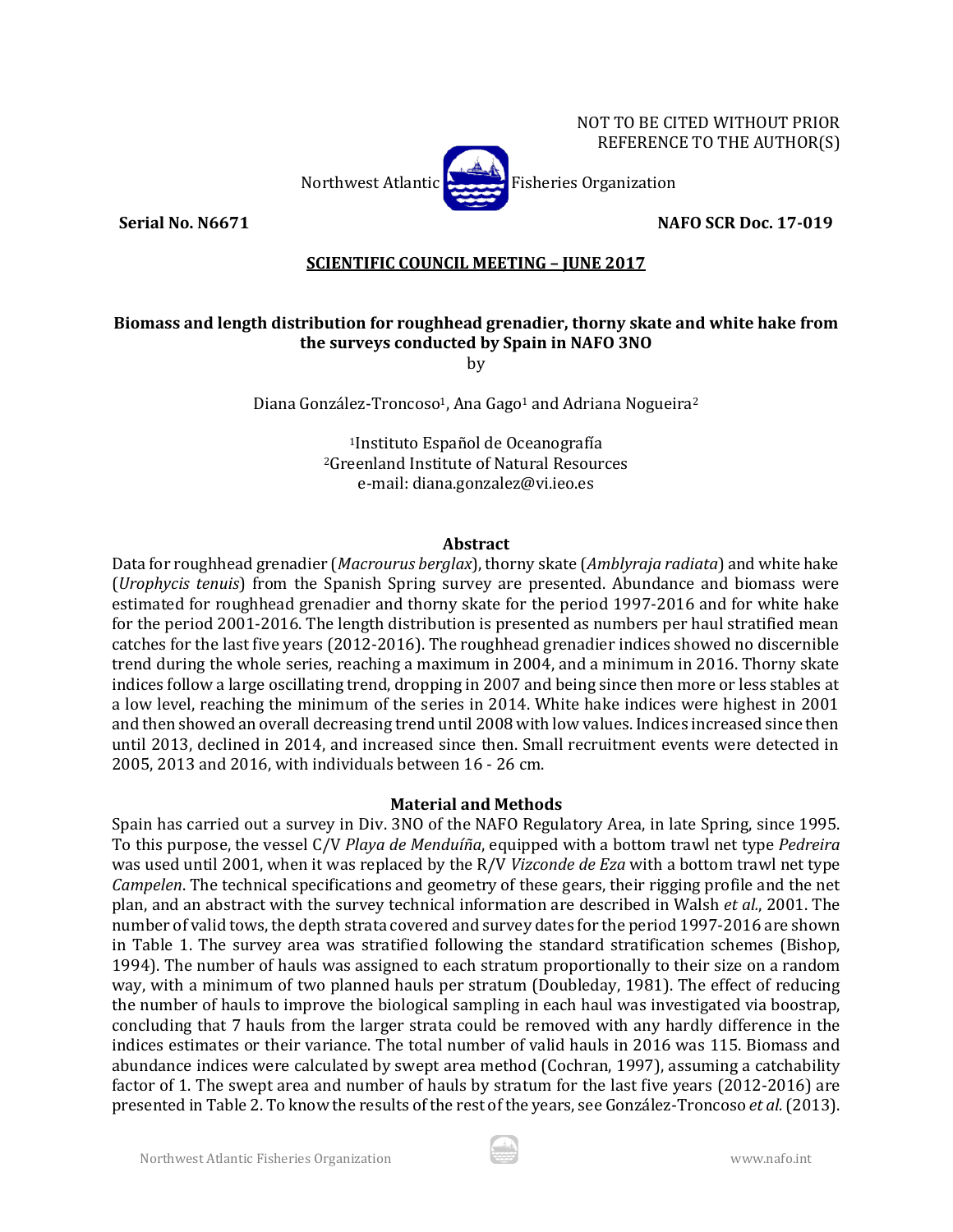The catch of each haul is sorted and weighted by species and a sample of each species is length measured. For roughhead grenadier, pre-anal length in 0.5 cm intervals to the inferior 0.5 cm is taken. Thorny skate and white hake are measured to the nearest lower cm of total length. This paper presents the 1997-2016 indices for roughhead grenadier and thorny skate. Years 1995 and 1996 are not representative as the deeper strata were not surveyed those years, thus they are excluded from the analysis. White hake data are only available since 2001.

The indices are presented for each species, transformed until 2000 and no-transformed for the period 2002-2016. Total biomass and stratified mean catches and numbers per year, with annual variance, are presented for the entire period. Indices by strata and length distribution are presented for 2012-2016. To see the results of the rest of the years, see González-Troncoso *et al.* (2013). For 2001, there are both transformed data from C/V *Playa de Menduiña* and original data from R/V *Vizconde de Eza*. White hake data did not need calibration (González Troncoso and Paz, 2005). Further information about the calculation of these indices is available in González Troncoso *et al.* (2005).

Figure 1 presents the maps with the distribution of the catches of the three species during the 2016 Spanish 3NO survey.

#### **Results**

## **Roughhead grenadier**

There is no directed fishery for roughhead grenadier. Most of the catches are taken as by-catch in the Greenland halibut fishery in Subareas 2 and 3. At the beginning of the Greenland halibut fishery in Subarea 3 of the Regulatory Area in 1988, grenadier catches were systematically misreported as roundnose grenadier. There are no surveys indices available covering the total distribution, in depth and area, of this stock. According to other information this species is predominant at depths ranging from 800 to 1 500 m. An increase is shown since 1995 until 2004-2008 for all available indices. In the most recent period (2013-2015) the information from the surveys in the area of the different indices is contradictory (NAFO, 2016).

## **Mean Catches and Biomass**

Mean catch and SD of roughhead grenadier by stratum are presented in Table 3 and biomass in Table 4 for the period 2012-2016. Total biomass and stratified mean catches and SD by year are presented in Table 5 for 1997-2016. The estimated parameters *a* and *b* values of length-weight relationship are presented in Table 6 for the last five years.

The roughhead grenadier biomass fluctuated with no clear trend, reaching the highest values in 2004-2006. Note that lowest values were found in 1997, 2014 and 2016 (Table 5; Figures 2 and 3). Same trend was found for mean catches.

## **Length Distribution**

Table 7 and Figures 2 and 4 present the mean number for 1997-2016, and Table 8 the same index by length besides the sampled size and catch for the period 2012-2016. Results are presented in length intervals of 1 cm. The 1998 cohort is easily followed, but it has started to disappear over the past years. Recruitment seems to be good recently until 2015, although all the length classes were poor, specially the largest. In 2016, all length classes were very low and recruitment was poor (Figures 4 and 5). The mean number presents the same trend as the mean catch (Table 7 and Figure 2).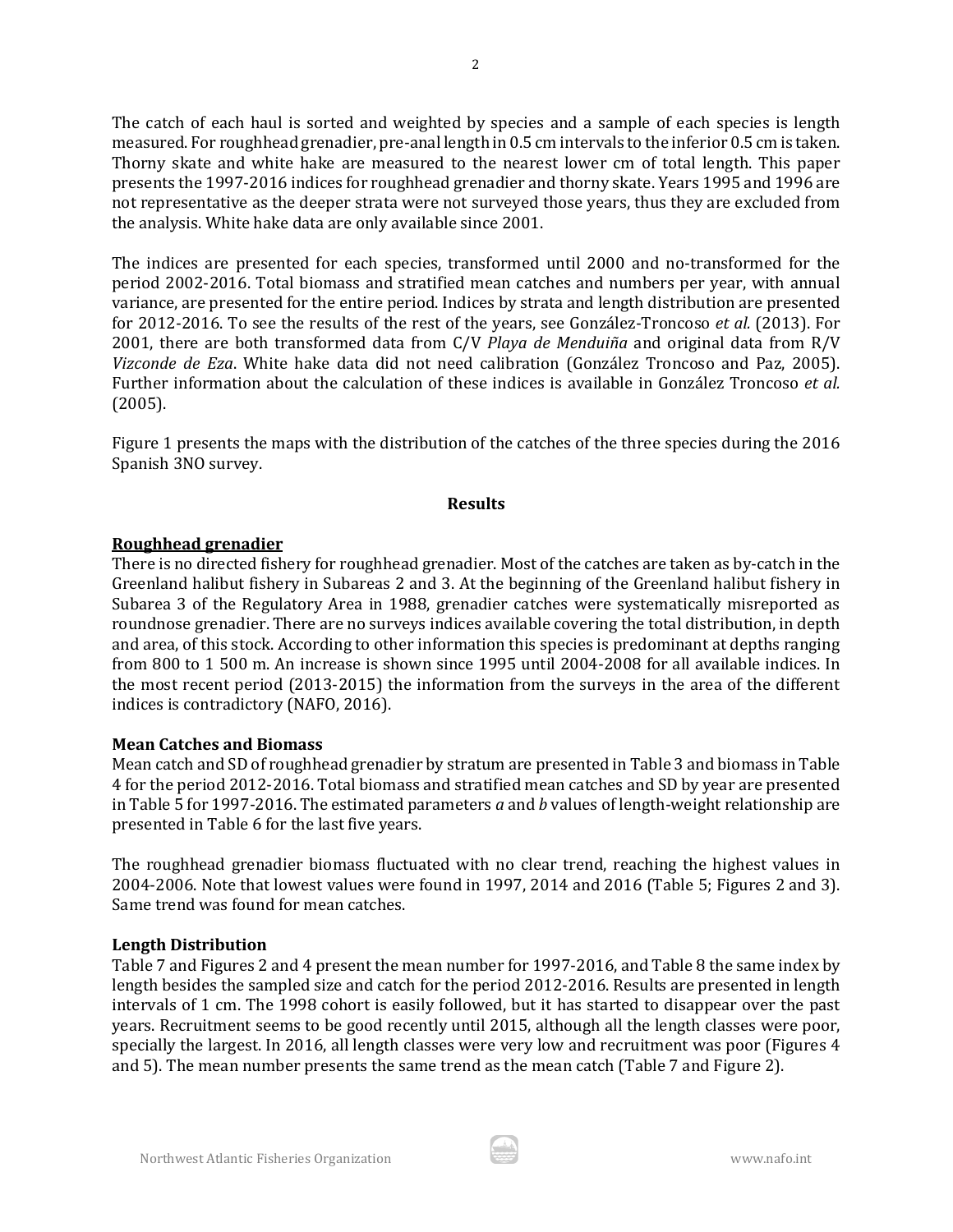#### **Thorny skate**

Thorny skate catches comprise the most of the skates catches during the Spanish Spring survey and the Canadian surveys. This species has been managed with a TAC since 2004. Nominal catches increased in the mid-1980s with the beginning of a directed fishery, reaching a minimum during the period 1993-1995. Biomass was relatively stable from 1996 to 2004, but maintaining lower values than in the mid-1980s. Biomass of this stock has been increasing very slowly from low levels since the mid-1990s. Recruitment was above average during 2010-2013, but declined to below average in 2014-2015 (NAFO, 2016).

#### **Mean Catches and Biomass**

Mean catch and SD per stratum are presented in Table 9 for 2012-2016, and biomass by stratum in Table 10. Total annual biomass and stratified mean catches per tow by year, next to their SD, are presented in Table 11 for the entire period. The estimated parameters *a* and *b* values of length-weight relationship for 2012-2016 are presented in Table 12.

Thorny skate indices oscillated during the entire series. From maximum values in 2000 and 2006, biomass dropped in 2007 and has been since then more or less stables at a lower level, reaching the minimum of the series in 2014 (Table 11; Figures 6 and 7).

#### **Length Distribution**

Total mean number per tow by year for the period 1997-2016 is shown in Table 13 and Figure 8. Length distribution by sex and year, sample size and catch for the period 2012-2016 is presented in Table 14 and Figures 8 and 9. The recruitment modal value was in 1997 and the cohort can be roughly followed until 2016. A second modal value at small lengths starting in 1998 can be roughly followed throughout years, reaching a maximum in 2002. Recruitment was also quite good in 2002, but this cohort is not seen in following years. All length classes have been poorer than usual over the last years, but recruitment was quite good in 2010 when all the length classes had more or less the same level. Recruitment was poor over the last years. The mean number presents the same trend as the mean catch (Table 13 and Figure 6).

#### **White hake**

Catches of white hake in Div. 3NO peaked in 1987 and then declined until 1994, with non-Canadian landings dropping to 0 following by fishing restriction for foreign countries in 1992. Average catch reached a minimum in 1995-2001, increased in 2002 and 2003 and declined sharply in 2004-2007. Biomass of this stock increased in 1999 and 2000, generated by the large recruitment observed in those years. Subsequently, the biomass index decreased, and remains at very low levels. No large recruitments (<27 cm) have been observed since 2000 (NAFO, 2016).

#### **Mean catches and biomass**

Mean catch and SD per stratum are presented in Table 15 for years 2012-2016. Table 16 shows the biomass per stratum for the same period. Table 17 presents the total biomass and the stratified mean catch per tow by year, as well as the annual variance, for 2001-2016. Prior to 2001 there is no available data from the survey for this species. In Table 18 the length weight relationship parameters for the period 2012-2016 are shown.

Biomass index for white hake presented the highest value in 2001, dropping in 2002. Since then until 2008, it showed an overall decreasing trend with low values, generally increasing since then (Table 17; Figures 10 and 11).

#### **Length distribution**

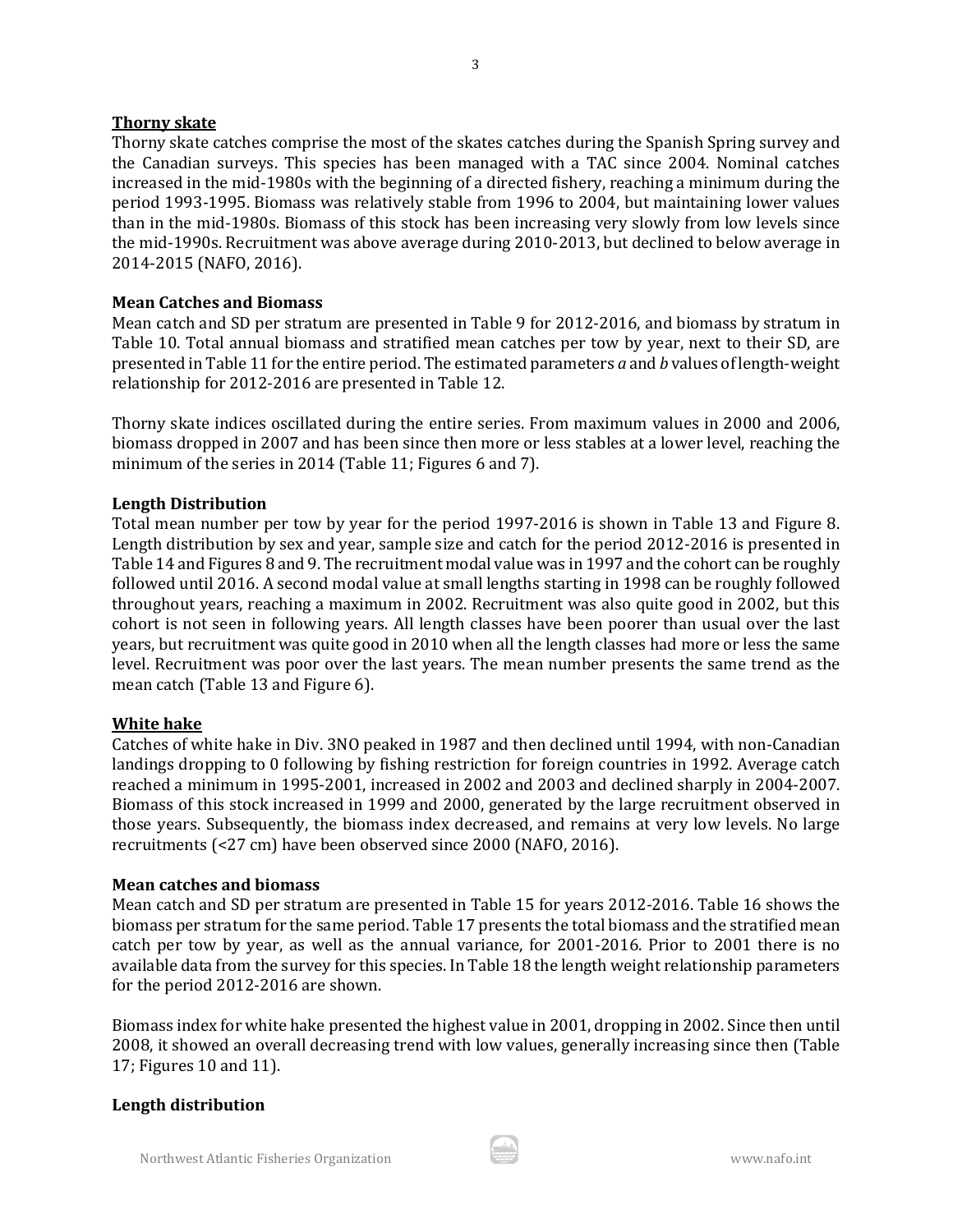Table 19 presents the mean number per tow by year for 2001-2016. The length distribution by sex and year, number of samples, sample size, sampled catch, length range, total catch and numbers of hauls can be seen in Table 20 for years 2012-2016. White hake was not sexed in 2011.

Individuals within the length range 30-38 cm were very abundant in 2001 and can be followed the next years, but by 2006 can hardly be seen. A small recruitment events were detected in 2005, 2013 and 2016, with individuals between 16 - 26 cm. All year classes have been poor in 2006-2011 and 2014-2015. In 2012, a slight increase in the lengths between 40-44 cm can be seen, corresponding to 48-52 cm in 2013. A slight increase for some length classes was also observed in 2016, with modes at 19 cm, 52 cm and 80 cm. The mean number presents the same trend as the mean catch (Figures 12 and 13).

#### **Acknowledges**

The data used in this paper have been funded by the EU through the European Maritime and Fisheries Fund (EMFF) within the National Program of collection, management and use of data in the fisheries sector and support for scientific advice regarding the Common Fisheries Policy.

#### **References**

Bishop, C A.. 1994. Revisions and additions to stratification schemes used during research vessel surveys in NAFO subareas 2 and 3*.* NAFO SCR Doc., Nº 43, Serial nº N2413, 23 pp.

Cochran, W. G.. 1997. Sampling techniques. Ed. J. Wiley and Sons, N.Y., 428 pp.

- Doubleday, W. G.. 1981. Manual on groundfish surveys in the Northwest Atlantic. NAFO Sci. Coun. Studies, 2, 55.
- González Troncoso, D. and X. Paz. 2005. Biomass and length distribution for Atlantic cod, Thorny skate and White hake from the surveys conducted by Spain NAFO Divisions 3NO. NAFO SCR Doc., 05/26, Serial nº N5112, 29 pp.
- González Troncoso, D., X. Paz and F. González. 2005. Results for the Roughhead grenadier from the Spanish surveys conducted in the NAFO Regulatory Area of Divisions 3NO, 1997-2004. NAFO SCR Doc., 05/28, Serial nº N5114, 18 pp.
- González Troncoso, D.. E. Guijarro and X. Paz. 2013. Biomass and length distribution for roughhead grenadier, thorny skate and white hake from the surveys conducted by Spain in NAFO 3NO. NAFO SCR Doc., 13/12, Serial nº N56162, 43 pp.
- NAFO, 2016. Report of Scientific Council Meeting, 03-16 June 2016.
- Walsh, J.S., X. Paz and P. Durán. 2001. A preliminary investigation of the efficiency of Canadian and Spanish Survey bottom trawls on the Southern Bank. NAFO SCR Doc., 01/74, Serial nº N4453, 18 pp.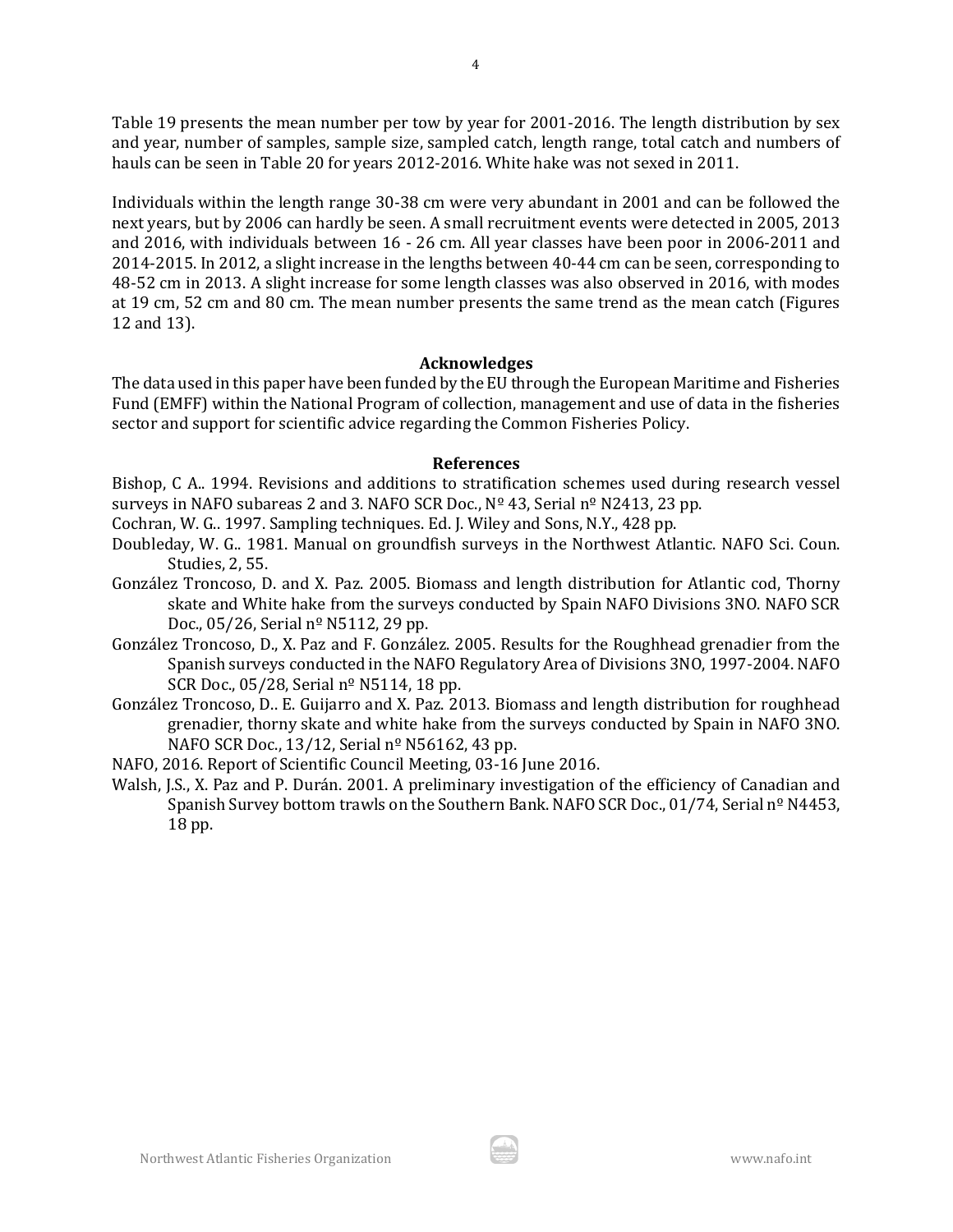| Year         | Vessel                |     | Valid tows Depth strata covered (m) | Dates                |
|--------------|-----------------------|-----|-------------------------------------|----------------------|
| 1997         | C/V Playa de Menduíña | 128 | 42-1263                             | April 26-May 18      |
| 1998         | C/V Playa de Menduíña | 124 | 42-1390                             | May 06-May 26        |
| 1999         | C/V Playa de Menduíña | 114 | 41-1381                             | May 07-May 26        |
| 2000         | C/V Playa de Menduíña | 118 | 42-1401                             | May 07-May 28        |
| $2001^{(*)}$ | R/V Vizconde de Eza   | 83  | 36-1156                             | May 03-May 24        |
|              | C/V Playa de Menduíña | 121 | 40-1500                             | May 05-May 23        |
| 2002         | R/V Vizconde de Eza   | 125 | 38-1540                             | April 29-May 19      |
| 2003         | R/V Vizconde de Eza   | 118 | 38-1666                             | May 11-June 02       |
| 2004         | R/V Vizconde de Eza   | 120 | 43-1539                             | June 06-June 24      |
| 2005         | R/V Vizconde de Eza   | 119 | 47-1485                             | June $10$ -June $29$ |
| 2005         | R/V Vizconde de Eza   | 119 | 47-1485                             | June $10$ -June $29$ |
| 2006         | R/V Vizconde de Eza   | 120 | 45-1480                             | June 7-June 27       |
| 2007         | R/V Vizconde de Eza   | 110 | 45-1374                             | May 29-June 19       |
| 2008         | R/V Vizconde de Eza   | 122 | 45-1374                             | May $27$ –June 16    |
| 2009         | R/V Vizconde de Eza   | 109 | 45-1374                             | May $31$ -June 18    |
| 2010         | R/V Vizconde de Eza   | 95  | 45-1374                             | May 30-June 18       |
| 2011         | R/V Vizconde de Eza   | 122 | 44-1450                             | June 5-June 24       |
| 2012         | R/V Vizconde de Eza   | 122 | 44-1450                             | June $3$ -June $21$  |
| 2013         | R/V Vizconde de Eza   | 122 | 44-1450                             | June $1$ -June $21$  |
| 2014         | R/V Vizconde de Eza   | 122 | 44-1450                             | June $2$ -June $21$  |
| 2015         | R/V Vizconde de Eza   | 122 | 44-1450                             | May 31-June 19       |
| 2016         | R/V Vizconde de Eza   | 115 | 44-1450                             | May 30-June 18       |

**Table 1.-** Spanish spring bottom trawl surveys in NAFO Div. 3NO: 1997-2016

(\*) A total of 83 hauls from the R/V *Vizconde de Eza* and 40 hauls from the C/V *Playa de Menduíña* (123 hauls in total) were used for data analysis.

ار ش.<br>-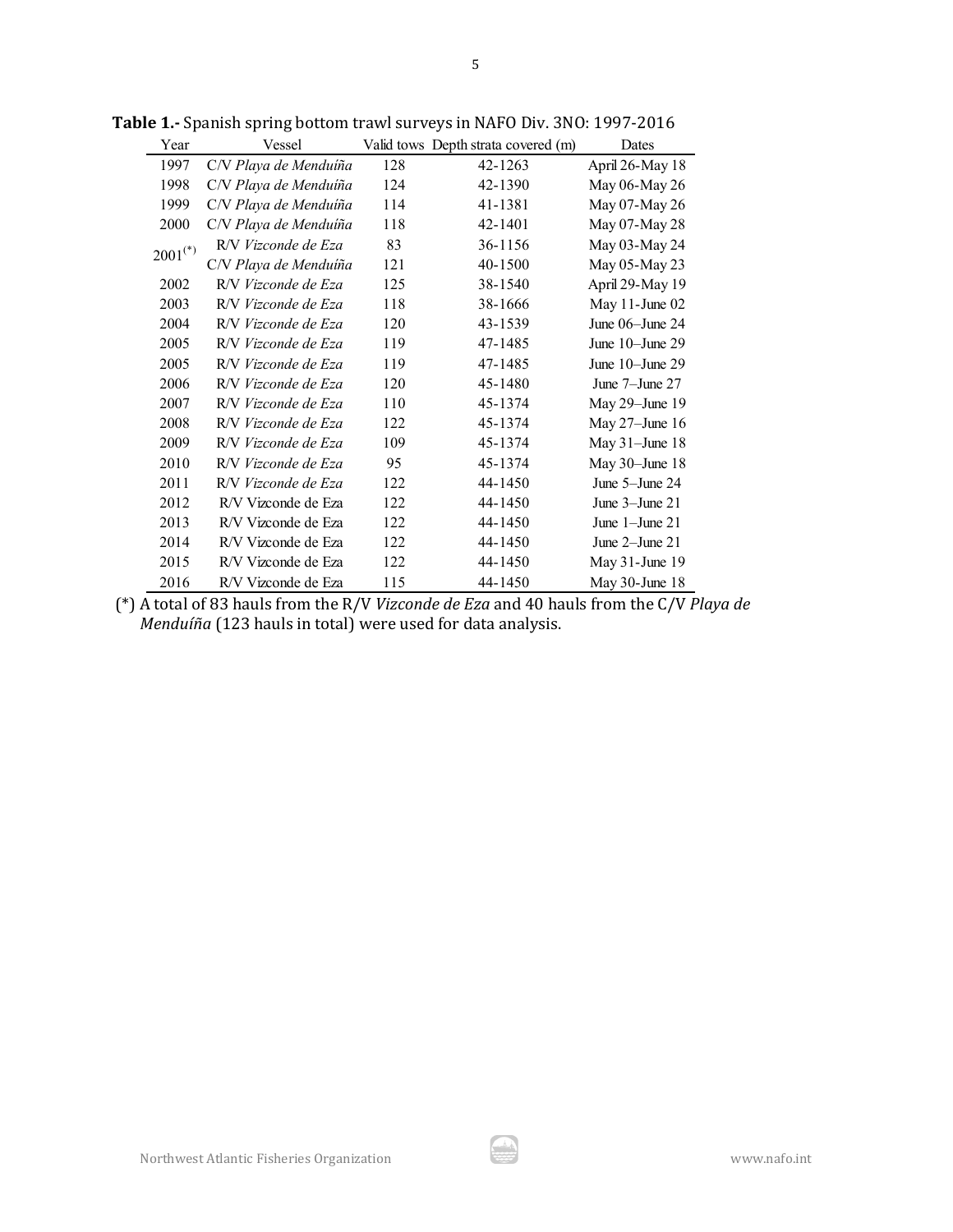| Table 2.- Swept area and number of hauls by stratum. Spanish Spring Surveys in NAFO Div. |  |
|------------------------------------------------------------------------------------------|--|
| 3NO: 2012-2016. Swept area in square miles. n.s. means stratum not surveyed.             |  |

|         |        | 2012                    |        | 2013                    |        | 2014                     |        | 2015           | 2016   |                         |  |
|---------|--------|-------------------------|--------|-------------------------|--------|--------------------------|--------|----------------|--------|-------------------------|--|
|         | Swept  | Tow                     | Swept  | Tow                     | Swept  | Tow                      | Swept  | Tow            | Swept  | Tow                     |  |
| Stratum | area   | number                  | area   | number                  | area   | number                   | area   | number         | area   | number                  |  |
| 353     | 0.0338 | 3                       | 0.0349 | $\mathfrak{Z}$          | 0.0379 | $\mathfrak{Z}$           | 0.0401 | $\mathfrak{Z}$ | 0.0356 | $\mathfrak{Z}$          |  |
| 354     | 0.0338 | $\overline{\mathbf{3}}$ | 0.0338 | $\mathfrak{Z}$          | 0.0394 | $\overline{\mathbf{3}}$  | 0.0390 | 3              | 0.0345 | $\mathfrak{Z}$          |  |
| 355     | 0.0229 | $\overline{c}$          | 0.0225 | $\overline{c}$          | 0.0263 | $\sqrt{2}$               | 0.0263 | $\sqrt{2}$     | 0.0233 | $\sqrt{2}$              |  |
| 356     | 0.0225 | $\overline{c}$          | 0.0225 | $\overline{c}$          | 0.0266 | $\overline{c}$           | 0.0255 | $\overline{2}$ | 0.0225 | $\sqrt{2}$              |  |
| 357     | 0.0229 | $\overline{c}$          | 0.0236 | $\overline{2}$          | 0.0263 | $\overline{c}$           | 0.0233 | $\overline{2}$ | 0.0233 | $\overline{2}$          |  |
| 358     | 0.0330 | $\overline{\mathbf{3}}$ | 0.0338 | $\overline{3}$          | 0.0390 | $\overline{\mathbf{3}}$  | 0.0349 | $\overline{3}$ | 0.0338 | $\overline{3}$          |  |
| 359     | 0.0806 | $\overline{7}$          | 0.0829 | $\overline{7}$          | 0.0908 | $\overline{7}$           | 0.0855 | $\overline{7}$ | 0.0593 | 5                       |  |
| 360     | 0.2344 | 20                      | 0.2231 | 19                      | 0.2629 | 20                       | 0.2363 | $20\,$         | 0.1995 | 17                      |  |
| 374     | 0.0229 | $\mathfrak{2}$          | 0.0233 | $\sqrt{2}$              | 0.0259 | $\sqrt{2}$               | 0.0229 | $\sqrt{2}$     | 0.0233 | $\mathbf{2}$            |  |
| 375     | 0.0349 | 3                       | 0.0360 | $\overline{3}$          | 0.0390 | 3                        | 0.0341 | $\overline{3}$ | 0.0360 | $\overline{3}$          |  |
| 376     | 0.1181 | 10                      | 0.1305 | 11                      | 0.1324 | 10                       | 0.1159 | 10             | 0.0945 | $\,8\,$                 |  |
| 377     | 0.0229 | $\sqrt{2}$              | 0.0236 | $\overline{2}$          | 0.0259 | $\sqrt{2}$               | 0.0233 | $\sqrt{2}$     | 0.0233 | $\overline{c}$          |  |
| 378     | 0.0229 | $\overline{2}$          | 0.0225 | $\overline{2}$          | 0.0263 | $\boldsymbol{2}$         | 0.0225 | $\overline{2}$ | 0.0225 | $\overline{2}$          |  |
| 379     | 0.0225 | $\overline{2}$          | 0.0240 | $\overline{2}$          | 0.0255 | $\overline{2}$           | 0.0225 | $\overline{2}$ | 0.0229 | $\boldsymbol{2}$        |  |
| 380     | 0.0229 | $\overline{2}$          | 0.0229 | $\overline{2}$          | 0.0263 | $\overline{c}$           | 0.0229 | $\overline{2}$ | 0.0236 | $\sqrt{2}$              |  |
| 381     | 0.0221 | $\overline{2}$          | 0.0244 | $\overline{2}$          | 0.0259 | $\overline{2}$           | 0.0236 | $\overline{2}$ | 0.0229 | $\sqrt{2}$              |  |
| 382     | 0.0454 | $\overline{\mathbf{4}}$ | 0.0484 | $\overline{\mathbf{4}}$ | 0.0521 | 4                        | 0.0458 | $\overline{4}$ | 0.0465 | $\overline{4}$          |  |
| 721     | 0.0233 | $\sqrt{2}$              | 0.0225 | $\sqrt{2}$              | 0.0266 | $\overline{c}$           | 0.0240 | $\overline{2}$ | 0.0225 | $\sqrt{2}$              |  |
| 722     | 0.0221 | $\sqrt{2}$              | 0.0221 | $\overline{2}$          | 0.0259 | $\overline{2}$           | 0.0259 | $\overline{2}$ | 0.0229 | $\overline{c}$          |  |
| 723     | 0.0225 | $\sqrt{2}$              | 0.0221 | $\overline{2}$          | 0.0259 | $\overline{2}$           | 0.0233 | $\overline{2}$ | 0.0225 | $\sqrt{2}$              |  |
| 724     | 0.0225 | $\overline{2}$          | 0.0225 | $\overline{2}$          | 0.0255 | $\overline{2}$           | 0.0236 | $\overline{2}$ | 0.0233 | $\overline{c}$          |  |
| 725     | 0.0225 | $\overline{c}$          | 0.0229 | $\overline{2}$          | 0.0255 | $\overline{2}$           | 0.0229 | $\overline{2}$ | 0.0229 | $\overline{c}$          |  |
| 726     | 0.0221 | $\overline{c}$          | 0.0221 | $\overline{c}$          | 0.0248 | $\overline{c}$           | 0.0229 | $\overline{2}$ | 0.0225 | $\overline{c}$          |  |
| 727     | 0.0233 | $\overline{c}$          | 0.0229 | $\overline{2}$          | 0.0259 | $\overline{2}$           | 0.0225 | $\overline{2}$ | 0.0225 | $\overline{c}$          |  |
| 728     | 0.0229 | $\overline{2}$          | 0.0233 | $\overline{c}$          | 0.0248 | $\overline{c}$           | 0.0225 | $\overline{2}$ | 0.0229 | $\overline{c}$          |  |
| 752     | 0.0229 | $\overline{c}$          | 0.0233 | $\overline{2}$          | 0.0240 | $\overline{2}$           | 0.0225 | $\overline{2}$ | 0.0236 | $\overline{c}$          |  |
| 753     | 0.0221 | $\overline{c}$          | 0.0236 | $\overline{c}$          | 0.0240 | $\overline{c}$           | 0.0233 | $\overline{2}$ | 0.0229 | $\overline{c}$          |  |
| 754     | 0.0221 | $\overline{c}$          | 0.0240 | $\overline{2}$          | 0.0225 | $\overline{2}$           | 0.0225 | $\overline{2}$ | 0.0225 | $\sqrt{2}$              |  |
| 755     | 0.0446 | $\overline{4}$          | 0.0454 | $\overline{4}$          | 0.0454 | $\overline{\mathcal{A}}$ | 0.0450 | $\overline{4}$ | 0.0458 | $\overline{\mathbf{4}}$ |  |
| 756     | 0.0221 | $\overline{2}$          | 0.0229 | $\overline{2}$          | 0.0229 | $\overline{2}$           | 0.0229 | $\overline{2}$ | 0.0225 | $\sqrt{2}$              |  |
| 757     | 0.0214 | $\overline{c}$          | 0.0240 | $\overline{c}$          | 0.0244 | $\overline{c}$           | 0.0229 | $\sqrt{2}$     | 0.0225 | $\sqrt{2}$              |  |
| 758     | 0.0221 | $\overline{2}$          | 0.0225 | $\overline{2}$          | 0.0221 | $\overline{2}$           | 0.0221 | $\overline{2}$ | 0.0221 | $\overline{c}$          |  |
| 759     | 0.0221 | $\boldsymbol{2}$        | 0.0225 | $\boldsymbol{2}$        | 0.0229 | $\sqrt{2}$               | 0.0229 | $\mathbf{2}$   | 0.0229 | $\overline{c}$          |  |
| 760     | 0.0225 | $\overline{c}$          | 0.0229 | $\overline{c}$          | 0.0364 | $\overline{\mathbf{3}}$  | 0.0225 | $\sqrt{2}$     | 0.0229 | $\overline{c}$          |  |
| 761     | 0.0221 | $\sqrt{2}$              | 0.0225 | $\sqrt{2}$              | 0.0240 | $\overline{2}$           | 0.0240 | $\sqrt{2}$     | 0.0225 | $\sqrt{2}$              |  |
| 762     | 0.0225 | $\sqrt{2}$              | 0.0218 | $\sqrt{2}$              | 0.0229 | $\mathfrak{2}$           | 0.0229 | $\sqrt{2}$     | 0.0225 | $\overline{c}$          |  |
| 763     | 0.0330 | 3                       | 0.0341 | $\mathfrak{Z}$          | 0.0233 | $\overline{2}$           | 0.0341 | 3              | 0.0338 | $\mathfrak{Z}$          |  |
| 764     | 0.0225 | $\overline{c}$          | 0.0214 | $\overline{c}$          | 0.0259 | $\mathbf{2}$             | 0.0251 | $\overline{c}$ | 0.0225 | $\overline{c}$          |  |
| 765     | 0.0229 | $\overline{c}$          | 0.0221 | $\overline{c}$          | 0.0240 | $\overline{2}$           | 0.0236 | $\overline{c}$ | 0.0229 | $\overline{c}$          |  |
| 766     | 0.0225 | $\overline{c}$          | 0.0221 | $\overline{c}$          | 0.0221 | $\overline{2}$           | 0.0236 | $\overline{c}$ | 0.0229 | $\overline{c}$          |  |
| 767     | 0.0203 | $\overline{c}$          | 0.0218 | $\overline{c}$          | 0.0221 | $\overline{2}$           | 0.0229 | $\overline{c}$ | 0.0229 | $\overline{2}$          |  |

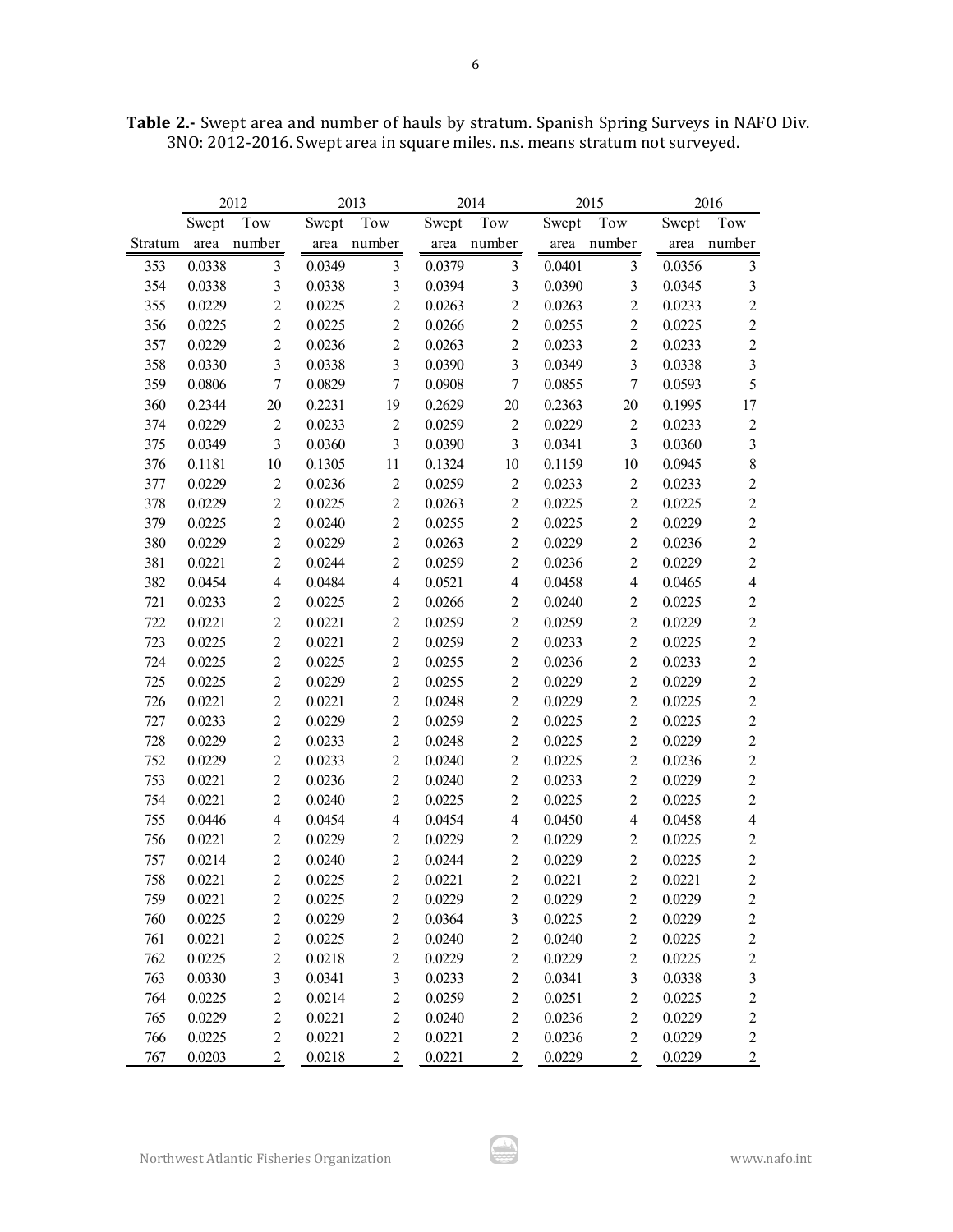|         | 2012                      |           | 2013                      |           | 2014       |           | 2015                                                                          |           | 2016       |           |  |
|---------|---------------------------|-----------|---------------------------|-----------|------------|-----------|-------------------------------------------------------------------------------|-----------|------------|-----------|--|
|         | R. grenadier R. grenadier |           | R. grenadier R. grenadier |           |            |           | R. grenadier R. grenadier R. grenadier R. grenadier R. grenadier R. grenadier |           |            |           |  |
| Stratum | Mean catch                | <b>SD</b> | Mean catch                | <b>SD</b> | Mean catch | <b>SD</b> | Mean catch                                                                    | <b>SD</b> | Mean catch | <b>SD</b> |  |
| 353     | 0.00                      | 0.00      | 0.00                      | 0.00      | $0.00\,$   | $0.00\,$  | $0.00\,$                                                                      | $0.00\,$  | 0.00       | $0.00\,$  |  |
| 354     | 0.00                      | 0.00      | 0.00                      | 0.00      | 0.00       | 0.00      | 0.00                                                                          | 0.00      | 0.00       | $0.00\,$  |  |
| 355     | 0.00                      | $0.00\,$  | $0.00\,$                  | 0.00      | $0.00\,$   | 0.00      | $0.00\,$                                                                      | $0.00\,$  | $0.00\,$   | $0.00\,$  |  |
| 356     | 0.00                      | $0.00\,$  | $0.00\,$                  | $0.00\,$  | $0.00\,$   | $0.00\,$  | 2.10                                                                          | 2.96      | $0.00\,$   | $0.00\,$  |  |
| 357     | 8.39                      | 3.24      | 2.33                      | 1.65      | $0.00\,$   | 0.00      | $0.00\,$                                                                      | $0.00\,$  | 0.15       | 0.21      |  |
| 358     | 1.47                      | 2.54      | 0.91                      | 1.57      | $0.00\,$   | 0.00      | 2.35                                                                          | 4.07      | 0.17       | 0.30      |  |
| 359     | 0.00                      | 0.00      | 0.00                      | 0.00      | $0.00\,$   | 0.00      | $0.00\,$                                                                      | 0.00      | 0.15       | 0.33      |  |
| 360     | 0.00                      | 0.00      | 0.00                      | $0.00\,$  | 0.00       | 0.00      | $0.00\,$                                                                      | 0.00      | $0.00\,$   | $0.00\,$  |  |
| 374     | 0.00                      | 0.00      | 0.00                      | 0.00      | 0.00       | 0.00      | $0.00\,$                                                                      | 0.00      | 0.00       | $0.00\,$  |  |
| 375     | 0.00                      | $0.00\,$  | $0.00\,$                  | $0.00\,$  | $0.00\,$   | $0.00\,$  | $0.00\,$                                                                      | $0.00\,$  | $0.00\,$   | $0.00\,$  |  |
| 376     | 0.00                      | $0.00\,$  | $0.00\,$                  | $0.00\,$  | 0.00       | 0.00      | $0.00\,$                                                                      | $0.00\,$  | 0.00       | $0.00\,$  |  |
| 377     | $0.00\,$                  | $0.00\,$  | $0.00\,$                  | $0.00\,$  | 0.00       | 0.00      | $0.00\,$                                                                      | $0.00\,$  | $0.00\,$   | $0.00\,$  |  |
| 378     | 2.40                      | 3.40      | $0.00\,$                  | $0.00\,$  | $0.00\,$   | $0.00\,$  | $0.00\,$                                                                      | $0.00\,$  | $0.00\,$   | $0.00\,$  |  |
| 379     | 8.22                      | 3.51      | 13.66                     | 12.96     | 2.95       | 2.21      | 22.58                                                                         | 9.07      | 0.21       | 0.30      |  |
| 380     | 8.30                      | 6.04      | 9.39                      | 3.60      | 7.71       | 6.99      | 36.10                                                                         | 31.54     | 6.57       | 3.59      |  |
| 381     | 2.47                      | 3.49      | 5.40                      | 7.64      | 0.00       | 0.00      | 0.00                                                                          | 0.00      | $0.00\,$   | $0.00\,$  |  |
| 382     | 0.27                      | 0.54      | $0.00\,$                  | $0.00\,$  | 0.00       | 0.00      | 0.00                                                                          | 0.00      | 0.00       | $0.00\,$  |  |
| 721     | 2.02                      | 0.86      | 0.29                      | 0.41      | 0.00       | 0.00      | 0.00                                                                          | 0.00      | 0.14       | 0.14      |  |
| 722     | 8.63                      | 10.28     | 7.76                      | 8.49      | 0.64       | 0.03      | $0.51\,$                                                                      | 0.71      | 4.42       | 6.25      |  |
| 723     | 10.45                     | 9.96      | 5.19                      | 0.26      | 2.59       | 1.61      | 7.93                                                                          | 2.71      | 2.84       | 0.21      |  |
| 724     | 5.35                      | 1.69      | 10.39                     | 0.90      | 1.82       | 1.34      | 6.54                                                                          | 1.71      | 5.10       | 5.80      |  |
| 725     | 13.53                     | 5.63      | 5.60                      | 0.83      | 3.94       | 1.11      | 9.30                                                                          | 6.60      | 2.49       | 3.13      |  |
| 726     | 30.81                     | 13.02     | 27.51                     | 3.17      | 12.28      | 6.63      | 25.39                                                                         | 10.25     | 17.60      | 0.70      |  |
| 727     | 8.15                      | 2.49      | 22.39                     | 18.26     | 3.34       | 1.48      | 18.25                                                                         | 1.63      | 14.56      | $0.08\,$  |  |
| 728     | 10.39                     | 9.21      | 16.31                     | 11.29     | 24.52      | 1.29      | 11.77                                                                         | 5.89      | 9.09       | 8.36      |  |
| 752     | 11.15                     | 1.34      | 4.83                      | 4.11      | 22.82      | 27.66     | 13.77                                                                         | 12.40     | 20.91      | 14.29     |  |
| 753     | 76.91                     | 98.85     | 30.85                     | 42.46     | 9.80       | 8.68      | 45.20                                                                         | 56.99     | 15.80      | 12.45     |  |
| 754     | 42.59                     | 9.25      | 59.78                     | 42.87     | 20.96      | 26.26     | 76.89                                                                         | 79.08     | 16.52      | 3.71      |  |
| 755     | 52.28                     | 26.15     | 24.14                     | 18.70     | 18.79      | 11.03     | 16.99                                                                         | 4.27      | 27.80      | 19.78     |  |
| 756     | 57.00                     | 8.77      | 20.34                     | 12.95     | 61.06      | 55.36     | 21.23                                                                         | 11.51     | 21.56      | 28.30     |  |
| 757     | 156.42                    | 48.62     | 28.18                     | 33.58     | 6.82       | 8.95      | 37.72                                                                         | 6.48      | 21.56      | 23.38     |  |
| 758     | 25.56                     | 2.90      | 19.34                     | 3.10      | 25.57      | 25.70     | 34.28                                                                         | 23.08     | 15.21      | 0.70      |  |
| 759     | 16.33                     | 7.16      | 40.76                     | 5.78      | 7.58       | 3.16      | 26.20                                                                         | 15.70     | 4.98       | 2.12      |  |
| 760     | 2.31                      | 3.27      | 5.92                      | 0.94      | 8.66       | 4.98      | 12.34                                                                         | 0.58      | 1.44       | 0.45      |  |
| 761     | 6.67                      | 3.75      | 4.76                      | 6.34      | 15.56      | 13.73     | 24.92                                                                         | 31.85     | 19.13      | 18.88     |  |
| 762     | 29.68                     | 21.80     | 12.39                     | 4.62      | 24.15      | 17.96     | 24.98                                                                         | 12.90     | 6.29       | 3.19      |  |
| 763     | 5.94                      | 6.08      | 17.93                     | 13.97     | 6.23       | 1.59      | 10.69                                                                         | 8.97      | 6.15       | 2.51      |  |
| 764     | 1.37                      | 1.93      | 4.89                      | 1.58      | 1.86       | 2.62      | 4.19                                                                          | 5.92      | 0.45       | 0.36      |  |
| 765     | 2.48                      | 2.59      | 3.83                      | 4.79      | 0.00       | 0.00      | 1.20                                                                          | 1.59      | 0.28       | 0.13      |  |
| 766     | 1.25                      | 0.92      | 2.08                      | 1.15      | 0.71       | 0.98      | 0.74                                                                          | 0.12      | 0.89       | 1.24      |  |
| 767     | 0.72                      | 0.02      | 2.05                      | 1.27      | 1.31       | 1.25      | 0.66                                                                          | 0.93      | 0.75       | 0.14      |  |

**Table 3.-** Roughhead grenadier mean catch (kg) and SD by stratum. Spanish Spring Surveys in NAFO Div. 3NO: 2012-2016. n.s. means stratum not surveyed.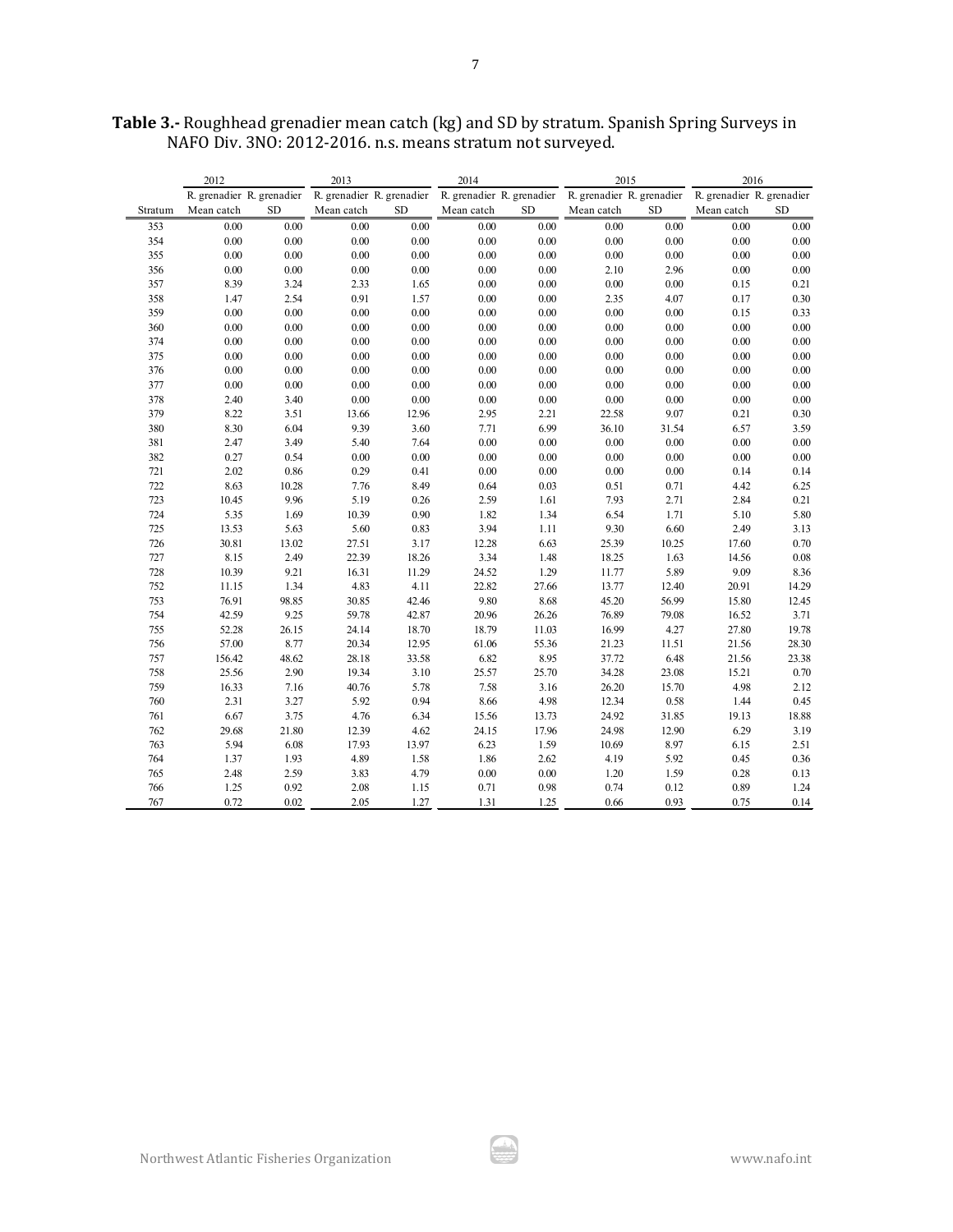| Strata | 2012         | 2013             | 2014             | 2015             | 2016             | <b>Strata</b> | 2012 | 2013 | 2014         | 2015 | 2016           |
|--------|--------------|------------------|------------------|------------------|------------------|---------------|------|------|--------------|------|----------------|
| 353    | $\theta$     | $\theta$         | $\theta$         | $\theta$         | $\theta$         | 725           | 126  | 51   | 32           | 85   | 23             |
| 354    | $\mathbf{0}$ | $\mathbf{0}$     | $\boldsymbol{0}$ | $\boldsymbol{0}$ | $\boldsymbol{0}$ | 726           | 200  | 179  | 71           | 160  | 113            |
| 355    | $\mathbf{0}$ | $\mathbf{0}$     | $\boldsymbol{0}$ | $\theta$         | $\boldsymbol{0}$ | 727           | 67   | 188  | 25           | 150  | 124            |
| 356    | $\mathbf{0}$ | $\mathbf{0}$     | $\mathbf{0}$     | 8                | $\mathbf{0}$     | 728           | 71   | 109  | 155          | 82   | 62             |
| 357    | 120          | 32               | $\boldsymbol{0}$ | $\theta$         | $\overline{2}$   | 752           | 128  | 54   | 249          | 160  | 232            |
| 358    | 30           | 18               | $\mathbf{0}$     | 46               | 3                | 753           | 959  | 360  | 113          | 537  | 191            |
| 359    | $\mathbf{0}$ | $\mathbf{0}$     | $\mathbf{0}$     | $\mathbf{0}$     | 5                | 754           | 693  | 897  | 335          | 1230 | 264            |
| 360    | $\theta$     | $\mathbf{0}$     | $\mathbf{0}$     | $\mathbf{0}$     | $\boldsymbol{0}$ | 755           | 1804 | 819  | 638          | 581  | 936            |
| 374    | $\mathbf{0}$ | $\mathbf{0}$     | $\mathbf{0}$     | $\mathbf{0}$     | $\mathbf{0}$     | 756           | 520  | 180  | 539          | 187  | 194            |
| 375    | $\theta$     | $\boldsymbol{0}$ | $\mathbf{0}$     | $\boldsymbol{0}$ | $\theta$         | 757           | 1493 | 239  | 57           | 336  | 196            |
| 376    | $\theta$     | $\mathbf{0}$     | $\mathbf{0}$     | $\mathbf{0}$     | $\theta$         | 758           | 229  | 170  | 229          | 307  | 136            |
| 377    | $\Omega$     | $\mathbf{0}$     | $\theta$         | $\mathbf{0}$     | $\mathbf{0}$     | 759           | 187  | 460  | 84           | 291  | 55             |
| 378    | 29           | $\mathbf{0}$     | $\theta$         | $\mathbf{0}$     | $\mathbf{0}$     | 760           | 32   | 80   | 110          | 169  | 19             |
| 379    | 77           | 121              | 25               | 213              | $\overline{2}$   | 761           | 103  | 72   | 222          | 355  | 291            |
| 380    | 70           | 79               | 56               | 303              | 53               | 762           | 559  | 242  | 448          | 463  | 119            |
| 381    | 32           | 64               | $\mathbf{0}$     | $\mathbf{0}$     | $\theta$         | 763           | 141  | 411  | 140          | 245  | 143            |
| 382    | 8            | $\mathbf{0}$     | $\mathbf{0}$     | $\mathbf{0}$     | $\mathbf{0}$     | 764           | 12   | 46   | 14           | 33   | $\overline{4}$ |
| 721    | 11           | $\overline{c}$   | $\mathbf{0}$     | $\mathbf{0}$     | 1                | 765           | 27   | 43   | $\mathbf{0}$ | 13   | $\overline{3}$ |
| 722    | 66           | 59               | 4                | 3                | 32               | 766           | 16   | 27   | 9            | 9    | 11             |
| 723    | 144          | 73               | 31               | 106              | 39               | 767           | 11   | 30   | 19           | 9    | $10\,$         |
| 724    | 59           | 114              | 18               | 69               | 54               |               |      |      |              |      |                |

**Table 4.-** Roughhead grenadier survey biomass (t) by stratum in NAFO Div. 3NO: 2012-2016. n.s. means stratum not surveyed.

**Table 5.-** Roughhead grenadier survey biomass (t) with SD and stratified mean catch per tow (kg) and SD by in NAFO Div. 3NO: 1997-2016.

| Year           | 1997 | 1998 | 1999 | 2000 | 2001 | 2002 | 2003 | 2004  | 2005  | 2006  |
|----------------|------|------|------|------|------|------|------|-------|-------|-------|
| <b>Biomass</b> | 3340 | 6922 | 4357 | 7000 | 5568 | 4968 | 6860 | 11402 | 10064 | 10010 |
| <b>SD</b>      | 290  | 644  | 431  | 807  | 700  | 1365 | 1316 | 2043  | 1236  | 1716  |
| <b>MCPT</b>    | 3.81 | 7.05 | 4.53 | 7.08 | 5.73 | 5.46 | 7.40 | 12.09 | 11.10 | 11.11 |
| <b>SD</b>      | 0.31 | 0.61 | 0.45 | 0.85 | 0.77 | 1.51 | 1.42 | 2.17  | 1.38  | 1.89  |
| Year           | 2007 | 2008 | 2009 | 2010 | 2011 | 2012 | 2013 | 2014  | 2015  | 2016  |
| <b>Biomass</b> | 5760 | 7521 | 8193 | 5850 | 6219 | 8027 | 5220 | 3622  | 6149  | 3318  |
| <b>SD</b>      | 695  | 1028 | 286  | 1773 | 1508 | 1073 | 753  | 628   | 1134  | 496   |
| <b>MCPT</b>    | 6.93 | 7.93 | 9.15 | 6.97 | 6.82 | 8.59 | 5.81 | 4.08  | 6.79  | 3.65  |
| <b>SD</b>      | 0.83 | 1.11 | 0.40 | 2.10 | 1.61 | 1.18 | 0.85 | 0.70  | 1.25  | 0.54  |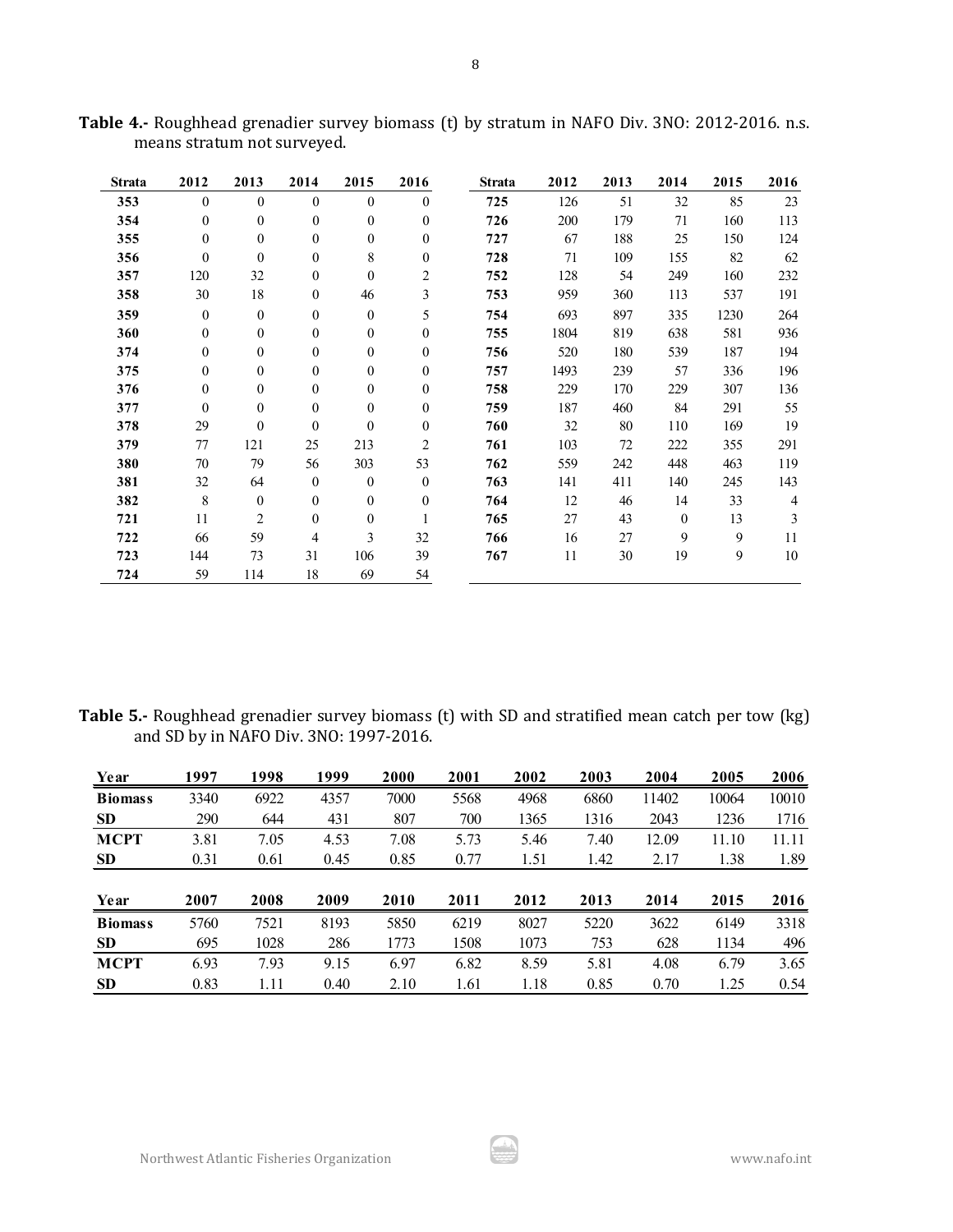| Table 6.- Roughhead grenadier length weight relationships in Spanish Spring Surveys in NAFO Div. 3NO: 2012-2016. E(x) means |  |  |  |
|-----------------------------------------------------------------------------------------------------------------------------|--|--|--|
| Error of the parameter x.                                                                                                   |  |  |  |

| <b>Males</b> |        |                                                     |                |     |        |        | <b>Females</b> |        |                |      |        |        | Total  |        |                |      |  |  |
|--------------|--------|-----------------------------------------------------|----------------|-----|--------|--------|----------------|--------|----------------|------|--------|--------|--------|--------|----------------|------|--|--|
| a            | E(a)   | E(b)                                                | R <sub>2</sub> |     | a      | b      | E(a)           | E(b)   | R <sub>2</sub> |      |        |        | E(a)   | E(b)   | R <sub>2</sub> |      |  |  |
| 0.29835      | 0.1689 | 0.0654                                              | 0.988          | 551 | 0.1725 | 2.7562 | 0.0689         | 0.0242 | 0.998          | 1032 | 0.3390 | 2.5323 | 0.0919 | 0.0339 | 0.994          | 1614 |  |  |
| 0.11695      | 0.0803 | 0.0318                                              | 0.996          | 478 | 0.1103 | 2.8903 | 0.0447         | 0.0155 | 0.998          | 982  | 0.1315 | 2.8331 | 0.0474 | 0.0169 | 0.998          | 1580 |  |  |
| 0.16008      | 0.1341 | 0.0552                                              | 0.985          | 352 | 0.1353 | 2.8351 | 0.0600         | 0.0210 | 0.997          | 661  | 0.1564 | 2.7873 | 0.0401 | 0.0145 | 0.998          | 1038 |  |  |
| 0.18660      | 0.1092 | 0.0443                                              | 0.989          | 613 | 0.1201 | 2.8665 | 0.0095         | 0.0274 | 0.999          | 998  | 0.1692 | 2.7542 | 0.0583 | 0.0210 | 0.996          | 1652 |  |  |
| 0.13547      | 0.0728 | 0.0284                                              | 0.998          | 340 | .1398  | 2.8252 | 0.0545         | 0.0191 | 0.997          | 595  | 0.1309 | 2.8465 | 0.0590 | 0.0214 | 0.996          | 947  |  |  |
|              |        | 2.55865<br>2.86549<br>2.78188<br>2.70917<br>2.83036 |                |     |        |        |                |        |                |      |        |        |        |        |                |      |  |  |

# **Table 7.-** Roughhead grenadier mean number per tow by year in Spanish Spring Surveys in NAFO Div. 3NO: 1997-2016. Indet. means indeterminate.

|             | 1997                              | 1998                               | 1999                                | 2000                                | 2001                               |  |  |
|-------------|-----------------------------------|------------------------------------|-------------------------------------|-------------------------------------|------------------------------------|--|--|
|             | Males Females Indet.<br>Total     | Males Females<br>Indet.<br>Total   | Males Females Indet.<br>Total       | Males Females Indet.<br>Total       | Males Females<br>Indet.<br>Total   |  |  |
| <b>MNPT</b> | 8.845<br>5.191<br>0.000<br>3.654  | 8.176<br>9.385<br>0.039<br>17.600  | 7.712<br>17.309<br>0.033<br>9.565   | 10.087<br>13.633<br>0.050<br>23.770 | 8.149<br>17.952<br>9.677<br>0.125  |  |  |
|             | 2002                              | 2003                               | 2004                                | 2005                                | 2006                               |  |  |
|             | Males Females Indet.<br>Total     | Males Females<br>Indet.<br>Total   | Males Females<br>Indet.<br>Total    | Males Females<br>Indet.<br>Total    | Total<br>Indet.<br>Males Females   |  |  |
| <b>MNPT</b> | 4.352<br>7.622<br>0.090<br>12.063 | 8.655<br>11.875<br>0.108<br>20.638 | 11.623<br>16.579<br>0.763<br>28.964 | 9.762<br>0.403<br>15.641<br>25.807  | 0.152<br>8.775<br>13.935<br>22.862 |  |  |
|             |                                   |                                    |                                     |                                     |                                    |  |  |
|             | 2007                              | 2008                               | 2009                                | 2010                                | 2011                               |  |  |
|             | Males Females Indet.<br>Total     | Males Females Indet.<br>Total      | Males Females Indet.<br>Total       | Males Females Indet.<br>Total       | Males Females Indet.<br>Total      |  |  |
| <b>MNPT</b> | 5.432<br>8.365<br>0.744<br>14.541 | 5.260<br>0.073<br>14.223<br>8.890  | 5.072<br>0.372<br>11.265<br>16.709  | 4.238<br>0.367<br>7.705<br>12.310   | 3.923<br>6.787<br>0.174<br>10.884  |  |  |
|             | 2012                              | 2013                               | 2014                                | 2015                                | 2016                               |  |  |
|             | Total<br>Males Females Indet.     | Total<br>Males Females<br>Indet.   | Total<br>Males Females<br>lndet.    | Total<br>Males Females<br>Indet.    | Total<br>Males Females<br>Indet.   |  |  |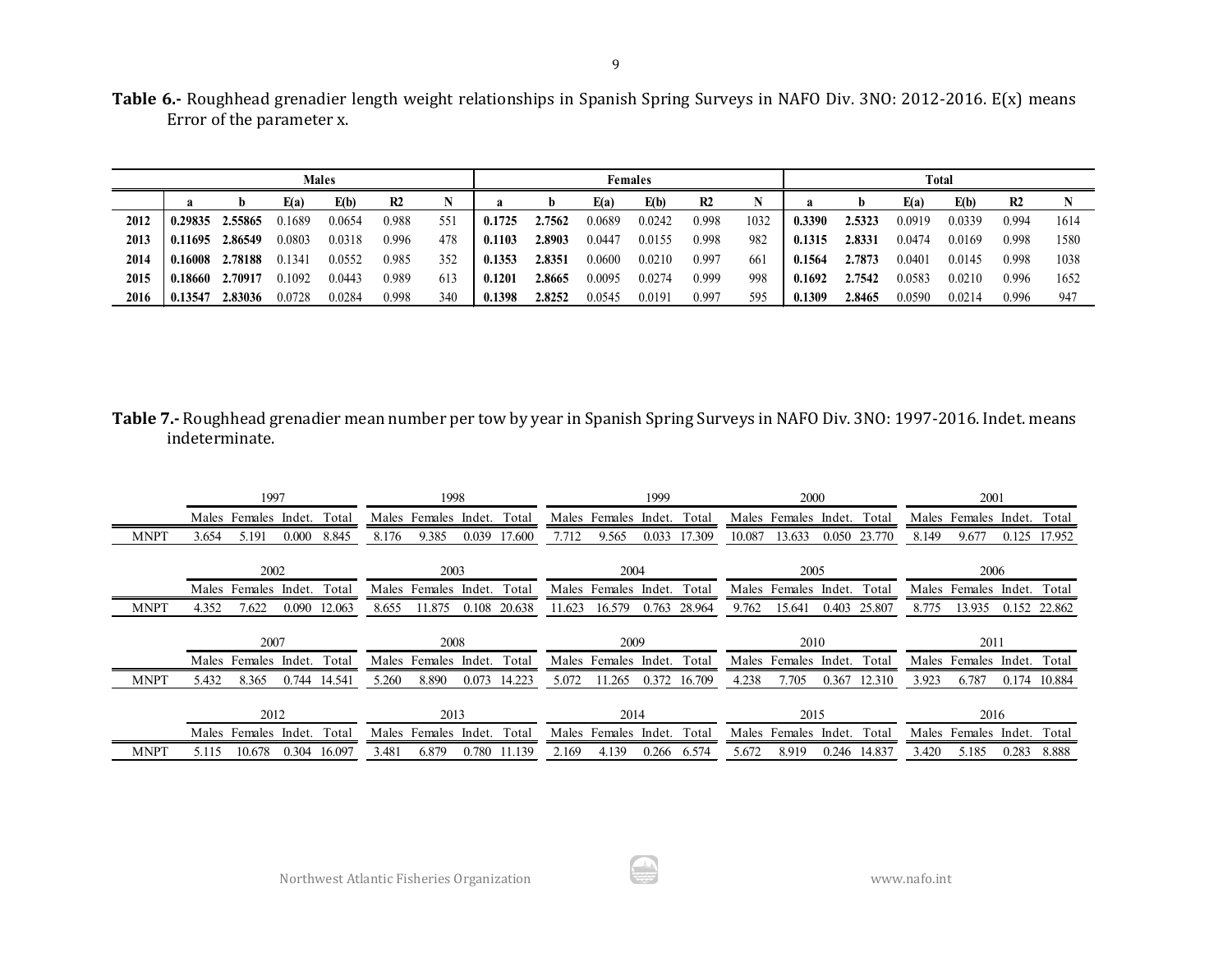|                             | Table 8.- Roughhead grenadier mean number per tow by length class and year. Spanish Spring Survey in NAFO 3NO: 2012-2016. |  |
|-----------------------------|---------------------------------------------------------------------------------------------------------------------------|--|
| Indet. means indeterminate. |                                                                                                                           |  |

|                |       |         | 2012   |          |       |         | 2013   |        |       |         | 2014   |          |       | 2015    |        |            |       |         | 2016   |        |
|----------------|-------|---------|--------|----------|-------|---------|--------|--------|-------|---------|--------|----------|-------|---------|--------|------------|-------|---------|--------|--------|
| Lenght (cm.)   | Males | Females | Indet. | Total    | Males | Females | Indet. | Total  | Males | Females | Indet. | Total    | Males | Females | Indet. | Total      | Males | Females | Indet. | Total  |
| 1.5            | 0.000 | 0.000   | 0.009  | 0.009    | 0.000 | 0.000   | 0.000  | 0.000  | 0.000 | 0.000   | 0.000  | 0.000    | 0.000 | 0.000   | 0.000  | 0.000      | 0.000 | 0.000   | 0.000  | 0.000  |
| 2.5            | 0.000 | 0.000   | 0.083  | 0.083    | 0.000 | 0.000   | 0.026  | 0.026  | 0.005 | 0.000   | 0.008  | 0.013    | 0.006 | 0.000   | 0.039  | 0.045      | 0.000 | 0.000   | 0.028  | 0.028  |
| 3.5            | 0.000 | 0.000   | 0.178  | 0.178    | 0.032 | 0.018   | 0.606  | 0.656  | 0.010 | 0.005   | 0.171  | 0.185    | 0.042 | 0.000   | 0.186  | 0.227      | 0.000 | 0.000   | 0.070  | 0.070  |
| 4.5            | 0.025 | 0.025   | 0.026  | 0.077    | 0.007 | 0.008   | 0.075  | 0.091  | 0.008 | 0.000   | 0.064  | 0.072    | 0.029 | 0.015   | 0.015  | 0.059      | 0.046 | 0.010   | 0.040  | 0.096  |
| 5.5            | 0.183 | 0.162   | 0.007  | 0.352    | 0.060 | 0.054   | 0.031  | 0.144  | 0.044 | 0.035   | 0.023  | 0.102    | 0.199 | 0.143   | 0.006  | 0.348      | 0.157 | 0.237   | 0.119  | 0.513  |
| 6.5            | 0.452 | 0.668   | 0.000  | 1.120    | 0.152 | 0.121   | 0.038  | 0.310  | 0.134 | 0.125   | 0.000  | 0.259    | 0.558 | 0.471   | 0.000  | 1.029      | 0.182 | 0.268   | 0.026  | 0.476  |
| 7.5            | 0.186 | 0.162   | 0.000  | 0.348    | 0.039 | 0.078   | 0.000  | 0.117  | 0.024 | 0.017   | 0.000  | 0.041    | 0.258 | 0.242   | 0.000  | 0.501      | 0.136 | 0.144   | 0.000  | 0.280  |
| 8.5            | 0.227 | 0.298   | 0.000  | 0.526    | 0.247 | 0.328   | 0.004  | 0.580  | 0.125 | 0.050   | 0.000  | 0.175    | 0.715 | 0.649   | 0.000  | 1.363      | 0.168 | 0.186   | 0.000  | 0.353  |
| 9.5            | 0.221 | 0.406   | 0.000  | 0.627    | 0.195 | 0.364   | 0.000  | 0.559  | 0.100 | 0.072   | 0.000  | 0.172    | 0.366 | 0.420   | 0.000  | 0.786      | 0.253 | 0.267   | 0.000  | 0.520  |
| 10.5           | 0.450 | 0.462   | 0.000  | 0.912    | 0.212 | 0.238   | 0.000  | 0.450  | 0.135 | 0.186   | 0.000  | 0.321    | 0.180 | 0.243   | 0.000  | 0.423      | 0.211 | 0.308   | 0.000  | 0.518  |
| 11.5           | 0.304 | 0.433   | 0.000  | 0.737    | 0.167 | 0.284   | 0.000  | 0.452  | 0.108 | 0.146   | 0.000  | 0.254    | 0.264 | 0.277   | 0.000  | 0.541      | 0.171 | 0.188   | 0.000  | 0.359  |
| 12.5           | 0.216 | 0.338   | 0.000  | 0.555    | 0.212 | 0.317   | 0.000  | 0.530  | 0.094 | 0.124   | 0.000  | 0.218    | 0.209 | 0.345   | 0.000  | 0.554      | 0.184 | 0.211   | 0.000  | 0.394  |
| 13.5           | 0.334 | 0.408   | 0.000  | 0.742    | 0.178 | 0.295   | 0.000  | 0.473  | 0.175 | 0.144   | 0.000  | 0.319    | 0.330 | 0.342   | 0.000  | 0.673      | 0.227 | 0.202   | 0.000  | 0.430  |
| 14.5           | 0.418 | 0.446   | 0.000  | 0.864    | 0.237 | 0.314   | 0.000  | 0.551  | 0.134 | 0.176   | 0.000  | 0.309    | 0.337 | 0.389   | 0.000  | 0.727      | 0.234 | 0.407   | 0.000  | 0.641  |
| 15.5           | 0.471 | 0.584   | 0.000  | 1.055    | 0.211 | 0.287   | 0.000  | 0.498  | 0.203 | 0.162   | 0.000  | 0.365    | 0.323 | 0.549   | 0.000  | 0.872      | 0.269 | 0.280   | 0.000  | 0.550  |
| 16.5           | 0.489 | 0.568   | 0.000  | 1.057    | 0.330 | 0.437   | 0.000  | 0.767  | 0.237 | 0.250   | 0.000  | 0.487    | 0.394 | 0.459   | 0.000  | 0.853      | 0.296 | 0.296   | 0.000  | 0.591  |
| 17.5           | 0.476 | 0.553   | 0.000  | 1.029    | 0.430 | 0.361   | 0.000  | 0.791  | 0.194 | 0.215   | 0.000  | 0.409    | 0.401 | 0.321   | 0.000  | 0.721      | 0.307 | 0.270   | 0.000  | 0.577  |
| 18.5           | 0.309 | 0.445   | 0.000  | 0.754    | 0.275 | 0.361   | 0.000  | 0.636  | 0.144 | 0.248   | 0.000  | 0.392    | 0.475 | 0.413   | 0.000  | 0.888      | 0.221 | 0.307   | 0.000  | 0.528  |
| 19.5           | 0.171 | 0.594   | 0.000  | 0.765    | 0.219 | 0.339   | 0.000  | 0.558  | 0.127 | 0.261   | 0.000  | 0.389    | 0.272 | 0.455   | 0.000  | 0.727      | 0.125 | 0.246   | 0.000  | 0.370  |
| 20.5           | 0.085 | 0.421   | 0.000  | 0.506    | 0.122 | 0.368   | 0.000  | 0.490  | 0.078 | 0.118   | 0.000  | 0.196    | 0.142 | 0.461   | 0.000  | 0.603      | 0.104 | 0.199   | 0.000  | 0.303  |
| 21.5           | 0.018 | 0.531   | 0.000  | 0.549    | 0.058 | 0.318   | 0.000  | 0.376  | 0.051 | 0.228   | 0.000  | 0.279    | 0.084 | 0.373   | 0.000  | 0.457      | 0.067 | 0.152   | 0.000  | 0.219  |
| 22.5           | 0.037 | 0.401   | 0.000  | 0.438    | 0.039 | 0.244   | 0.000  | 0.283  | 0.028 | 0.230   | 0.000  | 0.258    | 0.045 | 0.387   | 0.000  | 0.432      | 0.029 | 0.169   | 0.000  | 0.197  |
| 23.5           | 0.029 | 0.297   | 0.000  | 0.326    | 0.015 | 0.212   | 0.000  | 0.226  | 0.000 | 0.209   | 0.000  | 0.209    | 0.020 | 0.280   | 0.000  | 0.300      | 0.000 | 0.132   | 0.000  | 0.132  |
| 24.5           | 0.007 | 0.360   | 0.000  | 0.368    | 0.030 | 0.217   | 0.000  | 0.247  | 0.000 | 0.139   | 0.000  | 0.139    | 0.011 | 0.331   | 0.000  | 0.342      | 0.008 | 0.144   | 0.000  | 0.153  |
| 25.5           | 0.007 | 0.353   | 0.000  | 0.360    | 0.005 | 0.192   | 0.000  | 0.197  | 0.000 | 0.192   | 0.000  | 0.192    | 0.007 | 0.289   | 0.000  | 0.296      | 0.007 | 0.122   | 0.000  | 0.130  |
| 26.5           | 0.000 | 0.412   | 0.000  | 0.412    | 0.000 | 0.193   | 0.000  | 0.193  | 0.000 | 0.111   | 0.000  | 0.111    | 0.000 | 0.279   | 0.000  | 0.279      | 0.003 | 0.091   | 0.000  | 0.094  |
| 27.5           | 0.000 | 0.387   | 0.000  | 0.387    | 0.000 | 0.203   | 0.000  | 0.203  | 0.010 | 0.133   | 0.000  | 0.143    | 0.000 | 0.192   | 0.000  | 0.192      | 0.000 | 0.084   | 0.000  | 0.084  |
| 28.5           | 0.000 | 0.380   | 0.000  | 0.380    | 0.000 | 0.148   | 0.000  | 0.148  | 0.000 | 0.157   | 0.000  | 0.157    | 0.000 | 0.170   | 0.000  | 0.170      | 0.018 | 0.099   | 0.000  | 0.117  |
| 29.5           | 0.000 | 0.210   | 0.000  | 0.210    | 0.010 | 0.208   | 0.000  | 0.218  | 0.000 | 0.136   | 0.000  | 0.136    | 0.005 | 0.123   | 0.000  | 0.128      | 0.000 | 0.027   | 0.000  | 0.027  |
| 30.5           | 0.000 | 0.111   | 0.000  | 0.111    | 0.000 | 0.112   | 0.000  | 0.112  | 0.000 | 0.124   | 0.000  | 0.124    | 0.000 | 0.100   | 0.000  | 0.100      | 0.000 | 0.029   | 0.000  | 0.029  |
| 31.5           | 0.000 | 0.102   | 0.000  | 0.102    | 0.000 | 0.093   | 0.000  | 0.093  | 0.000 | 0.059   | 0.000  | 0.059    | 0.000 | 0.088   | 0.000  | 0.088      | 0.000 | 0.049   | 0.000  | 0.049  |
| 32.5           | 0.000 | 0.069   | 0.000  | 0.069    | 0.000 | 0.053   | 0.000  | 0.053  | 0.000 | 0.056   | 0.000  | 0.056    | 0.000 | 0.065   | 0.000  | 0.065      | 0.000 | 0.015   | 0.000  | 0.015  |
| 33.5           | 0.000 | 0.037   | 0.000  | 0.037    | 0.000 | 0.054   | 0.000  | 0.054  | 0.000 | 0.021   | 0.000  | 0.021    | 0.000 | 0.013   | 0.000  | 0.013      | 0.000 | 0.020   | 0.000  | 0.020  |
| 34.5           | 0.000 | 0.043   | 0.000  | 0.043    | 0.000 | 0.035   | 0.000  | 0.035  | 0.000 | 0.010   | 0.000  | 0.010    | 0.000 | 0.013   | 0.000  | 0.013      | 0.000 | 0.015   | 0.000  | 0.015  |
| 35.5           | 0.000 | 0.000   | 0.000  | 0.000    | 0.000 | 0.005   | 0.000  | 0.005  | 0.000 | 0.000   | 0.000  | 0.000    | 0.000 | 0.006   | 0.000  | 0.006      | 0.000 | 0.000   | 0.000  | 0.000  |
| 36.5           | 0.000 | 0.000   | 0.000  | 0.000    | 0.000 | 0.000   | 0.000  | 0.000  | 0.000 | 0.000   | 0.000  | 0.000    | 0.000 | 0.007   | 0.000  | 0.007      | 0.000 | 0.000   | 0.000  | 0.000  |
| 37.5           | 0.000 | 0.006   | 0.000  | 0.006    | 0.000 | 0.006   | 0.000  | 0.006  | 0.000 | 0.000   | 0.000  | 0.000    | 0.000 | 0.008   | 0.000  | 0.008      | 0.000 | 0.009   | 0.000  | 0.009  |
| 38.5           | 0.000 | 0.000   | 0.000  | 0.000    | 0.000 | 0.000   | 0.000  | 0.000  | 0.000 | 0.000   | 0.000  | 0.000    | 0.000 | 0.000   | 0.000  | 0.000      | 0.000 | 0.000   | 0.000  | 0.000  |
| 39.5           | 0.000 | 0.000   | 0.000  | 0.000    | 0.000 | 0.010   | 0.000  | 0.010  | 0.000 | 0.000   | 0.000  | 0.000    | 0.000 | 0.000   | 0.000  | 0.000      | 0.000 | 0.000   | 0.000  | 0.000  |
| 40.5           | 0.000 | 0.000   | 0.000  | 0.000    | 0.000 | 0.000   | 0.000  | 0.000  | 0.000 | 0.000   | 0.000  | 0.000    | 0.000 | 0.000   | 0.000  | 0.000      | 0.000 | 0.000   | 0.000  | 0.000  |
| 41.5           | 0.000 | 0.000   | 0.000  | 0.000    | 0.000 | 0.000   | 0.000  | 0.000  | 0.000 | 0.000   | 0.000  | 0.000    | 0.000 | 0.000   | 0.000  | 0.000      | 0.000 | 0.000   | 0.000  | 0.000  |
| 42.5           | 0.000 | 0.000   | 0.000  | 0.000    | 0.000 | 0.000   | 0.000  | 0.000  | 0.000 | 0.000   | 0.000  | 0.000    | 0.000 | 0.000   | 0.000  | 0.000      | 0.000 | 0.000   | 0.000  | 0.000  |
| Total          | 5.115 | 10.678  | 0.304  | 16.097   | 3.481 | 6.879   | 0.780  | 11.139 | 2.169 | 4.139   | 0.266  | 6.574    | 5.672 | 8.919   | 0.246  | 14.837     | 3.420 | 5.185   | 0.283  | 8.888  |
| $No$ samples:  |       |         |        | 57       |       |         |        | 58     |       |         |        | 50       |       |         |        | 52         |       |         |        | 56     |
| Nº Ind.:       | 779   | 1572    | 49     | 2400     | 535   | 1051    | 131    | 1717   | 350   | 660     | 33     | 1043     | 877   | 1396    | 39     | 2312       | 520   | 809     | 45     | 1374   |
| Sampled catch: |       |         |        | 1281     |       |         |        | 883    |       |         |        | 627      |       |         |        | 1013       |       |         |        | 546    |
| Range:         |       |         |        | 1.5-37.5 |       |         |        | 2.5-39 |       |         |        | 2.5-34.5 |       |         |        | $2 - 37.5$ |       |         |        | 2.5-37 |
| Total catch:   |       |         |        | 1341     |       |         |        | 885    |       |         |        | 630      |       |         |        | 1035       |       |         |        | 549    |
| Total hauls:   |       |         |        | 122      |       |         |        | 122    |       |         |        | 122      |       |         |        | 122        |       |         |        | 115    |

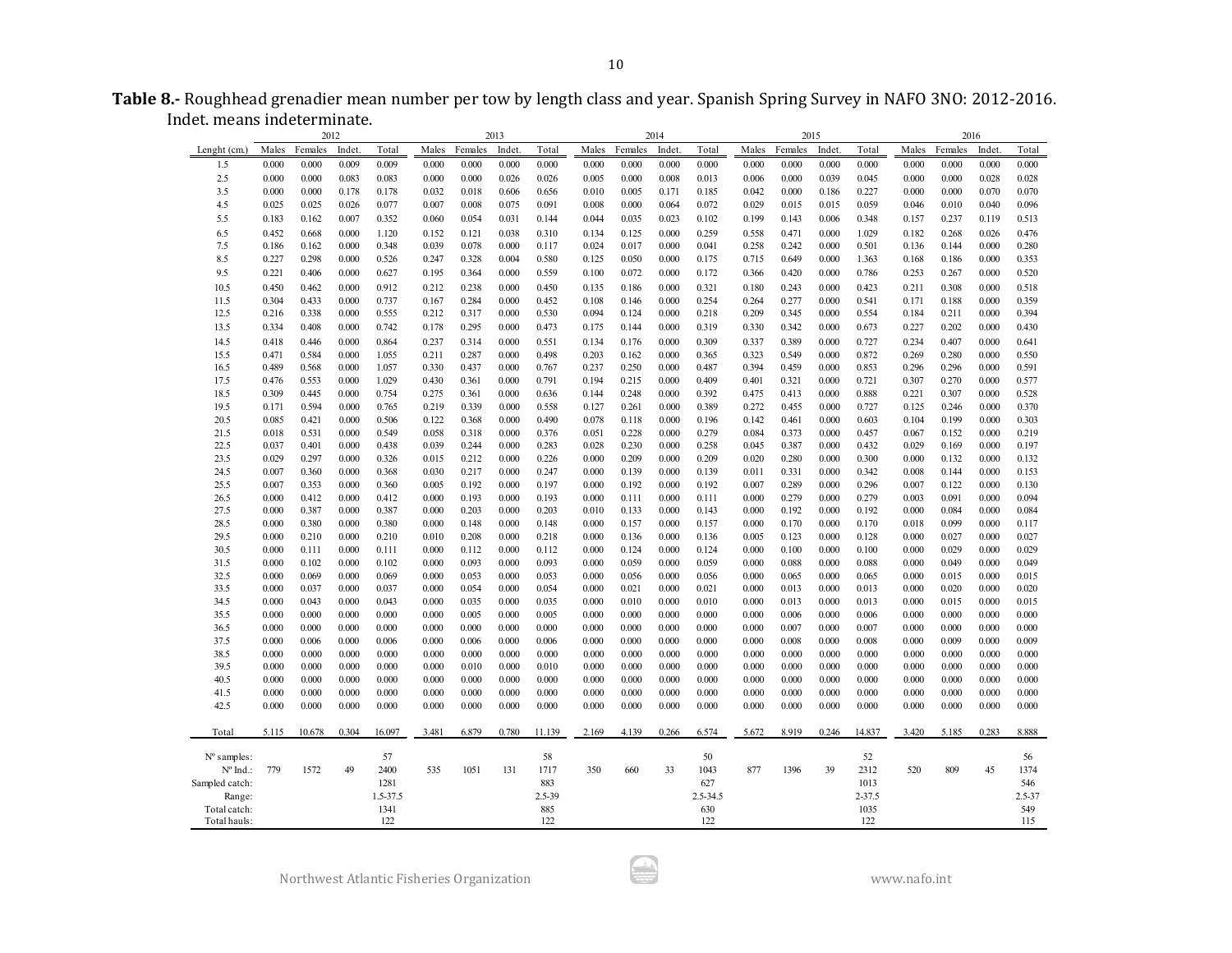|         | 2012     |          | 2013              |          | 2014              |          | 2015              |           | 2016     |          |  |
|---------|----------|----------|-------------------|----------|-------------------|----------|-------------------|-----------|----------|----------|--|
|         | T. skate | T. skate | T. skate T. skate |          | T. skate T. skate |          | T. skate T. skate |           | T. skate | T. skate |  |
| Stratum | Mean     | SD       | Mean              | SD       | Mean              | SD       | Mean              | <b>SD</b> | Mean     | SD       |  |
| 353     | 16.21    | 9.68     | 25.00             | 16.04    | 28.18             | 19.78    | 27.06             | 20.81     | 42.29    | 33.24    |  |
| 354     | 50.23    | 56.37    | 58.00             | 38.97    | 8.08              | 4.52     | 58.48             | 10.58     | 42.51    | 59.76    |  |
| 355     | 11.00    | 3.82     | 5.84              | 8.26     | 3.17              | 4.48     | 11.08             | 9.59      | 7.48     | 10.57    |  |
| 356     | 44.78    | 63.33    | 49.23             | 35.62    | 59.53             | 16.23    | 45.80             | 14.07     | 63.42    | 43.01    |  |
| 357     | 4.07     | $1.00\,$ | 5.06              | 1.22     | 21.65             | 30.62    | 8.44              | 2.02      | 3.24     | 4.57     |  |
| 358     | 6.68     | 5.90     | 28.31             | 44.81    | 7.28              | 1.94     | 52.73             | 46.99     | 84.03    | 119.39   |  |
| 359     | 22.32    | 14.07    | 30.80             | 21.34    | 4.47              | 5.48     | 39.66             | 70.22     | 4.32     | 5.94     |  |
| 360     | 57.72    | 46.64    | 40.01             | 34.95    | 8.65              | 13.65    | 22.33             | 17.22     | 20.75    | 33.22    |  |
| 374     | 0.00     | 0.00     | 17.11             | 17.68    | 0.48              | 0.67     | 2.27              | 3.20      | $0.00\,$ | 0.00     |  |
| 375     | 18.17    | 20.62    | 26.36             | 4.11     | $0.00\,$          | $0.00\,$ | 18.67             | 12.68     | 1.20     | 2.08     |  |
| 376     | 93.55    | 39.65    | 36.09             | 29.69    | 24.07             | 19.78    | 27.49             | 21.65     | 8.35     | 11.59    |  |
| 377     | 15.78    | 3.49     | 8.85              | 4.99     | 0.00              | 0.00     | 9.61              | 13.59     | 1.65     | 2.33     |  |
| 378     | 19.84    | 15.67    | 9.87              | 3.75     | 7.12              | 10.07    | 64.57             | 59.57     | 10.95    | 6.75     |  |
| 379     | 6.60     | 2.55     | 1.98              | 2.80     | 5.60              | 2.56     | 2.60              | 3.68      | 7.73     | 2.01     |  |
| 380     | 30.57    | 31.27    | 18.07             | 20.54    | 18.17             | 0.22     | 4.89              | 6.92      | 2.79     | 0.66     |  |
| 381     | 7.62     | 5.73     | 9.16              | 12.95    | 25.04             | 12.22    | 22.89             | 7.65      | 2.72     | 0.42     |  |
| 382     | 0.10     | 0.20     | 8.70              | 7.54     | 1.05              | 2.09     | 35.55             | 25.27     | 0.66     | $1.30\,$ |  |
| 721     | 17.40    | 24.61    | 53.58             | 32.88    | 15.80             | 22.34    | $0.00\,$          | $0.00\,$  | 14.01    | 6.35     |  |
| 722     | 5.60     | 7.92     | 5.21              | 1.96     | 6.15              | 8.70     | 4.37              | 6.18      | 5.70     | $0.02\,$ |  |
| 723     | 12.27    | 10.39    | 8.13              | 6.70     | $0.00\,$          | $0.00\,$ | $0.00\,$          | $0.00\,$  | $0.00\,$ | 0.00     |  |
| 724     | 0.00     | 0.00     | $0.00\,$          | 0.00     | 0.00              | $0.00\,$ | $0.00\,$          | $0.00\,$  | 3.95     | 5.59     |  |
| 725     | 0.00     | 0.00     | 1.90              | 2.51     | 2.15              | 1.48     | 0.00              | 0.00      | 4.94     | 6.99     |  |
| 726     | $0.00\,$ | $0.00\,$ | 3.34              | 4.72     | $0.00\,$          | $0.00\,$ | 2.30              | 3.25      | 2.23     | 3.15     |  |
| 727     | 5.62     | 3.37     | 2.73              | 3.80     | 11.60             | 10.32    | 27.40             | 10.42     | 384.77   | 221.70   |  |
| 728     | 12.05    | 6.54     | 11.35             | 5.58     | 4.30              | 6.08     | 9.32              | 13.18     | 18.61    | 0.88     |  |
| 752     | $0.00\,$ | 0.00     | 0.00              | 0.00     | $0.00\,$          | $0.00\,$ | $0.00\,$          | $0.00\,$  | 4.89     | 1.22     |  |
| 753     | 0.00     | 0.00     | 0.00              | 0.00     | 0.00              | 0.00     | 0.00              | 0.00      | 0.00     | 0.00     |  |
| 754     | 0.00     | 0.00     | 0.00              | 0.00     | 0.00              | 0.00     | 0.00              | $0.00\,$  | $0.00\,$ | $0.00\,$ |  |
| 755     | 0.00     | 0.00     | $0.00\,$          | 0.00     | $0.00\,$          | 0.00     | $0.00\,$          | 0.00      | $0.00\,$ | $0.00\,$ |  |
| 756     | 0.00     | 0.00     | 0.00              | 0.00     | 0.00              | 0.00     | 0.00              | 0.00      | 12.90    | 13.15    |  |
| 757     | 0.00     | 0.00     | 0.00              | 0.00     | 0.00              | 0.00     | $0.00\,$          | 0.00      | 0.00     | 0.00     |  |
| 758     | 0.00     | $0.00\,$ | 0.00              | 0.00     | 0.00              | 0.00     | 2.39              | 3.38      | $0.00\,$ | $0.00\,$ |  |
| 759     | 3.03     | 4.28     | 0.00              | $0.00\,$ | $0.00\,$          | $0.00\,$ | 0.00              | $0.00\,$  | $0.00\,$ | $0.00\,$ |  |
| 760     | 0.00     | 0.00     | 0.00              | 0.00     | 2.30              | 3.98     | 2.09              | 2.96      | 0.00     | $0.00\,$ |  |
| 761     | 4.80     | 6.79     | 0.00              | $0.00\,$ | 0.00              | 0.00     | 0.00              | $0.00\,$  | 0.00     | $0.00\,$ |  |
| 762     | 0.00     | 0.00     | 0.00              | $0.00\,$ | 0.00              | 0.00     | 0.00              | 0.00      | 0.00     | $0.00\,$ |  |
| 763     | 0.00     | 0.00     | 0.00              | $0.00\,$ | 0.00              | 0.00     | $0.00\,$          | 0.00      | $0.00\,$ | $0.00\,$ |  |
| 764     | 6.80     | 9.62     | 4.80              | 6.79     | 0.00              | 0.00     | 7.74              | 10.94     | 8.30     | 11.74    |  |
| 765     | 0.92     | 1.30     | 0.00              | 0.00     | 0.00              | 0.00     | 3.65              | 5.16      | $0.00\,$ | $0.00\,$ |  |
| 766     | 0.00     | $0.00\,$ | $0.00\,$          | 0.00     | 0.00              | 0.00     | 0.00              | 0.00      | 0.00     | $0.00\,$ |  |
| 767     | 0.00     | 0.00     | 0.00              | 0.00     | 0.00              | 0.00     | 0.00              | 0.00      | 0.00     | 0.00     |  |

**Table 9.-** Thorny skate mean catch (kg) and SD by stratum. Spanish Spring Surveys in NAFO Div. 3NO: 2012-2016. n.s. means stratum not surveyed.

اينان.<br>محمد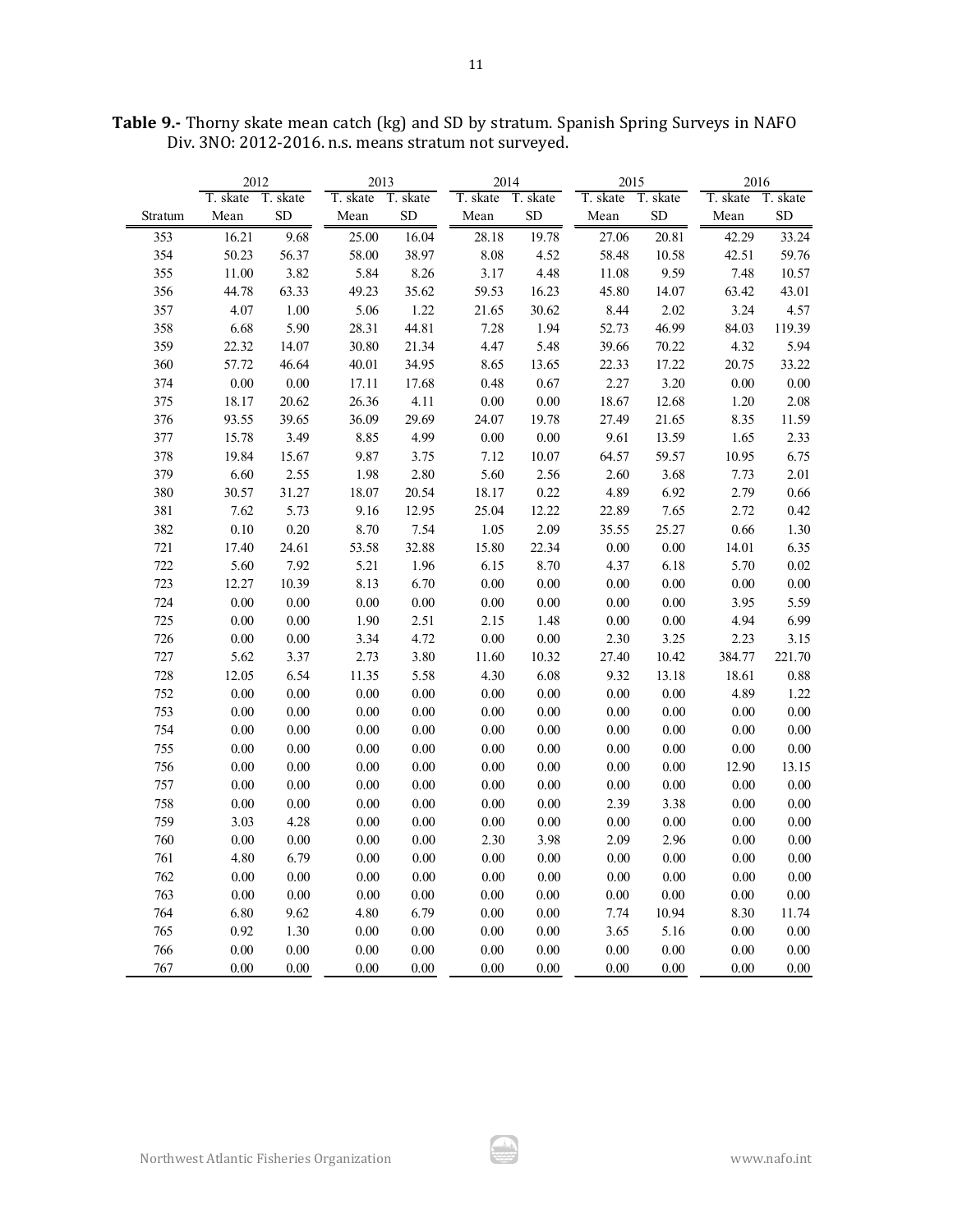| <b>Strata</b> | 2012         | 2013         | 2014         | 2015         | 2016     | <b>Strata</b> | 2012             | 2013             | 2014             | 2015             | 2016             |
|---------------|--------------|--------------|--------------|--------------|----------|---------------|------------------|------------------|------------------|------------------|------------------|
| 353           | 388          | 578          | 600          | 544          | 958      | 725           | $\theta$         | 17               | 18               | $\theta$         | 45               |
| 354           | 1098         | 1268         | 151          | 1107         | 909      | 726           | $\mathbf{0}$     | 22               | $\mathbf{0}$     | 14               | 14               |
| 355           | 71           | 38           | 18           | 62           | 48       | 727           | 46               | 23               | 86               | 234              | 3283             |
| 356           | 187          | 206          | 210          | 169          | 265      | 728           | 82               | 76               | 27               | 65               | 127              |
| 357           | 58           | 70           | 271          | 119          | 46       | 752           | $\mathbf{0}$     | $\overline{0}$   | $\mathbf{0}$     | $\overline{0}$   | 54               |
| 358           | 137          | 566          | 126          | 1021         | 1681     | 753           | $\mathbf{0}$     | $\mathbf{0}$     | $\boldsymbol{0}$ | $\mathbf{0}$     | $\mathbf{0}$     |
| 359           | 816          | 1095         | 145          | 1367         | 153      | 754           | $\mathbf{0}$     | $\mathbf{0}$     | $\boldsymbol{0}$ | $\mathbf{0}$     | $\mathbf{0}$     |
| 360           | 13707        | 9483         | 1831         | 5262         | 4920     | 755           | $\mathbf{0}$     | $\mathbf{0}$     | $\boldsymbol{0}$ | $\mathbf{0}$     | $\mathbf{0}$     |
| 374           | $\theta$     | 315          | 8            | 42           | $\theta$ | 756           | $\mathbf{0}$     | $\boldsymbol{0}$ | 0                | $\mathbf{0}$     | 116              |
| 375           | 423          | 595          | $\theta$     | 445          | 27       | 757           | $\mathbf{0}$     | $\mathbf{0}$     | $\boldsymbol{0}$ | $\mathbf{0}$     | $\mathbf{0}$     |
| 376           | 10564        | 4058         | 2425         | 3165         | 944      | 758           | $\mathbf{0}$     | $\mathbf{0}$     | $\boldsymbol{0}$ | 21               | $\mathbf{0}$     |
| 377           | 138          | 75           | $\mathbf{0}$ | 83           | 14       | 759           | 35               | $\mathbf{0}$     | 0                | $\theta$         | $\mathbf{0}$     |
| 378           | 241          | 122          | 75           | 798          | 135      | 760           | $\theta$         | $\boldsymbol{0}$ | 29               | 29               | $\mathbf{0}$     |
| 379           | 62           | 17           | 47           | 24           | 72       | 761           | 74               | $\mathbf{0}$     | $\boldsymbol{0}$ | $\mathbf{0}$     | $\mathbf{0}$     |
| 380           | 257          | 152          | 133          | 41           | 23       | 762           | $\mathbf{0}$     | $\boldsymbol{0}$ | 0                | $\mathbf{0}$     | $\boldsymbol{0}$ |
| 381           | 99           | 108          | 279          | 279          | 34       | 763           | $\mathbf{0}$     | $\mathbf{0}$     | $\boldsymbol{0}$ | $\mathbf{0}$     | $\mathbf{0}$     |
| 382           | 3            | 247          | 28           | 1066         | 19       | 764           | 60               | 45               | $\boldsymbol{0}$ | 62               | 74               |
| 721           | 97           | 310          | 77           | $\theta$     | 81       | 765           | 10               | $\mathbf{0}$     | 0                | 38               | $\mathbf{0}$     |
| 722           | 43           | 40           | 40           | 28           | 42       | 766           | $\mathbf{0}$     | $\mathbf{0}$     | $\mathbf{0}$     | $\mathbf{0}$     | $\mathbf{0}$     |
| 723           | 169          | 114          | $\mathbf{0}$ | $\mathbf{0}$ | $\theta$ | 767           | $\boldsymbol{0}$ | $\boldsymbol{0}$ | $\boldsymbol{0}$ | $\boldsymbol{0}$ | $\boldsymbol{0}$ |
| 724           | $\mathbf{0}$ | $\mathbf{0}$ | $\mathbf{0}$ | $\mathbf{0}$ | 42       |               |                  |                  |                  |                  |                  |

**Table 10.-** Thorny skate survey biomass (t) by stratum in NAFO Div. 3NO: 2012-2016. n.s. means stratum not surveyed.

**Table 11.-** Thorny skate survey biomass (t) with SD and stratified mean catch per tow (kg) and SD in NAFO Div. 3NO: 1997-2016.

| Year           | 1997  | 1998  | 1999  | 2000  | 2001  | 2002  | 2003  | 2004  | 2005  | 2006  |
|----------------|-------|-------|-------|-------|-------|-------|-------|-------|-------|-------|
| <b>Biomass</b> | 9779  | 18875 | 35004 | 50521 | 34948 | 30072 | 20508 | 44429 | 40473 | 47415 |
| <b>SD</b>      | 1544  | 3114  | 3736  | 7991  | 10687 | 9699  | 2371  | 5281  | 6171  | 9207  |
| <b>MCPT</b>    | 11.57 | 20.41 | 40.79 | 57.86 | 39.23 | 33.69 | 22.27 | 49.46 | 45.69 | 55.81 |
| SD             | 1.74  | 3.26  | 4.32  | 9.12  | 6.99  | 10.91 | 2.57  | 5.82  | 7.00  | 11.22 |
|                |       |       |       |       |       |       |       |       |       |       |
| Year           | 2007  | 2008  | 2009  | 2010  | 2011  | 2012  | 2013  | 2014  | 2015  | 2016  |
| <b>Biomass</b> | 22223 | 25946 | 19959 | 17887 | 10365 | 28867 | 19640 | 6624  | 16085 | 14126 |
| <b>SD</b>      | 2898  | 2641  | 2745  | 3539  | 1193  | 3010  | 2280  | 1008  | 1777  | 2894  |
| <b>MCPT</b>    | 28.10 | 28.82 | 22.10 | 21.22 | 11.71 | 32.65 | 22.24 | 8.39  | 18.45 | 15.76 |
| SD.            | 3.57  | 2.92  | 3.13  | 4.11  | 1.32  | 3.38  | 2.63  | 1.26  | 2.02  | 3.21  |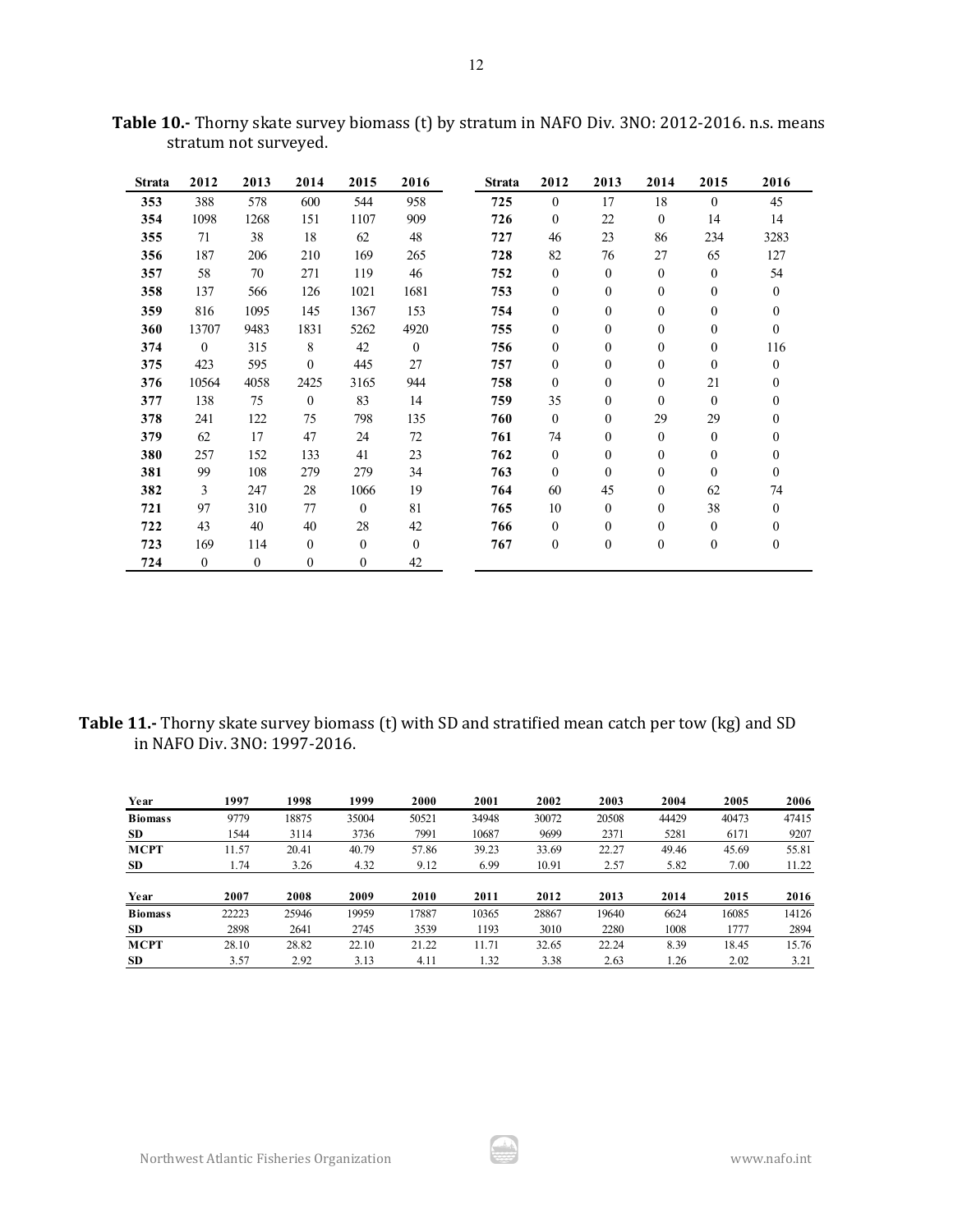|      |         |         | <b>Males</b> |        |                |     |                                          |         | <b>Females</b> |        |       |     |         |         | Indet. |        |                |     |
|------|---------|---------|--------------|--------|----------------|-----|------------------------------------------|---------|----------------|--------|-------|-----|---------|---------|--------|--------|----------------|-----|
|      | a       | D       | E(a)         | E(b)   | R <sub>2</sub> |     | E(a)<br>E(b)<br>R <sub>2</sub><br>a<br>D |         |                |        |       |     |         | b       | E(a)   | E(b)   | R <sub>2</sub> |     |
| 2012 | 0.00875 | 3.01113 | 0.1202       | 0.0299 | 0.997          | 363 | 0.00758                                  | 3.01571 | 0.0967         | 0.0246 | 0.998 | 354 | 0.09190 | 3.00833 | 0.0919 | 0.0234 | 0.998          | 717 |
| 2013 | 0.01045 | 2.96645 | 0.0932       | 0.0231 | 0.996          | 357 | 0.00735                                  | 3.05973 | 0.1266         | 0.0315 | 0.994 | 359 | 0.00979 | 2.98369 | 0.0915 | 0.0229 | 0.996          | 716 |
| 2014 | 0.01493 | 2.89738 | 0.1439       | 0.0359 | 0.991          | 186 | 0.01202                                  | 2.94873 | 0.1055         | 0.0265 | 0.995 | 177 | 0.01218 | 2.94525 | 0.1019 | 0.0258 | 0.995          | 363 |
| 2015 | 0.01529 | 2.89416 | 0.0997       | 0.0247 | 0.996          | 339 | 0.01072                                  | 2.98652 | 0.1568         | 0.0395 | 0.989 | 322 | 0.01090 | 2.97680 | 0.0281 | 0.0258 | 0.994          | 661 |
| 2016 | 0.01210 | 2.93868 | 0.0676       | 0.0170 | 0.998          | 247 | 0.00891                                  | 3.01588 | 0.1109         | 0.0285 | 0.994 | 257 | 0.01018 | 2.98135 | 0.0630 | 0.0163 | 0.998          | 504 |

**Table 13.-** Thorny skate mean number per tow by year in Spanish Spring Surveys in NAFO Div. 3NO: 1997-2016. Indet. means indeterminate.

|             |       | 1997          |        |        |                                   |                      | 1998  |                      |        |                      | 1999  |                      |        | 2000                 |       |         |        | 2001          |        |        |
|-------------|-------|---------------|--------|--------|-----------------------------------|----------------------|-------|----------------------|--------|----------------------|-------|----------------------|--------|----------------------|-------|---------|--------|---------------|--------|--------|
|             |       | Males Females | Indet. | Total  |                                   | Males Females Indet. |       | Total                |        | Males Females Indet. |       | Total                |        | Males Females Indet. |       | Total   |        | Males Females | Indet. | Total  |
| <b>MNPT</b> | 4.803 | 5.892         | 0.000  | 10.695 | 7.158                             | 7.649                | 0.000 | 14.808               | 11.173 | 11.271               | 0.029 | 22.472               | 13.760 | 14.185               | 0.000 | 27.945  | 8.996  | 10.572        | 0.000  | 19.568 |
|             |       | 2002          |        |        |                                   | 2003                 |       |                      |        |                      | 2004  |                      |        | 2005                 |       |         |        |               | 2006   |        |
|             |       | Males Females | Indet. | Total  | Males Females Indet.              | Total                |       | Males Females Indet. |        | Total                |       | Males Females Indet. |        | Total                | Males | Females | Indet. | Total         |        |        |
| <b>MNPT</b> | 9.903 | 1.540         | 0.005  | 21.448 | 6.802<br>0.000<br>12.461<br>5.660 |                      |       |                      | 11.985 | 13.529               | 0.000 | 25.514               | 1.235  | 12.125               | 0.000 | 23.360  | 11.658 | 15.005        | 0.000  | 26.663 |
|             | 2007  |               |        |        |                                   |                      |       |                      |        |                      |       |                      |        |                      |       |         |        |               |        |        |
|             |       |               |        |        |                                   | 2008                 |       |                      |        |                      | 2009  |                      |        | 2010                 |       |         |        | 2011          |        |        |
|             |       | Males Females | Indet. | Total  |                                   | Males Females Indet. |       | Total                |        | Males Females Indet. |       | Total                |        | Males Females Indet. |       | Total   |        | Males Females | Indet. | Total  |
| <b>MNPT</b> | 5.501 | 5.955         | 0.000  | 11.456 | 5.484                             | 5.701                | 0.000 | 11.184               | 4.218  | 3.999                | 0.000 | 8.217                | 5.689  | 6.037                | 0.000 | 11.726  | 1.811  | 1.598         | 0.000  | 3.410  |
|             |       | 2012          |        |        |                                   | 2013                 |       |                      |        |                      | 2014  |                      |        | 2015                 |       |         |        |               | 2016   |        |
|             |       | Males Females | Indet. | Total  |                                   | Males Females Indet. |       | Total                |        | Males Females Indet. |       | Total                |        | Males Females Indet. |       | Total   | Males  | Females       | Indet. | Total  |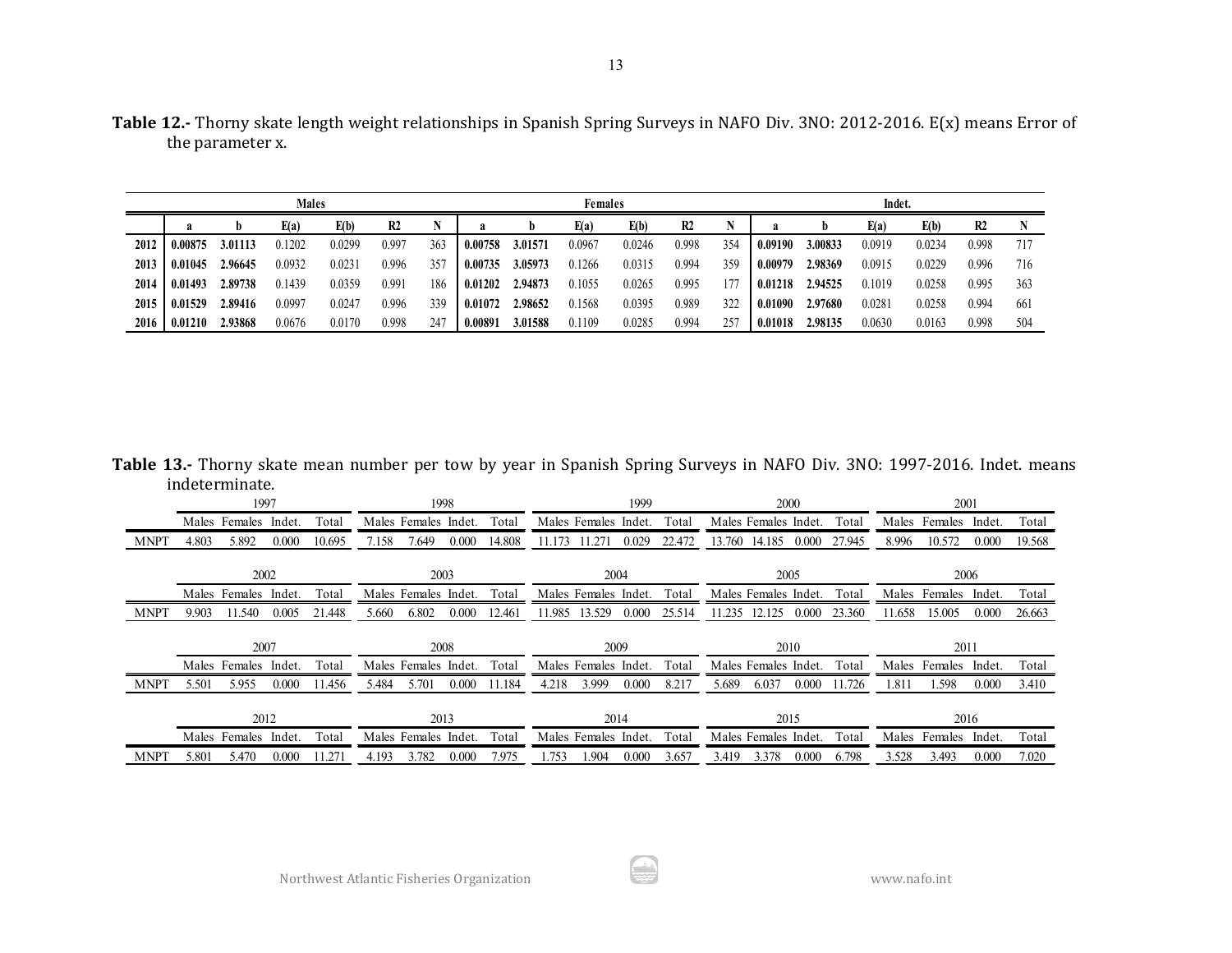| <b>Table 14.-</b> Thorny skate mean number per tow by length class and year. Spanish Spring Survey in |  |
|-------------------------------------------------------------------------------------------------------|--|
| NAFO 3NO: 2012-2016. Indet. means indeterminate.                                                      |  |

|                          |                | 2012                 |                  |                |                | 2013                 |                     |                |                | 2014                 |                  |                |                | 2015                 |                  |                |                | 2016                 |                  |                |
|--------------------------|----------------|----------------------|------------------|----------------|----------------|----------------------|---------------------|----------------|----------------|----------------------|------------------|----------------|----------------|----------------------|------------------|----------------|----------------|----------------------|------------------|----------------|
| Lenght (cm.)             |                | Males Females Indet. |                  | Total          |                | Males Females Indet. |                     | Total          |                | Males Females Indet. |                  | Total          |                | Males Females Indet. |                  | Total          |                | Males Females Indet. |                  | Total          |
| 10                       | 0.000          | 0.000                | 0.000            | 0.000          | 0.005          | 0.000                | 0.000               | 0.005          | 0.000          | 0.000                | 0.000            | 0.000          | 0.000          | 0.000                | 0.000            | 0.000          | 0.000          | 0.000                | 0.000            | 0.000          |
| 12                       | 0.002          | 0.005                | 0.000            | 0.007          | 0.015          | 0.015                | 0.000               | 0.030          | 0.000          | 0.000                | 0.000            | 0.000          | 0.000          | 0.000                | 0.000            | 0.000          | 0.000          | 0.008                | 0.000            | 0.008          |
| 14                       | 0.009          | 0.011                | 0.000            | 0.021          | 0.005          | 0.010                | 0.000               | 0.016          | 0.009          | 0.007                | 0.000            | 0.016          | 0.000          | 0.021                | 0.000            | 0.021          | 0.009          | 0.009                | 0.000            | 0.018          |
| 16                       | 0.004          | 0.048                | 0.000            | 0.052          | 0.000          | 0.000                | 0.000               | 0.000          | 0.000          | 0.007                | 0.000            | 0.007          | 0.000          | 0.000                | 0.000            | 0.000          | 0.026          | 0.000                | 0.000            | 0.026          |
| 18                       | 0.013          | 0.000                | 0.000            | 0.013          | 0.000          | 0.000                | 0.000               | 0.000          | 0.000          | 0.016                | 0.000            | 0.016          | 0.009          | 0.000                | 0.000            | 0.009          | 0.034          | 0.009                | 0.000            | 0.042          |
| 20                       | 0.007          | 0.000                | 0.000            | 0.007          | 0.006          | 0.000                | 0.000               | 0.006          | 0.000          | 0.000                | 0.000            | 0.000          | 0.000          | 0.000                | 0.000            | 0.000          | 0.008          | 0.017                | 0.000            | 0.025          |
| 22                       | 0.034          | 0.000                | 0.000            | 0.034          | 0.249          | 0.000                | 0.000               | 0.249          | 0.000          | 0.000                | 0.000            | 0.000          | 0.021          | 0.009                | 0.000            | 0.031          | 0.000          | 0.063                | 0.000            | 0.063          |
| 24                       | 0.000          | 0.027                | 0.000            | 0.027          | 0.000          | 0.000                | 0.000               | 0.000          | 0.005          | 0.014                | 0.000            | 0.019          | 0.014          | 0.026                | 0.000            | 0.039          | 0.009          | 0.041                | 0.000            | 0.049          |
| 26                       | 0.014          | 0.013                | 0.000            | 0.027          | 0.005          | 0.000                | 0.000               | 0.005          | 0.015          | 0.000                | 0.000            | 0.015          | 0.000          | 0.019                | 0.000            | 0.019          | 0.000          | 0.050                | 0.000            | 0.050          |
| 28<br>30                 | 0.009<br>0.041 | 0.000<br>0.069       | 0.000<br>0.000   | 0.009<br>0.110 | 0.014<br>0.047 | 0.014<br>0.008       | 0.000<br>0.000      | 0.028<br>0.055 | 0.034<br>0.033 | 0.019<br>0.036       | 0.000<br>0.000   | 0.053<br>0.069 | 0.023<br>0.005 | 0.014<br>0.041       | 0.000<br>0.000   | 0.037<br>0.046 | 0.029<br>0.037 | 0.016<br>0.072       | 0.000<br>0.000   | 0.045<br>0.109 |
| 32                       | 0.053          | 0.045                | 0.000            | 0.098          | 0.064          | 0.014                | 0.000               | 0.078          | 0.029          | 0.070                | 0.000            | 0.099          | 0.041          | 0.014                | 0.000            | 0.054          | 0.062          | 0.039                | 0.000            | 0.101          |
| 34                       | 0.018          | 0.082                | 0.000            | 0.100          | 0.014          | 0.015                | 0.000               | 0.029          | 0.023          | 0.000                | 0.000            | 0.023          | 0.019          | 0.021                | 0.000            | 0.040          |                | 0.064                | 0.000            | 0.174          |
| 36                       | 0.060          | 0.164                | 0.000            | 0.223          | 0.036          | 0.071                | 0.000               | 0.107          | 0.055          | 0.074                | 0.000            | 0.128          | 0.008          | 0.031                | 0.000            | 0.039          | 0.110<br>0.104 | 0.061                | 0.000            | 0.165          |
| 38                       | 0.101          | 0.115                | 0.000            | 0.215          | 0.134          | 0.105                | 0.000               | 0.239          | 0.013          | 0.035                | 0.000            | 0.048          | 0.050          | 0.095                | 0.000            | 0.145          | 0.079          | 0.077                | 0.000            | 0.156          |
| 40                       | 0.205          | 0.182                | 0.000            | 0.387          | 0.148          | 0.134                | 0.000               | 0.282          | 0.048          | 0.051                | 0.000            | 0.099          | 0.117          | 0.064                | 0.000            | 0.181          | 0.072          | 0.088                | 0.000            | 0.159          |
| 42                       | 0.198          | 0.242                | 0.000            | 0.440          | 0.096          | 0.166                | 0.000               | 0.261          | 0.069          | 0.104                | 0.000            | 0.173          | 0.092          | 0.166                | 0.000            | 0.258          | 0.154          | 0.177                | 0.000            | 0.331          |
| 44                       | 0.156          | 0.182                | 0.000            | 0.338          | 0.136          | 0.193                | 0.000               | 0.329          | 0.081          | 0.122                | 0.000            | 0.203          | 0.164          | 0.111                | 0.000            | 0.276          | 0.079          | 0.106                | 0.000            | 0.186          |
| 46                       | 0.114          | 0.165                | 0.000            | 0.279          | 0.144          | 0.165                | 0.000               | 0.309          | 0.089          | 0.076                | 0.000            | 0.165          | 0.114          | 0.095                | 0.000            | 0.209          | 0.198          | 0.152                | 0.000            | 0.350          |
| 48                       | 0.139          | 0.164                | 0.000            | 0.303          | 0.111          | 0.148                | 0.000               | 0.259          | 0.074          | 0.108                | 0.000            | 0.182          | 0.162          | 0.165                | 0.000            | 0.327          | 0.092          | 0.249                | 0.000            | 0.342          |
| 50                       | 0.180          | 0.144                | 0.000            | 0.324          | 0.074          | 0.137                | 0.000               | 0.212          | 0.100          | 0.059                | 0.000            | 0.158          | 0.170          | 0.090                | 0.000            | 0.260          | 0.124          | 0.176                | 0.000            | 0.301          |
| 52                       | 0.157          | 0.161                | 0.000            | 0.318          | 0.060          | 0.092                | 0.000               | 0.152          | 0.029          | 0.065                | 0.000            | 0.094          | 0.183          | 0.155                | 0.000            | 0.338          | 0.121          | 0.210                | 0.000            | 0.331          |
| 54                       | 0.197          | 0.198                | 0.000            | 0.395          | 0.084          | 0.075                | $0.000 \quad 0.159$ |                | 0.082          | 0.058                | 0.000            | 0.140          | 0.194          | 0.191                | 0.000            | 0.385          | 0.103          | 0.195                | 0.000            | 0.298          |
| 56                       | 0.120          | 0.251                | 0.000            | 0.371          | 0.230          | 0.101                | 0.000               | 0.331          | 0.099          | 0.113                | 0.000            | 0.212          | 0.072          | 0.170                | 0.000            | 0.242          | 0.115          | 0.109                | 0.000            | 0.223          |
| 58                       | 0.258          | 0.086                | 0.000            | 0.344          | 0.077          | 0.096                | 0.000               | 0.174          | 0.028          | 0.039                | 0.000            | 0.067          | 0.092          | 0.141                | 0.000            | 0.233          | 0.140          | 0.120                | 0.000            | 0.261          |
| 60                       | 0.109          | 0.102                | 0.000            | 0.211          | 0.033          | 0.071                | 0.000               | 0.105          | 0.043          | 0.041                | 0.000            | 0.085          | 0.100          | 0.141                | 0.000            | 0.241          | 0.142          | 0.110                | 0.000            | 0.252          |
| 62                       | 0.207          | 0.134                | 0.000            | 0.341          | 0.124          | 0.072                | 0.000               | 0.195          | 0.075          | 0.072                | 0.000            | 0.148          | 0.083          | 0.081                | 0.000            | 0.164          | 0.123          | 0.144                | 0.000            | 0.267          |
| 64<br>66                 | 0.179<br>0.193 | 0.289<br>0.266       | 0.000<br>0.000   | 0.469<br>0.459 | 0.063<br>0.127 | 0.111<br>0.154       | 0.000<br>0.000      | 0.174<br>0.281 | 0.096<br>0.032 | 0.108<br>0.041       | 0.000<br>0.000   | 0.204<br>0.073 | 0.129<br>0.108 | 0.102<br>0.144       | 0.000<br>0.000   | 0.232<br>0.252 | 0.089<br>0.139 | 0.170<br>0.176       | 0.000<br>0.000   | 0.258<br>0.315 |
| 68                       | 0.180          | 0.359                | 0.000            | 0.539          | 0.105          | 0.231                | 0.000               | 0.336          | 0.057          | 0.107                | 0.000            | 0.164          | 0.046          | 0.166                | 0.000            | 0.211          | 0.074          | 0.120                | 0.000            | 0.194          |
| 70                       | 0.168          | 0.470                | 0.000            | 0.638          | 0.133          | 0.339                | 0.000               | 0.473          | 0.037          | 0.095                | 0.000            | 0.132          | 0.101          | 0.299                | 0.000            | 0.400          | 0.108          | 0.128                | 0.000            | 0.236          |
| 72                       | 0.317          | 0.411                | 0.000            | 0.728          | 0.156          | 0.310                | 0.000               | 0.466          | 0.101          | 0.064                | 0.000            | 0.165          | 0.161          | 0.168                | 0.000            | 0.330          | 0.198          | 0.133                | 0.000            | 0.331          |
| 74                       | 0.331          | 0.290                | 0.000            | 0.621          | 0.146          | 0.267                | 0.000               | 0.413          | 0.049          | 0.097                | 0.000            | 0.146          | 0.172          | 0.215                | 0.000            | 0.386          | 0.164          | 0.119                | 0.000            | 0.283          |
| 76                       | 0.484          | 0.370                | 0.000            | 0.855          | 0.224          | 0.246                | 0.000               | 0.470          | 0.085          | 0.076                | 0.000            | 0.161          | 0.256          | 0.149                | 0.000            | 0.405          | 0.131          | 0.109                | 0.000            | 0.240          |
| 78                       | 0.473          | 0.171                | 0.000            | 0.644          | 0.299          | 0.141                | 0.000               | 0.440          | 0.088          | 0.032                | 0.000            | 0.120          | 0.175          | 0.119                | 0.000            | 0.293          | 0.175          | 0.070                | 0.000            | 0.245          |
| 80                       | 0.240          | 0.117                | 0.000            | 0.357          | 0.207          | 0.123                | 0.000               | 0.331          | 0.032          | 0.036                | 0.000            | 0.069          | 0.168          | 0.053                | 0.000            | 0.221          | 0.184          | 0.009                | 0.000            | 0.193          |
| 82                       | 0.316          | 0.081                | 0.000            | 0.397          | 0.291          | 0.078                | 0.000               | 0.369          | 0.058          | 0.031                | 0.000            | 0.089          | 0.158          | 0.062                | 0.000            | 0.220          | 0.051          | 0.046                | 0.000            | 0.097          |
| 84                       | 0.232          | 0.041                | 0.000            | 0.273          | 0.147          | 0.030                | 0.000               | 0.176          | 0.035          | 0.004                | 0.000            | 0.039          | 0.071          | 0.012                | 0.000            | 0.083          | 0.069          | 0.028                | 0.000            | 0.097          |
| 86                       | 0.088          | 0.009                | 0.000            | 0.096          | 0.137          | 0.009                | 0.000               | 0.146          | 0.021          | 0.018                | 0.000            | 0.039          | 0.054          | 0.002                | 0.000            | 0.056          | 0.079          | 0.011                | 0.000            | 0.090          |
| 88                       | 0.071          | 0.000                | 0.000            | 0.071          | 0.114          | 0.032                | 0.000               | 0.146          | 0.000          | 0.000                | 0.000            | 0.000          | 0.070          | 0.014                | 0.000            | 0.084          | 0.069          | 0.004                | 0.000            | 0.073          |
| 90                       | 0.024          | 0.000                | 0.000            | 0.024          | 0.082          | 0.006                | 0.000               | 0.087          | 0.028          | 0.004                | 0.000            | 0.032          | 0.007          | 0.006                | 0.000            | 0.013          | 0.014          | 0.006                | 0.000            | 0.020          |
| 92                       | 0.052          | 0.005                | 0.000            | 0.057          | 0.015          | 0.000                | 0.000               | 0.015          | 0.002          | 0.000                | 0.000            | 0.002          | 0.008          | 0.000                | 0.000            | 0.008          | 0.003          | 0.000                | 0.000            | 0.003          |
| 94                       | 0.013          | 0.000                | 0.000            | 0.013          | 0.012          | 0.000                | 0.000               | 0.012          | 0.000          | 0.004                | 0.000            | 0.004          | 0.004          | 0.005                | 0.000            | 0.008          | 0.000          | 0.000                | 0.000            | 0.000          |
| 96<br>98                 | 0.020<br>0.000 | 0.000<br>0.000       | 0.000<br>0.000   | 0.020<br>0.000 | 0.009<br>0.012 | 0.000<br>0.000       | 0.000<br>0.000      | 0.009<br>0.012 | 0.000<br>0.000 | 0.000<br>0.000       | 0.000<br>0.000   | 0.000<br>0.000 | 0.000<br>0.000 | 0.000<br>0.005       | 0.000<br>0.000   | 0.000<br>0.005 | 0.000<br>0.008 | 0.000<br>0.000       | 0.000<br>0.000   | 0.000<br>0.008 |
| 100                      | 0.013          | 0.000                | 0.000            | 0.013          | 0.000          | 0.000                | 0.000               | 0.000          | 0.000          | 0.000                | 0.000            | 0.000          | 0.000          | 0.000                | 0.000            | 0.000          | 0.000          | 0.000                | 0.000            | 0.000          |
| 102                      | 0.000          | 0.000                | 0.000            | 0.000          | 0.000          | 0.000                | 0.000               | 0.000          | 0.000          | 0.000                | 0.000            | 0.000          | 0.000          | 0.000                | 0.000            | 0.000          | 0.000          | 0.000                | 0.000            | 0.000          |
| 104                      | 0.000          | 0.000                | 0.000            | 0.000          | 0.005          | 0.000                | 0.000               | 0.005          | 0.000          | 0.000                | 0.000            | 0.000          | 0.000          | 0.000                | 0.000            | 0.000          | 0.000          | 0.000                | 0.000            | 0.000          |
| 106                      | 0.000          | 0.000                | 0.000            | 0.000          | 0.000          | 0.000                | 0.000               | 0.000          | 0.000          | 0.000                | 0.000            | 0.000          | 0.000          | 0.000                | 0.000            | 0.000          | 0.005          | 0.000                | 0.000            | 0.005          |
| 108                      | 0.000          | 0.000                | 0.000            | 0.000          | 0.000          | 0.000                | 0.000               | 0.000          | 0.000          | 0.000                | 0.000            | 0.000          | 0.000          | 0.000                | 0.000            | 0.000          | 0.000          | 0.000                | 0.000            | 0.000          |
| 110                      | 0.000          | 0.000                | 0.000            | 0.000          | 0.000          | 0.000                | 0.000               | 0.000          | 0.000          | 0.000                | 0.000            | 0.000          | 0.000          | 0.000                | 0.000            | 0.000          | 0.000          | 0.000                | 0.000            | 0.000          |
| 112                      | 0.000          | 0.000                | 0.000            | 0.000          | 0.000          | 0.000                | 0.000               | 0.000          | 0.000          | 0.000                | 0.000            | 0.000          | 0.000          | 0.000                | 0.000            | 0.000          | 0.000          | 0.000                | 0.000            | 0.000          |
| 114                      | 0.000          | 0.000                | 0.000            | $_{0.000}$     | 0.000          | 0.000                | 0.000               | 0.000          | 0.000          | 0.000                | 0.000            | $_{0.000}$     | 0.000          | 0.000                | 0.000            | 0.000          | 0.000          | 0.000                | 0.000            | 0.000          |
| 116                      | 0.000          | 0.000                | 0.000            | 0.000          | 0.000          | 0.000                | 0.000               | 0.000          | 0.000          | 0.000                | 0.000            | 0.000          | 0.000          | 0.000                | 0.000            | 0.000          | 0.000          | 0.000                | 0.000            | 0.000          |
| 118                      | 0.000          | 0.000                | 0.000            | 0.000          | 0.000          | 0.000                | 0.000               | 0.000          | 0.000          | 0.000                | 0.000            | 0.000          | 0.000          | 0.000                | 0.000            | 0.000          | 0.000          | 0.000                | 0.000            | 0.000          |
| 120                      | 0.000          | 0.000                | 0.000            | 0.000          | 0.000          | 0.000                | 0.000               | 0.000          | 0.000          | 0.000                | 0.000            | 0.000          | 0.000          | 0.000                | 0.000            | 0.000          | 0.000          | 0.000                | 0.000            | 0.000          |
| 122                      | 0.000          | 0.000                | 0.000            | 0.000          | 0.000          | 0.000                | 0.000               | 0.000          | 0.000          | 0.000                | 0.000            | 0.000          | 0.000          | 0.000                | 0.000            | 0.000          | 0.000          | 0.000                | 0.000            | 0.000          |
| 124<br>126               | 0.000          | 0.000                | 0.000<br>0.000   | 0.000<br>0.000 | 0.000          | 0.000                | 0.000<br>0.000      | 0.000<br>0.000 | 0.000          | $0.000\,$            | 0.000<br>0.000   | 0.000          | 0.000          | 0.000<br>0.000       | 0.000<br>0.000   | 0.000<br>0.000 | 0.000          | 0.000<br>0.000       | 0.000<br>0.000   | 0.000<br>0.000 |
| 128                      | 0.000<br>0.000 | 0.000<br>0.000       | 0.000            | 0.000          | 0.000<br>0.000 | 0.000<br>0.000       | 0.000               | 0.000          | 0.000<br>0.000 | 0.000<br>0.000       | 0.000            | 0.000<br>0.000 | 0.000<br>0.000 | 0.000                | 0.000            | 0.000          | 0.000<br>0.000 | 0.000                | 0.000            | 0.000          |
| 130                      | 0.000          | 0.000                | 0.000            | 0.000          | 0.000          | 0.000                | 0.000               | 0.000          | 0.000          | 0.000                | 0.000            | 0.000          | 0.000          | 0.000                | 0.000            | 0.000          | 0.000          | 0.000                | 0.000            | 0.000          |
|                          |                |                      |                  |                |                |                      |                     |                |                |                      |                  |                |                |                      |                  |                |                |                      |                  |                |
| Total                    | 5.801          | 5.470                | 0.000 11.271     |                | 4.193          | 3.782                | 0.000               | 7.975          | 1.753          | 1.904                | 0.000            | 3.657          | 3.419          | 3.378                | 0.000            | 6.798          | 3.528          | 3.493                | 0.000            | 7.020          |
|                          |                |                      |                  |                |                |                      |                     |                |                |                      |                  |                |                |                      |                  |                |                |                      |                  |                |
| N° samples:              |                |                      |                  | 74             |                |                      |                     | 79             |                |                      |                  | 55             |                |                      |                  | 74             |                |                      |                  | 58             |
| Nº Ind.: 496             |                | 480                  | $\boldsymbol{0}$ | 976            | 357            | 362                  | $\boldsymbol{0}$    | 719            | 183            | 179                  | $\boldsymbol{0}$ | 362            | 339            | 321                  | $\boldsymbol{0}$ | 660            | 388            | 350                  | $\boldsymbol{0}$ | 738            |
| Sampled catch:<br>Range: |                |                      |                  | 2912<br>13-100 |                |                      |                     | 2150<br>11-104 |                |                      |                  | 907<br>14-94   |                |                      |                  | 1907<br>14-99  |                |                      |                  | 1789<br>12-107 |
| Total catch:             |                |                      |                  | 2940           |                |                      |                     | 2253           |                |                      |                  | 948            |                |                      |                  | 2075           |                |                      |                  | 2074           |
| Total hauls:             |                |                      |                  | 122            |                |                      |                     | 122            |                |                      |                  | 122            |                |                      |                  | 122            |                |                      |                  | 115            |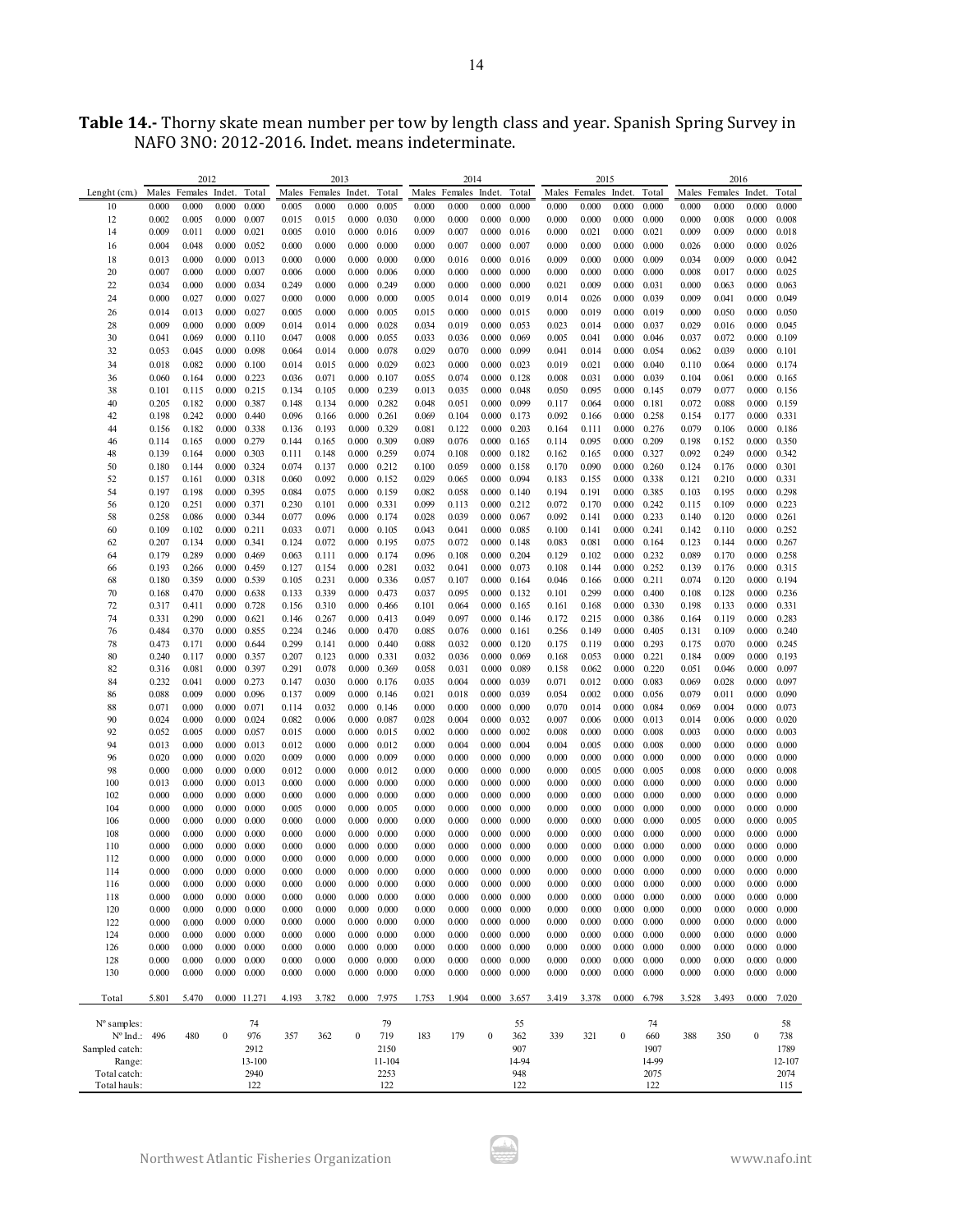|         | 2012                  |           | 2013                  |           |                       | 2014     | 2015                  |           | 2016                  |           |
|---------|-----------------------|-----------|-----------------------|-----------|-----------------------|----------|-----------------------|-----------|-----------------------|-----------|
|         | White hake White hake |           | White hake White hake |           | White hake White hake |          | White hake White hake |           | White hake White hake |           |
| Stratum | Mean catch            | <b>SD</b> | Mean catch            | <b>SD</b> | Mean catch            | SD.      | Mean catch            | <b>SD</b> | Mean catch            | <b>SD</b> |
| 353     | 1.54                  | 2.40      | $0.00\,$              | 0.00      | 0.00                  | 0.00     | 0.01                  | $0.01\,$  | 0.00                  | $0.00\,$  |
| 354     | 0.13                  | 0.22      | 45.38                 | 47.93     | 2.45                  | 4.24     | 4.77                  | 3.99      | 13.08                 | 15.38     |
| 355     | 47.52                 | 42.40     | 26.55                 | 6.12      | 21.15                 | 24.23    | 7.95                  | 4.24      | 27.59                 | 8.22      |
| 356     | 29.95                 | 33.02     | 17.15                 | 16.48     | 11.87                 | 6.70     | 17.36                 | 21.67     | 57.85                 | 41.77     |
| 357     | 0.00                  | 0.00      | 1.32                  | 1.87      | 4.54                  | 6.41     | 26.72                 | 3.90      | 59.32                 | 35.22     |
| 358     | 0.00                  | 0.00      | 2.18                  | 1.94      | 2.03                  | 3.51     | 10.95                 | 12.45     | 0.00                  | 0.00      |
| 359     | 6.08                  | 14.91     | 4.05                  | 5.44      | 1.08                  | 2.58     | $0.00\,$              | $0.00\,$  | $0.00\,$              | $0.00\,$  |
| 360     | 0.02                  | 0.04      | $0.00\,$              | $0.00\,$  | 0.00                  | 0.00     | 0.00                  | $0.00\,$  | 0.00                  | $0.00\,$  |
| 374     | $0.00\,$              | $0.00\,$  | $0.00\,$              | 0.00      | 0.00                  | $0.00\,$ | 0.00                  | 0.00      | 0.00                  | $0.00\,$  |
| 375     | 0.00                  | $0.00\,$  | $0.00\,$              | 0.00      | $0.00\,$              | 0.00     | 0.00                  | 0.00      | $0.00\,$              | $0.00\,$  |
| 376     | $0.00\,$              | $0.00\,$  | $0.00\,$              | $0.00\,$  | 0.00                  | 0.00     | 0.00                  | 0.00      | 0.00                  | $0.00\,$  |
| 377     | 0.00                  | $0.00\,$  | $0.00\,$              | 0.00      | 0.00                  | $0.00\,$ | 0.00                  | $0.00\,$  | 0.00                  | 0.00      |
| 378     | 1.82                  | 2.57      | 0.00                  | 0.00      | 0.00                  | $0.00\,$ | 0.00                  | 0.00      | 0.00                  | 0.00      |
| 379     | 0.30                  | 0.43      | 0.04                  | 0.06      | 0.00                  | $0.00\,$ | 0.00                  | 0.00      | 0.03                  | 0.05      |
| 380     | 0.68                  | 0.96      | 0.56                  | 0.79      | 0.00                  | 0.00     | 0.11                  | 0.16      | 0.00                  | 0.00      |
| 381     | 0.00                  | 0.00      | 0.00                  | 0.00      | 0.00                  | 0.00     | 0.00                  | 0.00      | 0.00                  | 0.00      |
| 382     | 0.00                  | 0.00      | $0.00\,$              | 0.00      | $0.00\,$              | $0.00\,$ | $0.00\,$              | 0.00      | 0.00                  | $0.00\,$  |
| 721     | 0.49                  | 0.69      | 4.53                  | 1.88      | 2.99                  | 4.22     | 23.22                 | 5.62      | 12.34                 | 3.28      |
| 722     | 0.00                  | $0.00\,$  | 0.65                  | 0.91      | 1.15                  | 1.63     | 1.96                  | 2.76      | 5.18                  | 7.32      |
| 723     | 3.75                  | 5.30      | 1.64                  | 0.22      | 2.79                  | 2.55     | 1.20                  | 1.69      | 3.57                  | 2.59      |
| 724     | 0.00                  | $0.00\,$  | 0.00                  | 0.00      | $0.00\,$              | $0.00\,$ | 2.03                  | 2.86      | $0.00\,$              | $0.00\,$  |
| 725     | 0.00                  | $0.00\,$  | $0.00\,$              | 0.00      | $0.00\,$              | $0.00\,$ | 0.00                  | $0.00\,$  | 1.20                  | 1.70      |
| 726     | 0.00                  | $0.00\,$  | 0.00                  | 0.00      | 0.00                  | 0.00     | 0.00                  | $0.00\,$  | 0.00                  | 0.00      |
| 727     | 0.11                  | 0.16      | 0.00                  | 0.00      | 0.00                  | 0.00     | 0.00                  | 0.00      | 0.00                  | 0.00      |
| 728     | 0.00                  | $0.00\,$  | 0.00                  | 0.00      | 0.00                  | $0.00\,$ | $0.00\,$              | $0.00\,$  | 0.00                  | 0.00      |
| 752     | 0.00                  | 0.00      | 0.00                  | 0.00      | 0.00                  | 0.00     | 0.00                  | 0.00      | 0.00                  | 0.00      |
| 753     | 0.00                  | 0.00      | 0.00                  | 0.00      | 0.00                  | 0.00     | 0.00                  | 0.00      | 0.00                  | 0.00      |
| 754     | 0.00                  | 0.00      | $0.00\,$              | 0.00      | 0.00                  | $0.00\,$ | 0.00                  | 0.00      | 0.00                  | $0.00\,$  |
| 755     | $0.00\,$              | 0.00      | $0.00\,$              | 0.00      | 0.00                  | $0.00\,$ | 0.00                  | 0.00      | 0.00                  | $0.00\,$  |
| 756     | 0.00                  | 0.00      | $0.00\,$              | 0.00      | $0.00\,$              | $0.00\,$ | $0.00\,$              | $0.00\,$  | $0.00\,$              | $0.00\,$  |
| 757     | 0.00                  | $0.00\,$  | $0.00\,$              | 0.00      | $0.00\,$              | $0.00\,$ | $0.00\,$              | $0.00\,$  | $0.00\,$              | $0.00\,$  |
| 758     | $0.00\,$              | 0.00      | $0.00\,$              | 0.00      | $0.00\,$              | $0.00\,$ | $0.00\,$              | $0.00\,$  | $0.00\,$              | $0.00\,$  |
| 759     | 0.00                  | 0.00      | 0.00                  | 0.00      | $0.00\,$              | $0.00\,$ | 0.00                  | $0.00\,$  | 0.00                  | $0.00\,$  |
| 760     | 0.00                  | 0.00      | 0.00                  | 0.00      | 0.00                  | 0.00     | 0.00                  | 0.00      | 0.00                  | 0.00      |
| 761     | 0.00                  | 0.00      | 0.00                  | 0.00      | 0.00                  | $0.00\,$ | 0.00                  | $0.00\,$  | 0.00                  | 0.00      |
| 762     | 0.00                  | 0.00      | 0.00                  | 0.00      | 0.00                  | 0.00     | 0.00                  | 0.00      | 0.00                  | 0.00      |
| 763     | 0.00                  | 0.00      | 0.00                  | 0.00      | 0.00                  | 0.00     | 0.00                  | 0.00      | 0.00                  | 0.00      |
| 764     | $0.00\,$              | 0.00      | $0.00\,$              | $0.00\,$  | $0.00\,$              | $0.00\,$ | 0.00                  | $0.00\,$  | 0.00                  | $0.00\,$  |
| 765     | $0.00\,$              | 0.00      | $0.00\,$              | $0.00\,$  | $0.00\,$              | 0.00     | 0.00                  | $0.00\,$  | 0.00                  | $0.00\,$  |
| 766     | 0.00                  | 0.00      | 0.00                  | 0.00      | 0.00                  | 0.00     | 0.00                  | 0.00      | 0.00                  | $0.00\,$  |
| 767     | 0.00                  | 0.00      | 0.00                  | 0.00      | 0.00                  | 0.00     | 0.00                  | 0.00      | 0.00                  | 0.00      |

ار ش.<br>-

**Table 15.-** White hake mean catch (kg) and SD by stratum. Spanish Spring Surveys in NAFO Div. 3NO: 2012-2016. n.s. means stratum not surveyed.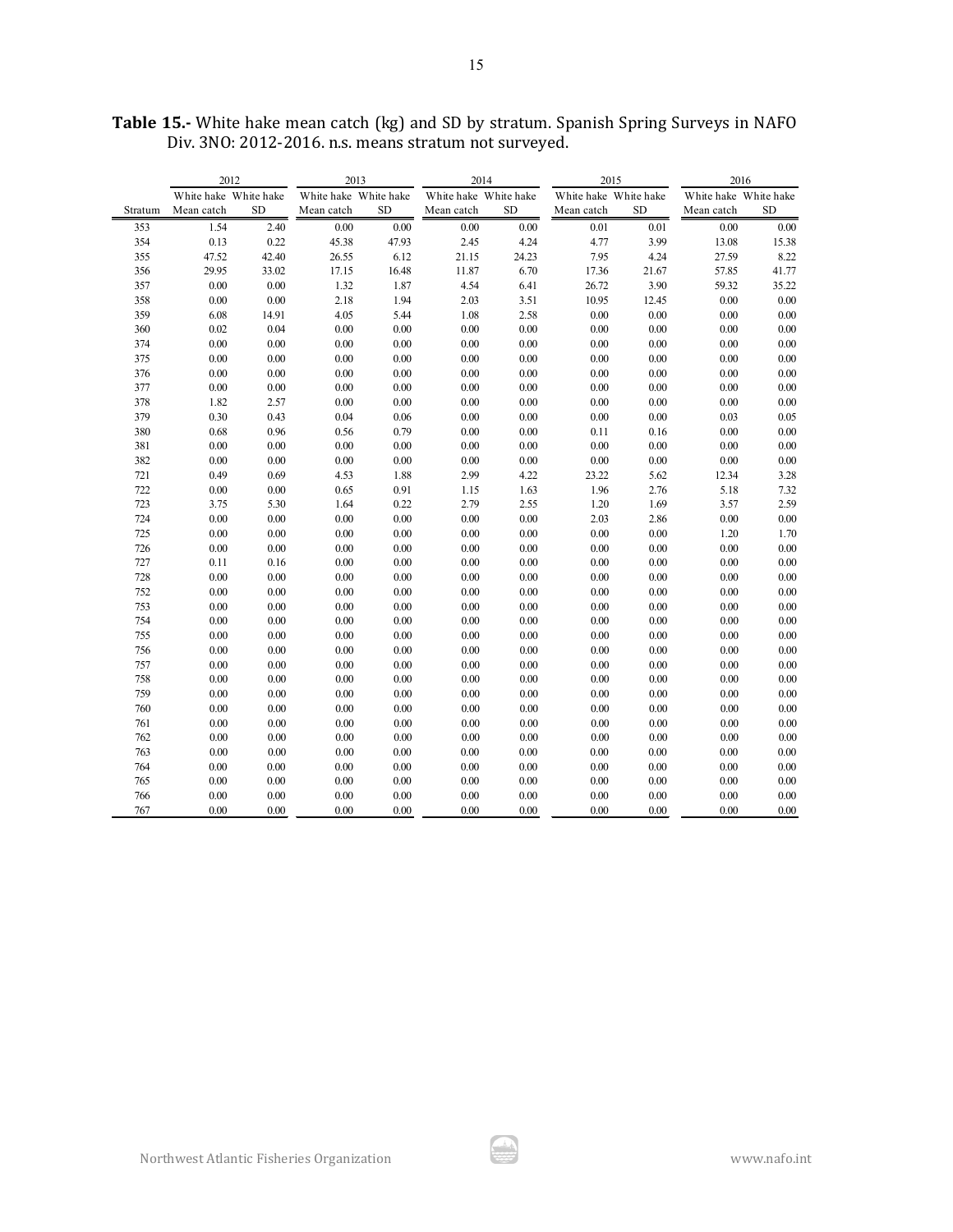| <b>Strata</b> | 2012             | 2013             | 2014             | 2015             | 2016             | <b>Strata</b> | 2012     | 2013             | 2014             | 2015             | 2016             |
|---------------|------------------|------------------|------------------|------------------|------------------|---------------|----------|------------------|------------------|------------------|------------------|
| 353           | 37               | $\boldsymbol{0}$ | $\boldsymbol{0}$ | $\boldsymbol{0}$ | $\boldsymbol{0}$ | 725           | $\theta$ | $\theta$         | $\mathbf{0}$     | $\mathbf{0}$     | 11               |
| 354           | 3                | 992              | 46               | 90               | 280              | 726           | $\theta$ | $\theta$         | $\theta$         | $\boldsymbol{0}$ | $\theta$         |
| 355           | 307              | 175              | 119              | 45               | 176              | 727           | 1        | $\theta$         | $\theta$         | $\theta$         | $\boldsymbol{0}$ |
| 356           | 125              | 72               | 42               | 64               | 242              | 728           | $\theta$ | $\theta$         | $\theta$         | $\theta$         | $\theta$         |
| 357           | $\boldsymbol{0}$ | 18               | 57               | 377              | 837              | 752           | 0        | $\theta$         | $\theta$         | $\theta$         | $\theta$         |
| 358           | $\theta$         | 44               | 35               | 212              | $\boldsymbol{0}$ | 753           | $\theta$ | $\theta$         | $\mathbf{0}$     | $\boldsymbol{0}$ | $\mathbf{0}$     |
| 359           | 222              | 144              | 35               | $\boldsymbol{0}$ | $\theta$         | 754           | $\theta$ | $\theta$         | $\theta$         | $\mathbf{0}$     | $\mathbf{0}$     |
| 360           | $\overline{4}$   | $\boldsymbol{0}$ | $\mathbf{0}$     | $\boldsymbol{0}$ | 0                | 755           | $\theta$ | $\theta$         | $\theta$         | $\theta$         | $\theta$         |
| 374           | $\mathbf{0}$     | $\boldsymbol{0}$ | $\boldsymbol{0}$ | $\theta$         | 0                | 756           | $\theta$ | $\theta$         | $\theta$         | $\theta$         | $\boldsymbol{0}$ |
| 375           | $\mathbf{0}$     | $\theta$         | $\theta$         | $\boldsymbol{0}$ | 0                | 757           | 0        | $\theta$         | $\theta$         | $\theta$         | $\mathbf{0}$     |
| 376           | $\theta$         | 0                | $\theta$         | $\boldsymbol{0}$ | 0                | 758           | $\theta$ | $\boldsymbol{0}$ | $\theta$         | $\theta$         | $\boldsymbol{0}$ |
| 377           | $\theta$         | $\theta$         | $\theta$         | $\theta$         | 0                | 759           | $\theta$ | $\theta$         | $\theta$         | $\theta$         | $\theta$         |
| 378           | 22               | $\theta$         | $\theta$         | $\boldsymbol{0}$ | 0                | 760           | 0        | $\theta$         | $\mathbf{0}$     | $\theta$         | $\mathbf{0}$     |
| 379           | 3                | 0                | $\theta$         | $\boldsymbol{0}$ | 0                | 761           | $\theta$ | $\mathbf{0}$     | $\theta$         | $\theta$         | $\theta$         |
| 380           | 6                | 5                | $\theta$         | 1                | 0                | 762           | 0        | $\theta$         | $\theta$         | $\theta$         | $\theta$         |
| 381           | $\mathbf{0}$     | $\theta$         | $\theta$         | $\boldsymbol{0}$ | 0                | 763           | 0        | $\theta$         | $\theta$         | $\theta$         | $\theta$         |
| 382           | $\mathbf{0}$     | $\mathbf{0}$     | $\theta$         | $\boldsymbol{0}$ | $\mathbf{0}$     | 764           | $\theta$ | $\mathbf{0}$     | $\theta$         | $\theta$         | $\theta$         |
| 721           | 3                | 26               | 15               | 126              | 71               | 765           | 0        | $\theta$         | $\theta$         | $\theta$         | $\theta$         |
| 722           | $\boldsymbol{0}$ | 5                | 7                | 13               | 38               | 766           | $\theta$ | $\theta$         | $\mathbf{0}$     | $\theta$         | $\mathbf{0}$     |
| 723           | 52               | 23               | 33               | 16               | 49               | 767           | 0        | $\mathbf{0}$     | $\boldsymbol{0}$ | $\boldsymbol{0}$ | $\boldsymbol{0}$ |
| 724           | $\boldsymbol{0}$ | $\boldsymbol{0}$ | $\boldsymbol{0}$ | 21               | $\boldsymbol{0}$ |               |          |                  |                  |                  |                  |

**Table 16.-** White hake survey biomass (t) by stratum in NAFO Div. 3NO: 2012-2016. n.s. means stratum not surveyed.

**Table 17.-** White hake survey biomass (t) with SD and stratified mean catch per tow (kg) and SD by in NAFO Div. 3NO: 2001-2016.

| Year           | 2001 | 2002 | 2003 | 2004 | 2005 | 2006 | 2007 | 2008 |
|----------------|------|------|------|------|------|------|------|------|
| <b>Biomass</b> | 3498 | 1784 | 688  | 940  | 2082 | 1073 | 440  | 74   |
| <b>SD</b>      | 1107 | 389  | 224  | 464  | 1270 | 407  | 94   | 46   |
| <b>MCPT</b>    | 5.13 | 2.03 | 0.75 | 1.03 | 2.34 | 1.26 | 0.56 | 0.08 |
| <b>SD</b>      | 1.87 | 0.43 | 0.24 | 0.52 | 1.44 | 0.48 | 0.12 | 0.05 |
|                |      |      |      |      |      |      |      |      |
| Year           | 2009 | 2010 | 2011 | 2012 | 2013 | 2014 | 2015 | 2016 |
| <b>Biomass</b> | 610  | 293  | 822  | 784  | 1503 | 389  | 965  | 1704 |
| <b>SD</b>      | 73   | 117  | 361  | 308  | 613  | 131  | 182  | 425  |
| <b>MCPT</b>    | 0.61 | 0.34 | 0.91 | 0.86 | 1.64 | 0.49 | 1.12 | 1.90 |
| <b>SD</b>      | 0.08 | 0.14 | 0.40 | 0.34 | 0.67 | 0.17 | 0.19 | 0.47 |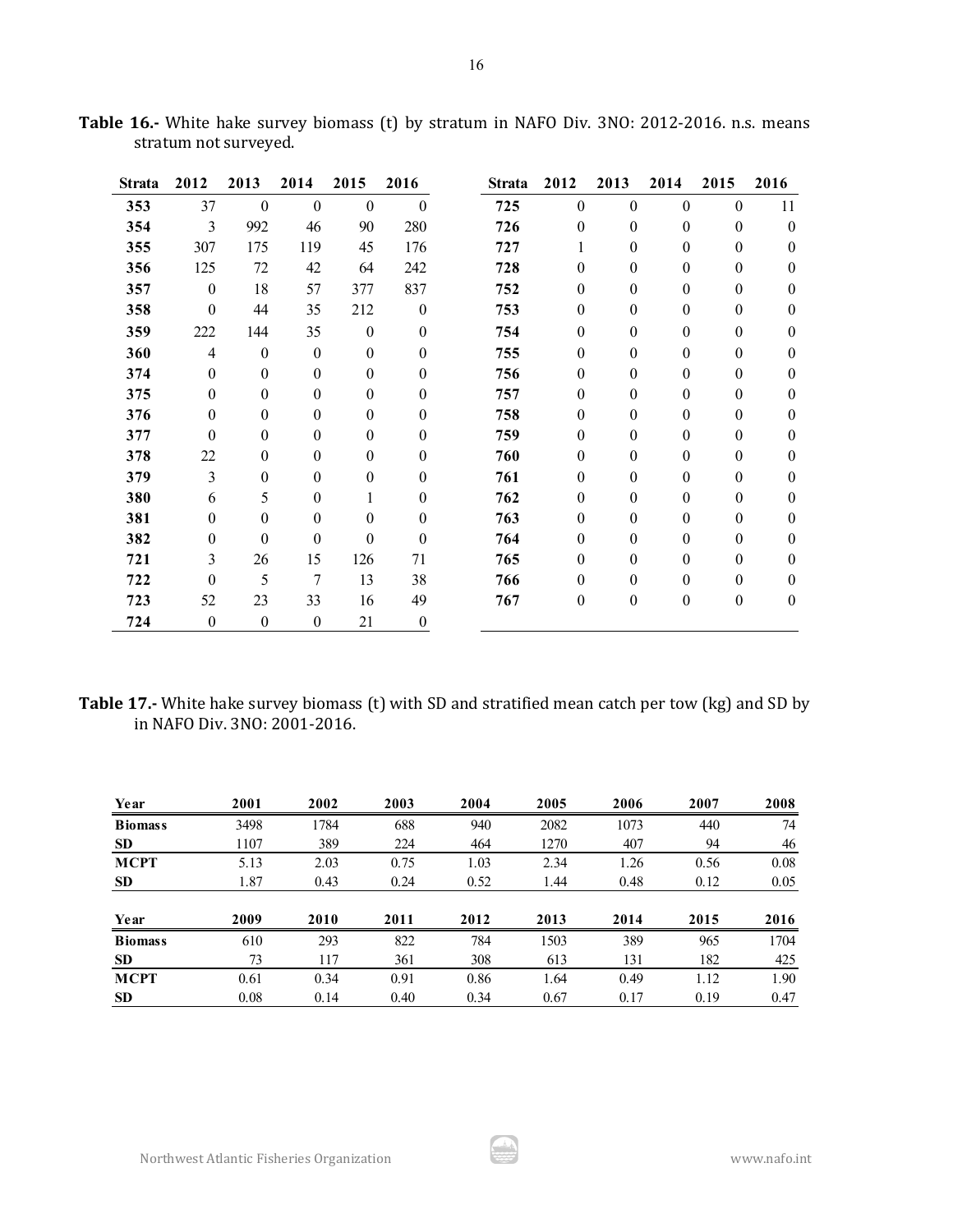|      |         |         | <b>Males</b> |           |       |     |         |         | <b>Females</b> |           |       |     |         |         | Indet.   |           |                |     |
|------|---------|---------|--------------|-----------|-------|-----|---------|---------|----------------|-----------|-------|-----|---------|---------|----------|-----------|----------------|-----|
|      |         |         | E(a)         | E(b)      | R2    |     |         | b.      | E(a)           | E(b)      | R2    |     |         |         | E(a)     | E(b)      | R <sub>2</sub> |     |
| 2012 | 0.00340 | 3.20604 | 0.2635       | 0.0682    | 0.995 | 42  | 0.00186 | 3.36229 | 0.4467         | 0.1162    | 0.991 | 27  | 0.00327 | 3.21907 | 0.2547   | 0.0649    | 0.994          | 69  |
| 2013 | 0.00336 | 3.19379 | 0.1347       | 0.0358    | 0.995 | 100 | 0.00157 | 3.38530 | 0.1715         | 0.0438    | 0.992 | 110 | 0.00237 | 3.28346 | 0.1089   | 0.029     | 0.996          | 210 |
| 2014 | 0.01681 | 2.79697 | 0.7591       | 0.192     | 0.902 | 50  | 0.00169 | 3.39285 | 0.7146         | 0.1792    | 0.973 | 19  | 0.01320 | 2.85934 | 0.6838   | 0.1732    | 0.901          | 69  |
| 2015 | 0.00395 | 3.16657 | 0.170868     | 0.0440309 | 0.995 | 45  | 0.00156 | 3.40183 | 0.149995       | 0.0370665 | 0.996 | 43  | 0.00209 | 3.33109 | 0.117162 | 0.0295058 | 0.996          | 89  |
| 2016 | 0.00279 | 0.15016 | .2451        | 0.0398    | 0.997 | 89  | 0.00409 | 0.22876 | 3.1684         | 0.0552    | 0.995 | 72  | 0.00252 | 0.11825 | 3.2787   | 0.0300    | 0.998          | 161 |

**Table 19.-** White hake mean number per tow by year in Spanish Spring Surveys in NAFO Div. 3NO: 2001-2016. Indet. means indeterminate.

|            | 2001<br>Males Females Indet. |                                                    |              |       |       | 2002                       |                    |       |                            | 2003                       |                     |       | 2004                       |                            |       |       | 2005                       |             |       | 2006                       |             |  |
|------------|------------------------------|----------------------------------------------------|--------------|-------|-------|----------------------------|--------------------|-------|----------------------------|----------------------------|---------------------|-------|----------------------------|----------------------------|-------|-------|----------------------------|-------------|-------|----------------------------|-------------|--|
|            |                              |                                                    |              | Total |       | Males Females Indet. Total |                    |       | Males Females Indet. Total |                            |                     |       | Males Females Indet. Total |                            |       |       | Males Females Indet. Total |             |       | Males Females Indet. Total |             |  |
| MNPT 5.462 |                              | 4.544                                              | 0.015 10.022 |       | 1.511 | 1.091                      | $0.000\quad 2.602$ | 0.387 | 0.295                      |                            | $0.000 \quad 0.682$ | 0.480 | 0.447                      | 0.000 0.927                |       | 0.953 | 0.579                      | 0.000 1.532 | 0.512 | 0.172                      | 0.000 0.684 |  |
|            |                              | 2007<br>2008<br>Total                              |              |       |       |                            | 2009               |       |                            |                            | 2010                |       |                            |                            | 2011  |       |                            | 2012        |       |                            |             |  |
|            |                              | Males Females Indet. Total<br>Males Females Indet. |              |       |       | Males Females Indet. Total |                    |       |                            | Males Females Indet. Total |                     |       |                            | Males Females Indet. Total |       |       | Males Females Indet. Total |             |       |                            |             |  |
| MNPT 0.115 |                              | 0.161                                              | 0.000        | 0.275 | 0.025 | 0.012                      | 0.000 0.037        | 0.184 | 0.208                      |                            | 0.002 0.394         | 0.078 | 0.085                      | $0.000 \quad 0.162$        |       | 0.000 | 0.000                      | 0.882 0.882 | 0.676 | 0.418                      | 0.000 1.094 |  |
|            | 2013<br>2014                 |                                                    |              |       | 2015  |                            |                    |       | 2016                       |                            |                     |       |                            |                            |       |       |                            |             |       |                            |             |  |
|            |                              | Males Females Indet.                               |              | Total |       | Males Females Indet. Total |                    |       | Males Females Indet. Total |                            |                     |       | Males Females Indet. Total |                            |       |       |                            |             |       |                            |             |  |
| MNPT 0.877 |                              | 0.891                                              | 0.000        | 1.768 | 0.272 | 0.117                      | 0.000 0.389        | 0.239 | 0.252                      | 0.017                      | 0.508               | 0.624 | 0.474                      | 0.000                      | 1.098 |       |                            |             |       |                            |             |  |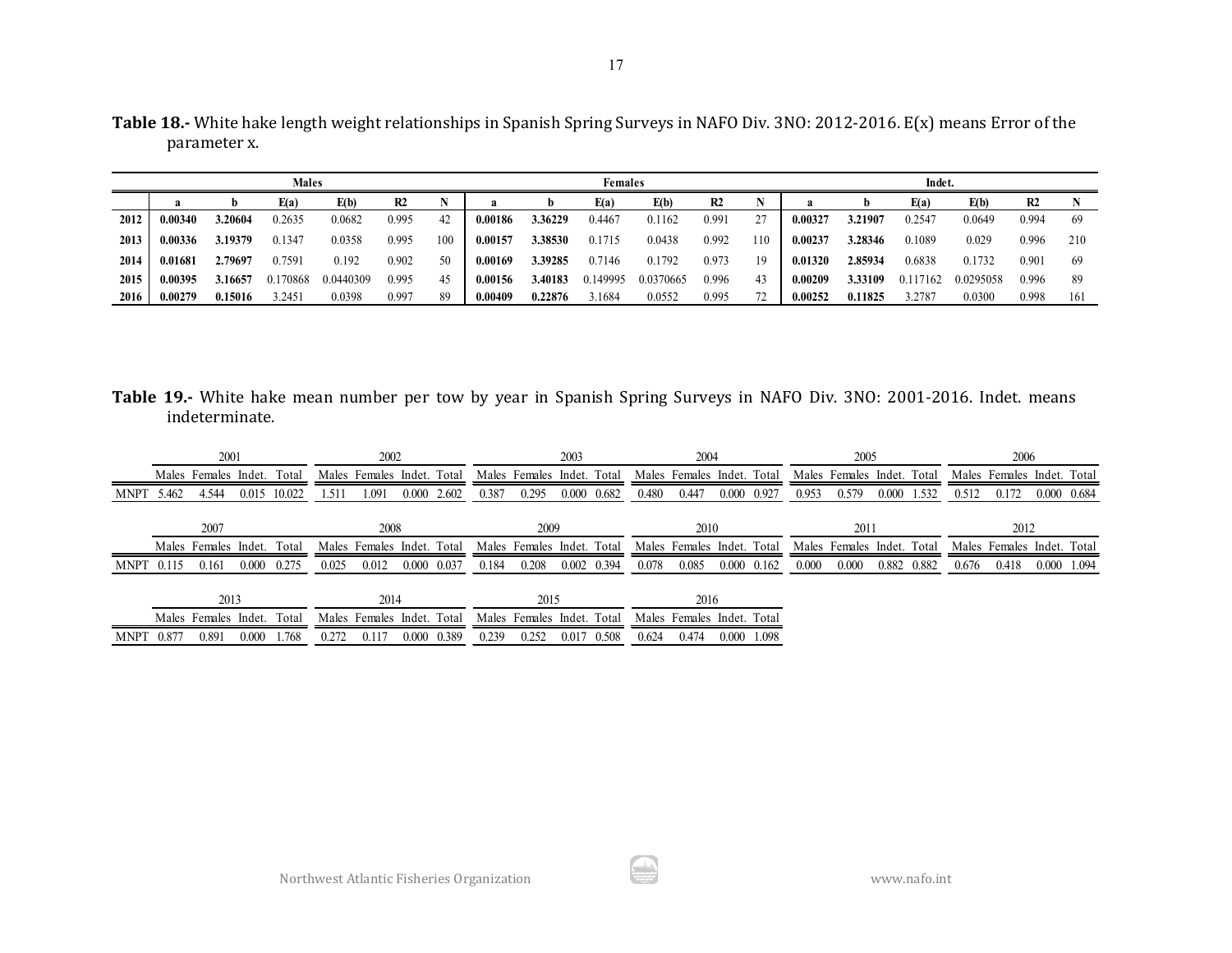|                      |       | 2012    |                  |       |       | 2013    |                  |       |       | 2014    |          |       |       | 2015    |                |        |       | 2016    |                  |       |
|----------------------|-------|---------|------------------|-------|-------|---------|------------------|-------|-------|---------|----------|-------|-------|---------|----------------|--------|-------|---------|------------------|-------|
| Lenght $(cm)$        | Males | Females | Indet            | Total | Males | Females | Indet            | Total | Males | Females | Indet    | Total | Males | Females | Indet.         | Total  | Males | Females | Indet.           | Total |
| 10                   | 0.000 | 0.000   | 0.000            | 0.000 | 0.000 | 0.000   | 0.000            | 0.000 | 0.000 | 0.000   | 0.000    | 0.000 | 0.000 | 0.000   | 0.000          | 0.000  | 0.000 | 0.000   | 0.000            | 0.000 |
| 12                   | 0.000 | 0.000   | 0.000            | 0.000 | 0.008 | 0.000   | 0.000            | 0.008 | 0.000 | 0.000   | 0.000    | 0.000 | 0.000 | 0.000   | 0.000          | 0.000  | 0.000 | 0.000   | 0.000            | 0.000 |
| 14                   | 0.000 | 0.000   | 0.000            | 0.000 | 0.016 | 0.000   | 0.000            | 0.016 | 0.000 | 0.000   | 0.000    | 0.000 | 0.000 | 0.003   | 0.000          | 0.003  | 0.000 | 0.000   | 0.000            | 0.000 |
| 16                   | 0.000 | 0.000   | 0.000            | 0.000 | 0.016 | 0.008   | 0.000            | 0.023 | 0.000 | 0.000   | 0.000    | 0.000 | 0.000 | 0.008   | 0.000          | 0.008  | 0.018 | 0.000   | 0.000            | 0.018 |
| 18                   | 0.000 | 0.000   | 0.000            | 0.000 | 0.047 | 0.000   | 0.000            | 0.047 | 0.000 | 0.000   | 0.000    | 0.000 | 0.000 | 0.000   | 0.000          | 0.000  | 0.018 | 0.018   | 0.000            | 0.036 |
| 20                   | 0.017 | 0.026   | 0.000            | 0.044 | 0.059 | 0.019   | 0.000            | 0.078 | 0.000 | 0.000   | 0.000    | 0.000 | 0.003 | 0.000   | 0.000          | 0.003  | 0.027 | 0.018   | 0.000            | 0.045 |
| 22                   | 0.009 | 0.000   | 0.000            | 0.009 | 0.070 | 0.047   | 0.000            | 0.117 | 0.000 | 0.000   | 0.000    | 0.000 | 0.000 | 0.000   | 0.007          | 0.007  | 0.040 | 0.000   | 0.000            | 0.040 |
| 24                   | 0.026 | 0.000   | 0.000            | 0.026 | 0.064 | 0.094   | 0.000            | 0.158 | 0.000 | 0.000   | 0.000    | 0.000 | 0.000 | 0.000   | 0.005          | 0.005  | 0.008 | 0.000   | 0.000            | 0.008 |
| 26                   | 0.000 | 0.017   | 0.000            | 0.017 | 0.031 | 0.036   | 0.000            | 0.067 | 0.000 | 0.000   | 0.000    | 0.000 | 0.000 | 0.000   |                | 0.005  | 0.003 | 0.000   | 0.000            | 0.003 |
| 28                   | 0.000 | 0.000   | 0.000            | 0.000 | 0.000 | 0.009   | 0.000            | 0.009 | 0.000 | 0.000   | 0.000    | 0.000 | 0.000 | 0.000   | 0.005<br>0.000 | 0.000  | 0.018 | 0.000   | 0.000            | 0.018 |
| 30                   | 0.000 | 0.005   | 0.000            | 0.005 | 0.012 | 0.012   | 0.000            | 0.025 | 0.000 | 0.000   | 0.000    | 0.000 | 0.000 | 0.003   | 0.000          | 0.003  | 0.009 | 0.000   | 0.000            | 0.009 |
| 32                   | 0.011 | 0.000   | 0.000            | 0.011 | 0.008 | 0.000   | 0.000            | 0.008 | 0.004 | 0.000   | 0.000    | 0.004 | 0.000 | 0.000   | 0.000          | 0.000  | 0.050 | 0.000   | 0.000            | 0.050 |
| 34                   | 0.012 | 0.018   | 0.000            | 0.030 | 0.016 | 0.000   | 0.000            | 0.016 | 0.016 | 0.000   | 0.000    | 0.016 | 0.003 | 0.000   | 0.000          | 0.003  | 0.014 | 0.000   | 0.000            | 0.014 |
| 36                   | 0.044 | 0.032   | 0.000            | 0.076 | 0.016 | 0.016   | 0.000            | 0.031 | 0.008 | 0.000   | 0.000    | 0.008 | 0.006 | 0.012   | 0.000          | 0.019  | 0.000 | 0.000   | 0.000            | 0.000 |
| 38                   | 0.083 | 0.041   | 0.000            | 0.124 | 0.042 | 0.019   | 0.000            | 0.061 | 0.000 | 0.000   | 0.000    | 0.000 | 0.013 | 0.006   | 0.000          | 0.019  | 0.020 | 0.000   | 0.000            | 0.020 |
| 40                   | 0.088 | 0.054   | 0.000            | 0.142 | 0.013 | 0.016   | 0.000            | 0.028 | 0.012 | 0.016   | 0.000    | 0.028 | 0.012 | 0.005   | 0.000          | 0.017  | 0.016 | 0.000   | 0.000            | 0.016 |
| 42                   | 0.098 | 0.068   | 0.000            | 0.166 | 0.048 | 0.042   | 0.000            | 0.090 | 0.008 | 0.016   | 0.000    | 0.024 | 0.000 | 0.000   | 0.000          | 0.000  | 0.019 | 0.003   | 0.000            | 0.023 |
| 44                   | 0.082 | 0.054   | 0.000            | 0.136 | 0.077 | 0.024   | 0.000            | 0.101 | 0.013 | 0.002   | 0.000    | 0.016 | 0.007 | 0.014   | 0.000          | 0.022  | 0.039 | 0.003   | 0.000            | 0.042 |
| 46                   | 0.021 | 0.018   | 0.000            | 0.039 | 0.051 | 0.045   | 0.000            | 0.096 | 0.010 | 0.014   | 0.000    | 0.024 | 0.008 | 0.008   | 0.000          | 0.016  | 0.020 | 0.017   | 0.000            | 0.037 |
| 48                   | 0.054 | 0.021   | 0.000            | 0.075 | 0.041 | 0.040   | 0.000            | 0.082 | 0.026 | 0.012   | 0.000    | 0.038 | 0.006 | 0.017   | 0.000          | 0.024  | 0.012 | 0.015   | 0.000            | 0.027 |
| 50                   | 0.018 | 0.009   | 0.000            | 0.028 | 0.058 | 0.072   | 0.000            | 0.130 | 0.036 | 0.000   | 0.000    | 0.036 | 0.010 | 0.003   | 0.000          | 0.014  | 0.026 | 0.014   | 0.000            | 0.040 |
| 52                   | 0.014 | 0.004   | 0.000            | 0.017 | 0.065 | 0.059   | 0.000            | 0.124 | 0.016 | 0.000   | 0.000    | 0.016 | 0.005 | 0.010   | 0.000          | 0.015  | 0.038 | 0.035   | 0.000            | 0.073 |
| 54                   | 0.008 | 0.007   | 0.000            | 0.015 | 0.020 | 0.077   | 0.000            | 0.097 | 0.016 | 0.006   | 0.000    | 0.022 | 0.015 | 0.000   | 0.000          | 0.015  | 0.040 | 0.016   | 0.000            | 0.056 |
| 56                   | 0.009 | 0.015   | 0.000            | 0.025 | 0.021 | 0.042   | 0.000            | 0.062 | 0.025 | 0.007   | 0.000    | 0.033 | 0.014 | 0.002   | 0.000          | 0.016  | 0.037 | 0.030   | 0.000            | 0.067 |
| 58                   | 0.013 | 0.002   | 0.000            | 0.015 | 0.023 | 0.038   | 0.000            | 0.061 | 0.018 | 0.003   | 0.000    | 0.021 | 0.013 | 0.000   | 0.000          | 0.013  | 0.024 | 0.020   | 0.000            | 0.044 |
| 60                   | 0.009 | 0.004   | 0.000            | 0.013 | 0.020 | 0.027   | 0.000            | 0.047 | 0.028 | 0.002   | 0.000    | 0.031 | 0.060 | 0.007   | 0.000          | 0.067  | 0.044 | 0.012   | 0.000            | 0.056 |
| 62                   | 0.013 | 0.002   | 0.000            | 0.015 | 0.010 | 0.016   | 0.000            | 0.026 | 0.000 | 0.000   | 0.000    | 0.000 | 0.021 | 0.022   | 0.000          | 0.043  | 0.028 | 0.033   | 0.000            | 0.061 |
| 64                   | 0.010 | 0.006   | 0.000            | 0.016 | 0.000 | 0.027   | 0.000            | 0.027 | 0.024 | 0.013   | 0.000    | 0.037 | 0.023 | 0.002   | 0.000          | 0.026  | 0.003 | 0.020   | 0.000            | 0.023 |
| 66                   | 0.006 | 0.000   | 0.000            | 0.006 | 0.015 | 0.008   | 0.000            | 0.023 | 0.004 | 0.020   | 0.000    | 0.023 | 0.000 | 0.008   | 0.000          | 0.008  | 0.019 | 0.018   | 0.000            | 0.037 |
| 68                   | 0.005 | 0.002   | 0.000            | 0.007 | 0.002 | 0.014   | 0.000            | 0.017 | 0.002 | 0.000   | 0.000    | 0.002 | 0.009 | 0.003   | 0.000          | 0.012  | 0.008 | 0.010   | 0.000            | 0.018 |
| 70                   | 0.012 | 0.004   | 0.000            | 0.015 | 0.000 | 0.000   | 0.000            | 0.000 | 0.000 | 0.002   | 0.000    | 0.002 | 0.000 | 0.024   | 0.000          | 0.024  | 0.000 | 0.010   | 0.000            | 0.010 |
| 72                   | 0.006 | 0.002   | 0.000            | 0.008 | 0.005 | 0.011   | 0.000            | 0.017 | 0.000 | 0.000   | 0.000    | 0.000 | 0.008 | 0.004   | 0.000          | 0.012  | 0.018 | 0.010   | 0.000            | 0.028 |
| 74                   | 0.004 | 0.000   | 0.000            | 0.004 | 0.003 | 0.000   | 0.000            | 0.003 | 0.000 | 0.002   | 0.000    | 0.002 | 0.000 | 0.024   | 0.000          | 0.024  | 0.000 | 0.011   | 0.000            | 0.011 |
| 76                   | 0.000 | 0.000   | 0.000            | 0.000 | 0.000 | 0.011   | 0.000            | 0.011 | 0.000 | 0.000   | 0.000    | 0.000 | 0.000 | 0.003   | 0.000          | 0.003  | 0.000 | 0.000   | 0.000            | 0.000 |
| 78                   | 0.002 | 0.000   | 0.000            | 0.002 | 0.000 | 0.016   | 0.000            | 0.016 | 0.006 | 0.000   | 0.000    | 0.006 | 0.000 | 0.008   | 0.000          | 0.008  | 0.008 | 0.014   | 0.000            | 0.021 |
| 80                   | 0.002 | 0.000   | 0.000            | 0.002 | 0.000 | 0.000   | 0.000            | 0.000 | 0.000 | 0.000   | 0.000    | 0.000 | 0.000 | 0.003   | 0.000          | 0.003  | 0.000 | 0.061   | 0.000            | 0.061 |
| 82                   | 0.000 | 0.000   | 0.000            | 0.000 | 0.000 | 0.023   | 0.000            | 0.023 | 0.000 | 0.000   | 0.000    | 0.000 | 0.000 | 0.019   | 0.000          | 0.019  | 0.000 | 0.057   | 0.000            | 0.057 |
| 84                   | 0.000 | 0.000   | 0.000            | 0.000 | 0.000 | 0.008   | 0.000            | 0.008 | 0.000 | 0.000   | 0.000    | 0.000 | 0.000 | 0.003   | 0.000          | 0.003  | 0.000 | 0.018   | 0.000            | 0.018 |
| 86                   | 0.000 | 0.000   | 0.000            | 0.000 | 0.000 | 0.008   | 0.000            | 0.008 | 0.000 | 0.000   | 0.000    | 0.000 | 0.000 | 0.000   | 0.000          | 0.000  | 0.000 | 0.000   | 0.000            | 0.000 |
| 88                   | 0.000 | 0.008   | 0.000            | 0.008 | 0.000 | 0.008   | 0.000            | 0.008 | 0.000 | 0.000   | 0.000    | 0.000 | 0.000 | 0.008   | 0.000          | 0.008  | 0.000 | 0.000   | 0.000            | 0.000 |
| 90                   | 0.000 | 0.000   | 0.000            | 0.000 | 0.000 | 0.000   | 0.000            | 0.000 | 0.000 | 0.000   | 0.000    | 0.000 | 0.000 | 0.003   | 0.000          | 0.003  | 0.000 | 0.002   | 0.000            | 0.002 |
| 92                   | 0.000 | 0.000   | 0.000            | 0.000 | 0.000 | 0.000   | 0.000            | 0.000 | 0.000 | 0.000   | 0.000    | 0.000 | 0.000 | 0.000   | 0.000          | 0.000  | 0.000 | 0.000   | 0.000            | 0.000 |
| 94                   | 0.000 | 0.000   | 0.000            | 0.000 | 0.000 | 0.000   | 0.000            | 0.000 | 0.000 | 0.000   | 0.000    | 0.000 | 0.000 | 0.000   | 0.000          | 0.000  | 0.000 | 0.000   | 0.000            | 0.000 |
| 96                   | 0.000 | 0.000   | 0.000            | 0.000 | 0.000 | 0.000   | 0.000            | 0.000 | 0.000 | 0.000   | 0.000    | 0.000 | 0.000 | 0.000   | 0.000          | 0.000  | 0.000 | 0.000   | 0.000            | 0.000 |
| 98                   | 0.000 | 0.000   | 0.000            | 0.000 | 0.000 | 0.000   | 0.000            | 0.000 | 0.000 | 0.000   | 0.000    | 0.000 | 0.000 | 0.002   | 0.000          | 0.002  | 0.000 | 0.008   | 0.000            | 0.008 |
| 100                  | 0.000 | 0.000   | 0.000            | 0.000 | 0.000 | 0.000   | 0.000            | 0.000 | 0.000 | 0.000   | 0.000    | 0.000 | 0.000 | 0.015   | 0.000          | 0.015  | 0.000 | 0.000   | 0.000            | 0.000 |
|                      |       |         |                  |       |       |         |                  |       |       |         |          |       |       |         |                |        |       |         |                  |       |
| Total                | 0.676 | 0.418   | 0.000            | 1.094 | 0.877 | 0.891   | 0.000            | 1.768 | 0.272 | 0.117   | 0.000    | 0.389 | 0.239 | 0.252   | 0.017          | 0.508  | 0.624 | 0.474   | 0.000            | 1.098 |
| $N^{\circ}$ samples: |       |         |                  | 12    |       |         |                  | 20    |       |         |          | 12    |       |         |                | 18     |       |         |                  | 15    |
| $N^{\circ}$ Ind.:    | 156   | 98      | $\boldsymbol{0}$ | 254   | 145   | 139     | $\boldsymbol{0}$ | 284   | 54    | 23      | $\bf{0}$ | 77    | 44    | 46      | 3              | 93     | 127   | 89      | $\boldsymbol{0}$ | 216   |
| Sampled catch:       |       |         |                  | 217   |       |         |                  | 274   |       |         |          | 109   |       |         |                | 192    |       |         |                  | 369   |
| Range:               |       |         |                  | 20-89 |       |         |                  | 13-89 |       |         |          | 33-79 |       |         |                | 15-100 |       |         |                  | 16-98 |
| Total catch:         |       |         |                  | 217   |       |         |                  | 276   |       |         |          | 110   |       |         |                | 208    |       |         |                  | 373   |
| Total hauls:         |       |         |                  | 122   |       |         |                  | 122   |       |         |          | 122   |       |         |                | 122    |       |         |                  | 115   |
|                      |       |         |                  |       |       |         |                  |       |       |         |          |       |       |         |                |        |       |         |                  |       |

ايناس<br>حيات

**Table 20.-** White hake mean number per tow by length class and year. Spanish Spring Survey in NAFO 3NO: 2012-2016. Indet. means indeterminate.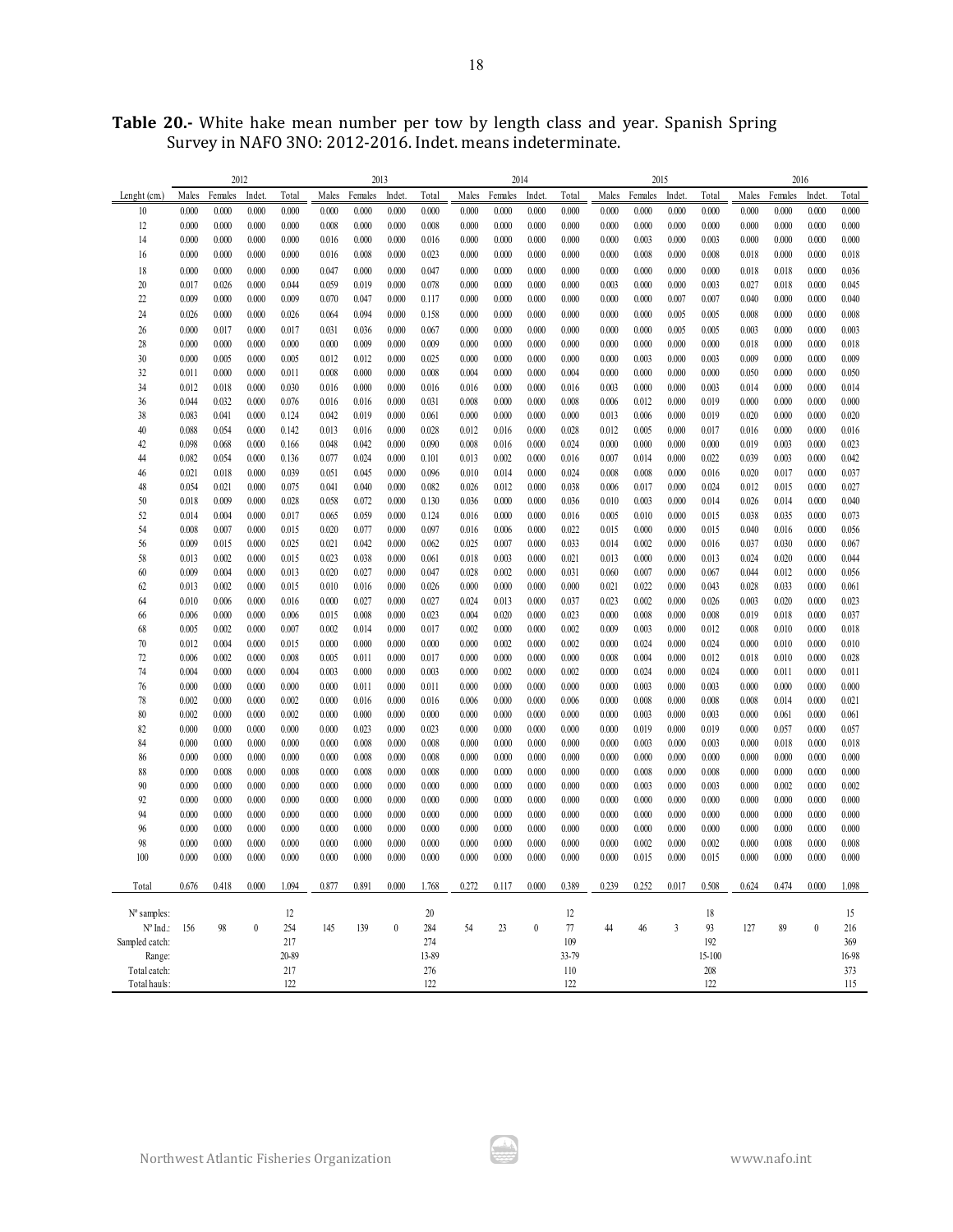

Fig.1. Position of the hauls and the catch of roughhead grenadier, thorny skate and white hake during the 2016 Spanish 3NO survey. Note that the scale is different in the three graphs.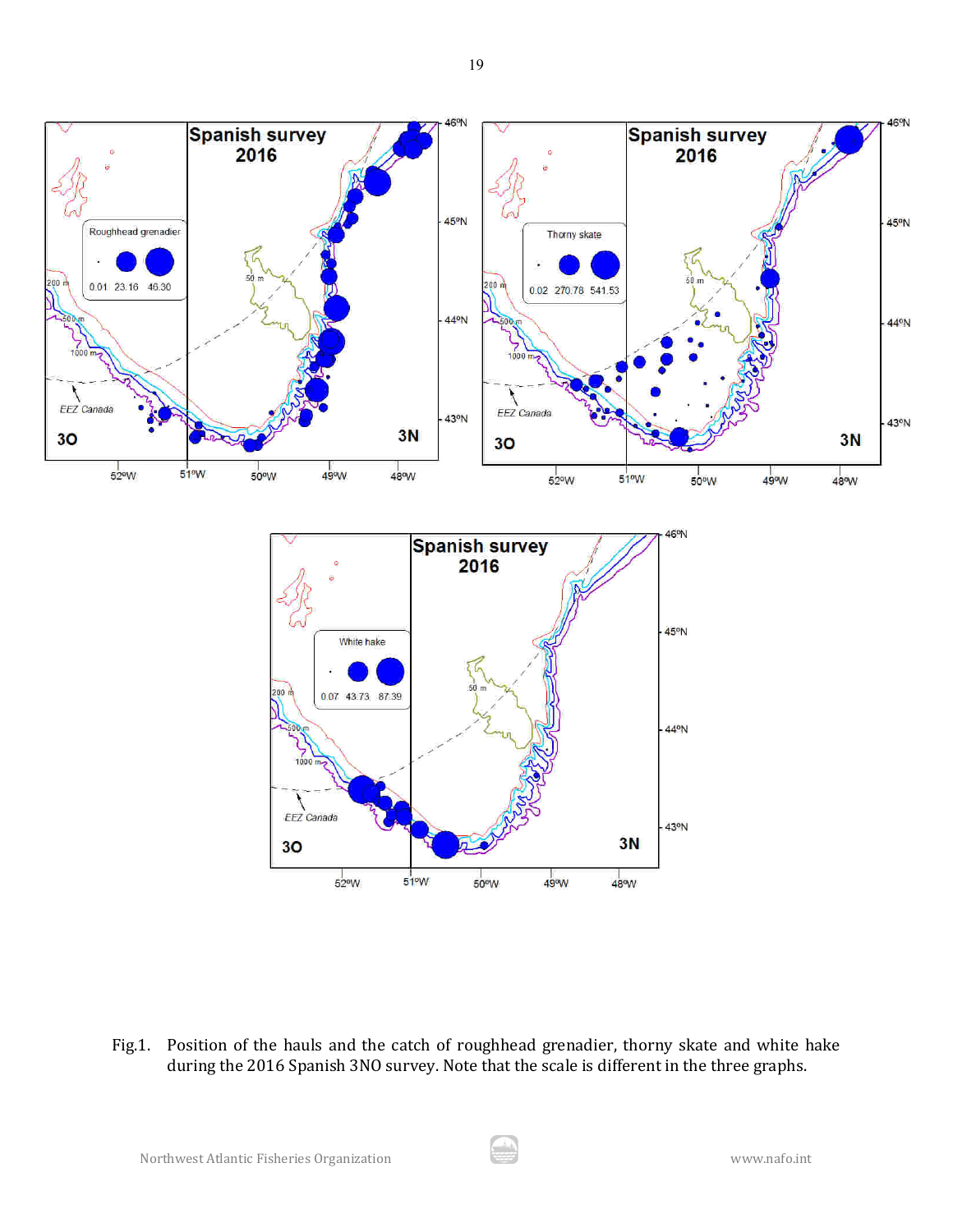![](_page_19_Figure_0.jpeg)

Fig 2. Roughhead grenadier stratified mean catches in Kg and ±SD by year and mean number by year. Spanish Spring surveys in NAFO Div. 3NO: 1997-2016

![](_page_19_Figure_2.jpeg)

Fig. 3. Roughhead grenadier biomass calculated by the swept area method in tons and  $\pm SD$  by year. Spanish Spring surveys in NAFO Div. 3NO: 1997-2016.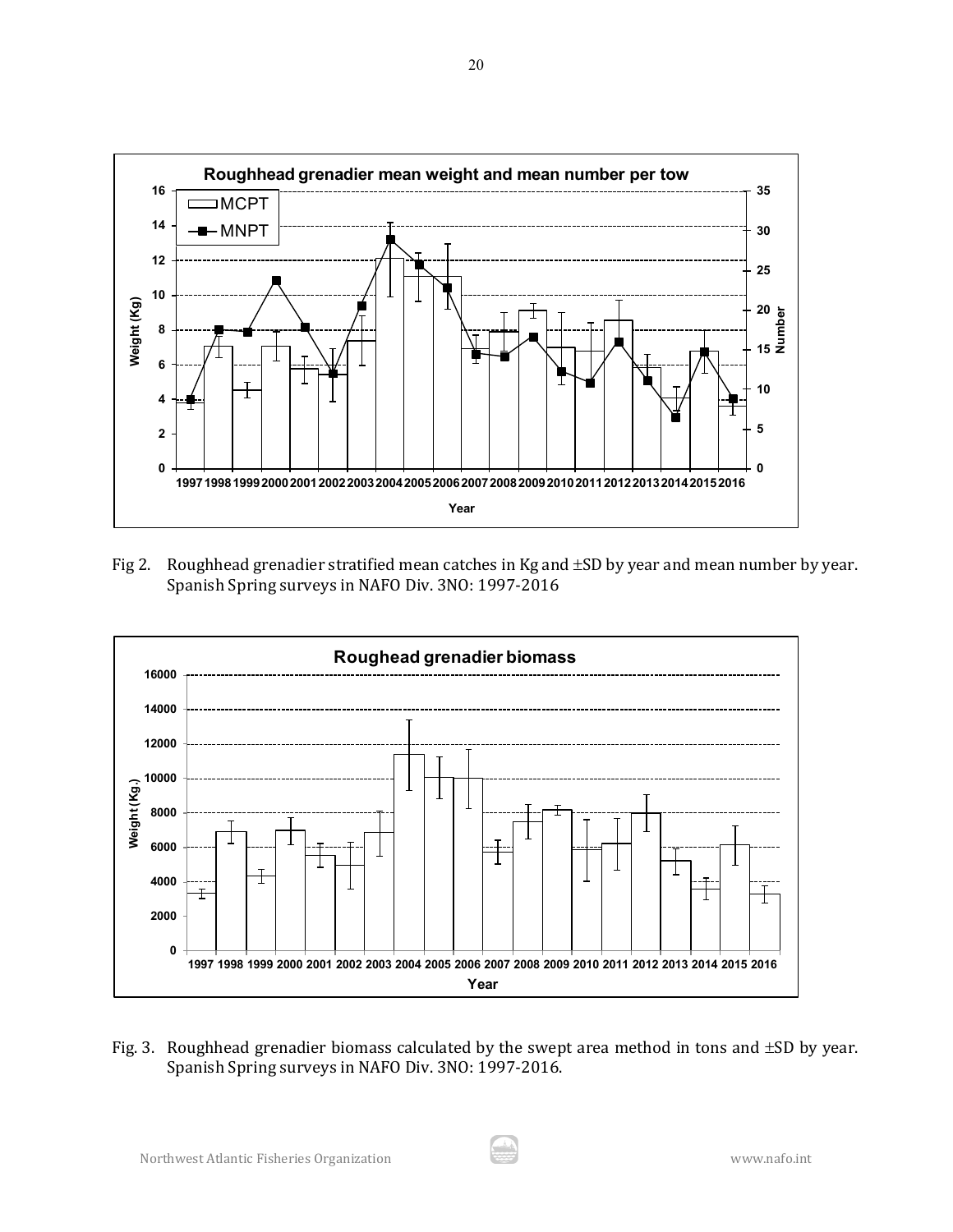**Roughhead grenadier length distribution**

![](_page_20_Figure_1.jpeg)

Fig. 4. Roughhead grenadier mean catches per tow length distribution (cm) on NAFO 3NO: 1997-2016. Data from 2012 to 2016 are in Table 8; data for 1997-2011 can be seen in SCR Doc 13/12.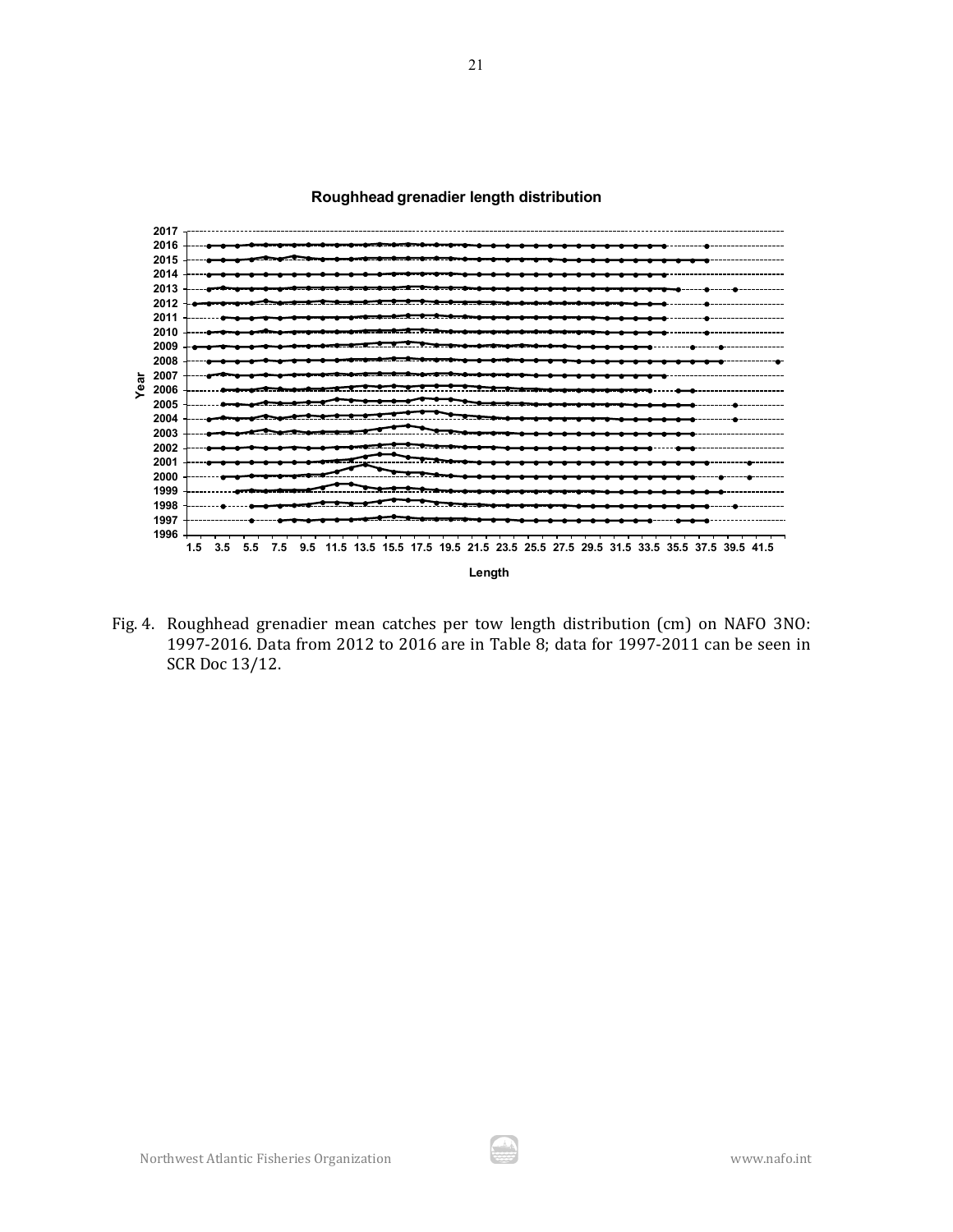![](_page_21_Figure_0.jpeg)

Fig. 5. Roughhead grenadier length distribution (cm) on NAFO 3NO: 1997-2016. Mean catches per tow number. Data from 2012 to 2016 are in Table 8; data for 1997-2011 can be seen in SCR Doc 13/12.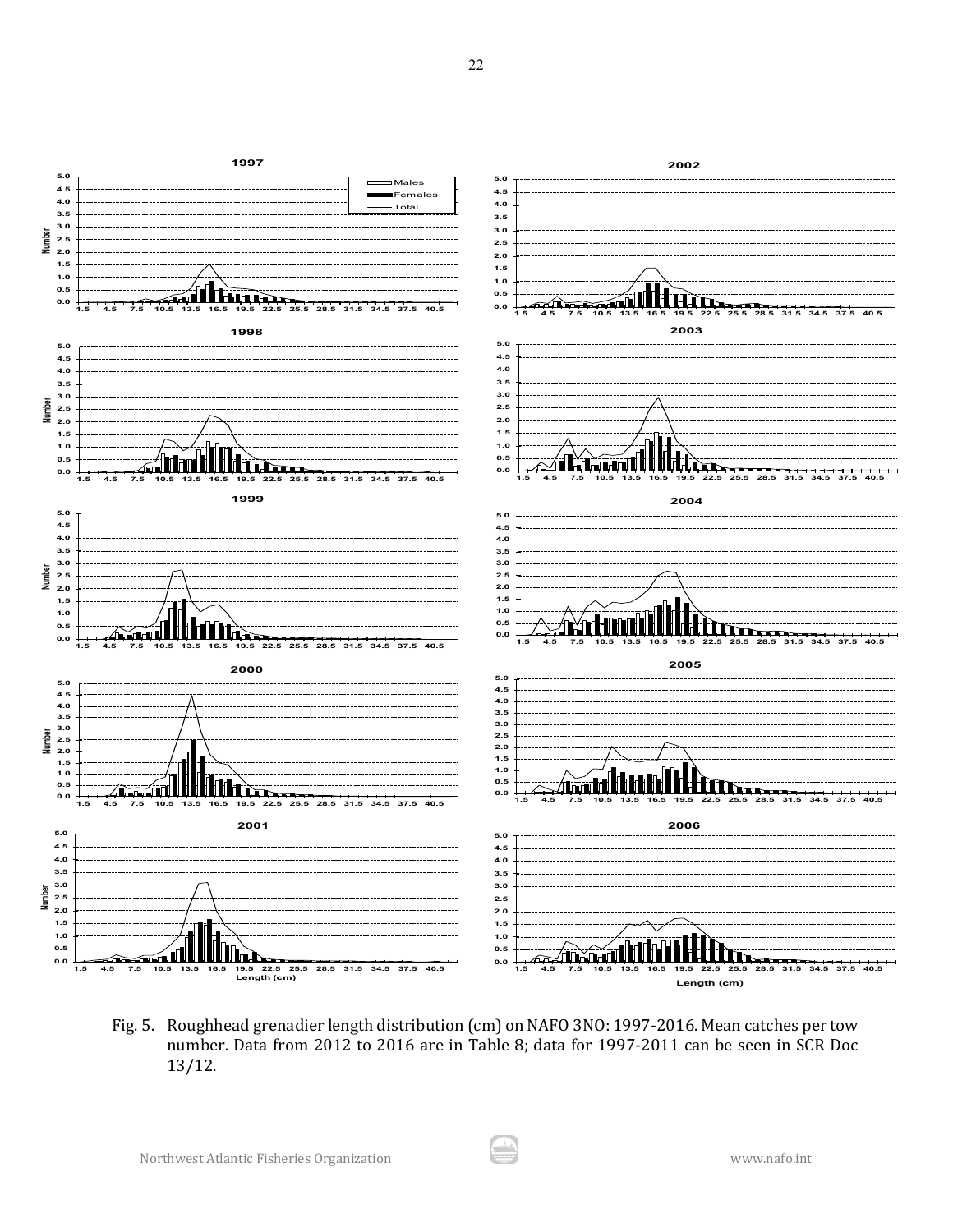![](_page_22_Figure_0.jpeg)

Fig. 5 (cont.). Roughhead grenadier length distribution (cm) on NAFO 3NO: 1997-2016. Mean catches per tow number. Data from 2012 to 2016 are in Table 8; data for 1997-2011 can be seen in SCR Doc 13/12.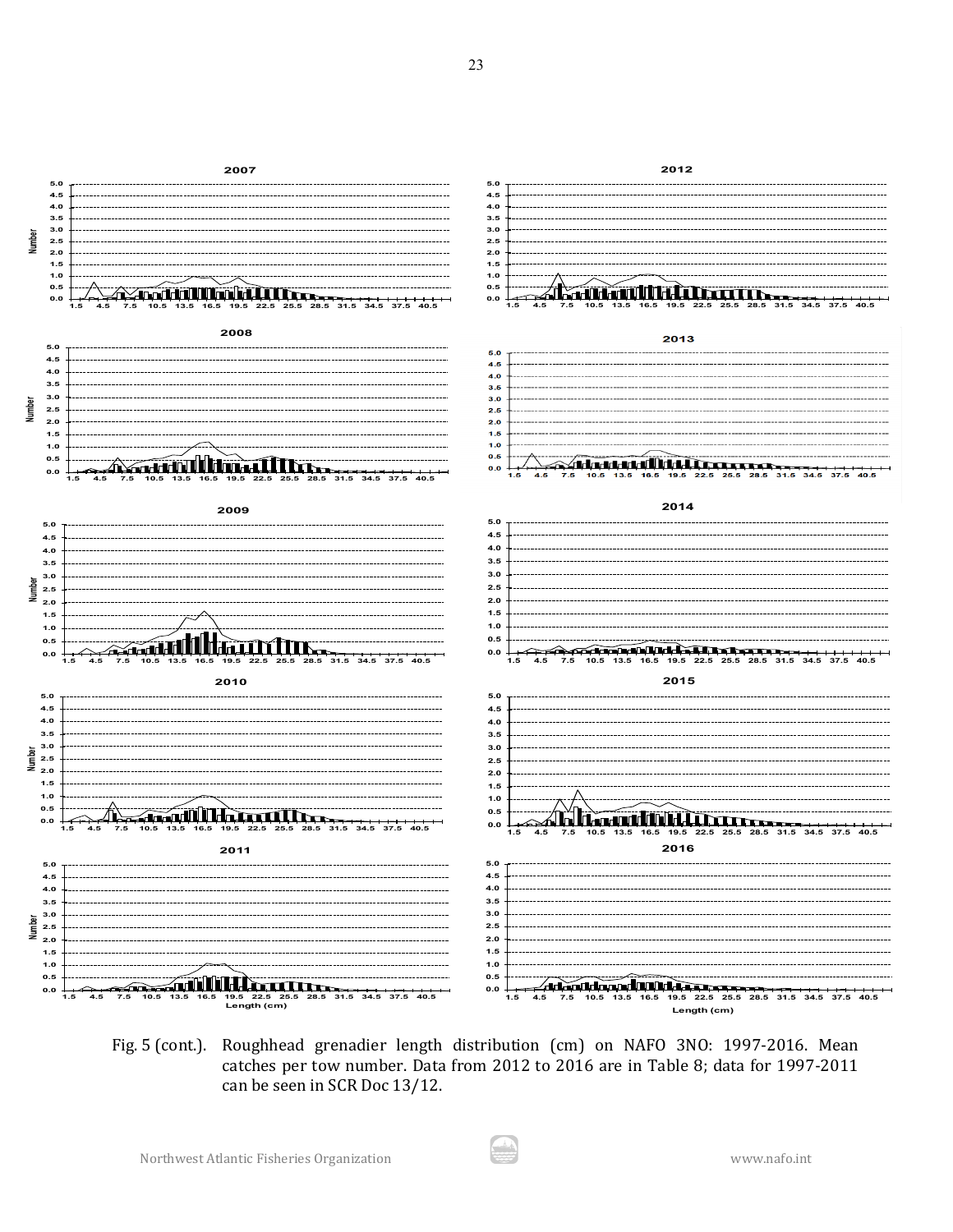![](_page_23_Figure_0.jpeg)

Fig. 6. Thorny skate stratified mean catches in Kg and  $\pm SD$  by year and mean number by year. Spanish Spring surveys in NAFO Div. 3NO: 1997-2016.

![](_page_23_Figure_2.jpeg)

Fig. 7. Thorny skate biomass calculated by the swept area method in tons and ±SD by year. Spanish Spring surveys in NAFO Div. 3NO: 1997-2016.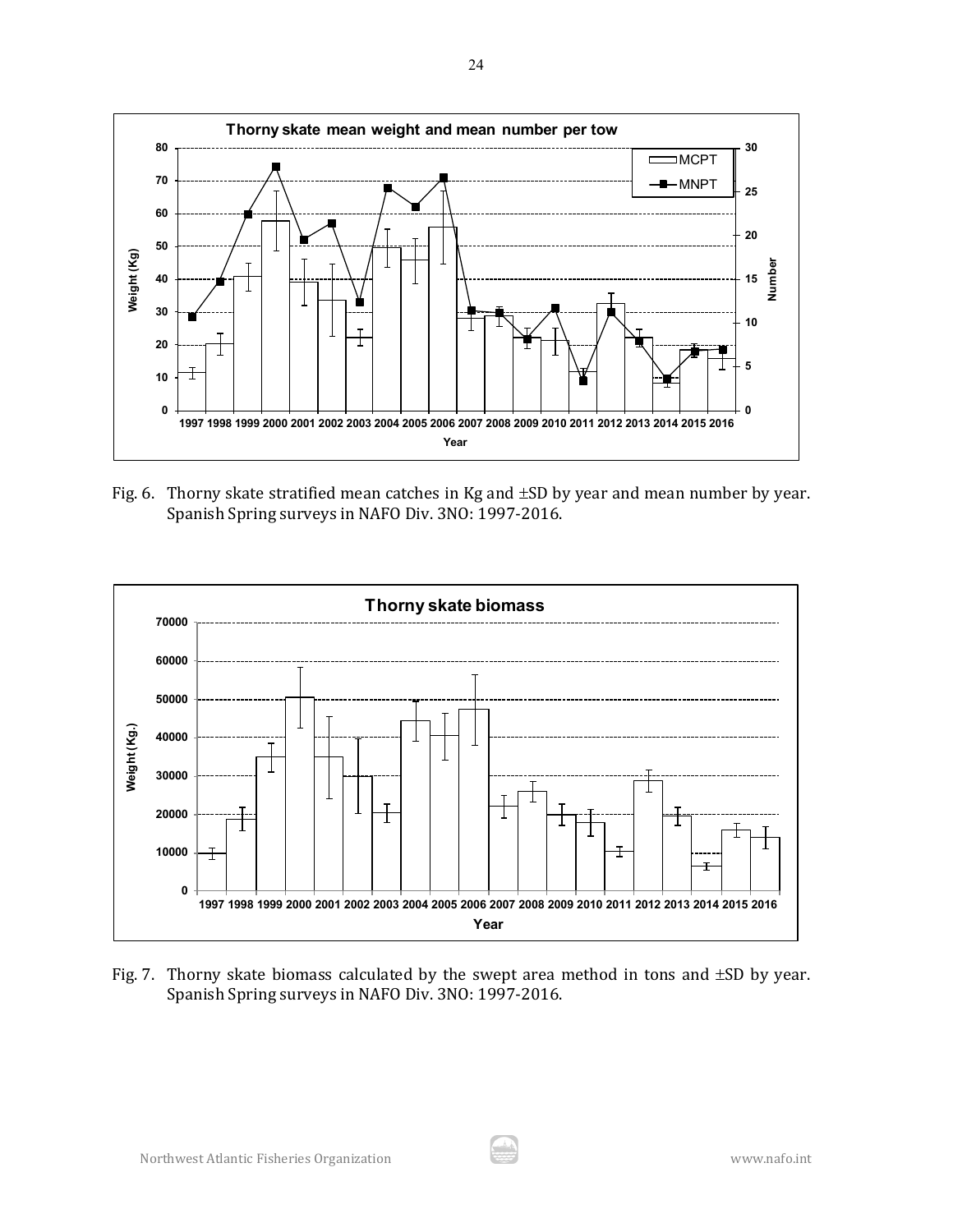![](_page_24_Figure_0.jpeg)

Fig. 8. Thorny skate mean catches per tow length distribution (cm) on NAFO 3NO: 1997-2016. Data from 2012 to 2016 are in Table 14; data for 1997-2011 can be seen in SCR Doc 13/12.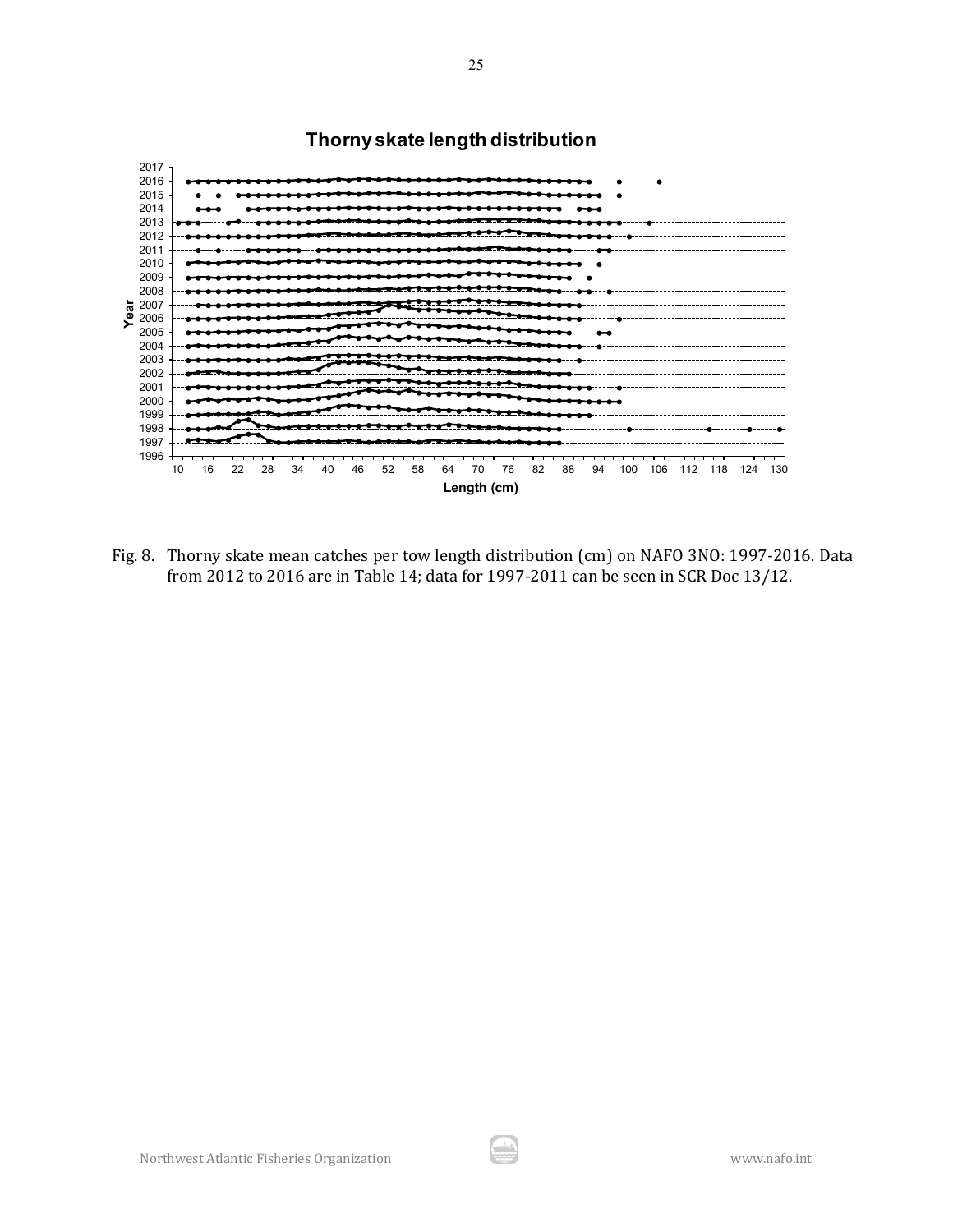![](_page_25_Figure_0.jpeg)

Fig. 9. Thorny skate length distribution (cm) on NAFO 3NO: 1997-2016. Mean catches per tow number. Data from 2012 to 2016 are in Table 14; data for 1997-2011 can be seen in SCR Doc 13/12.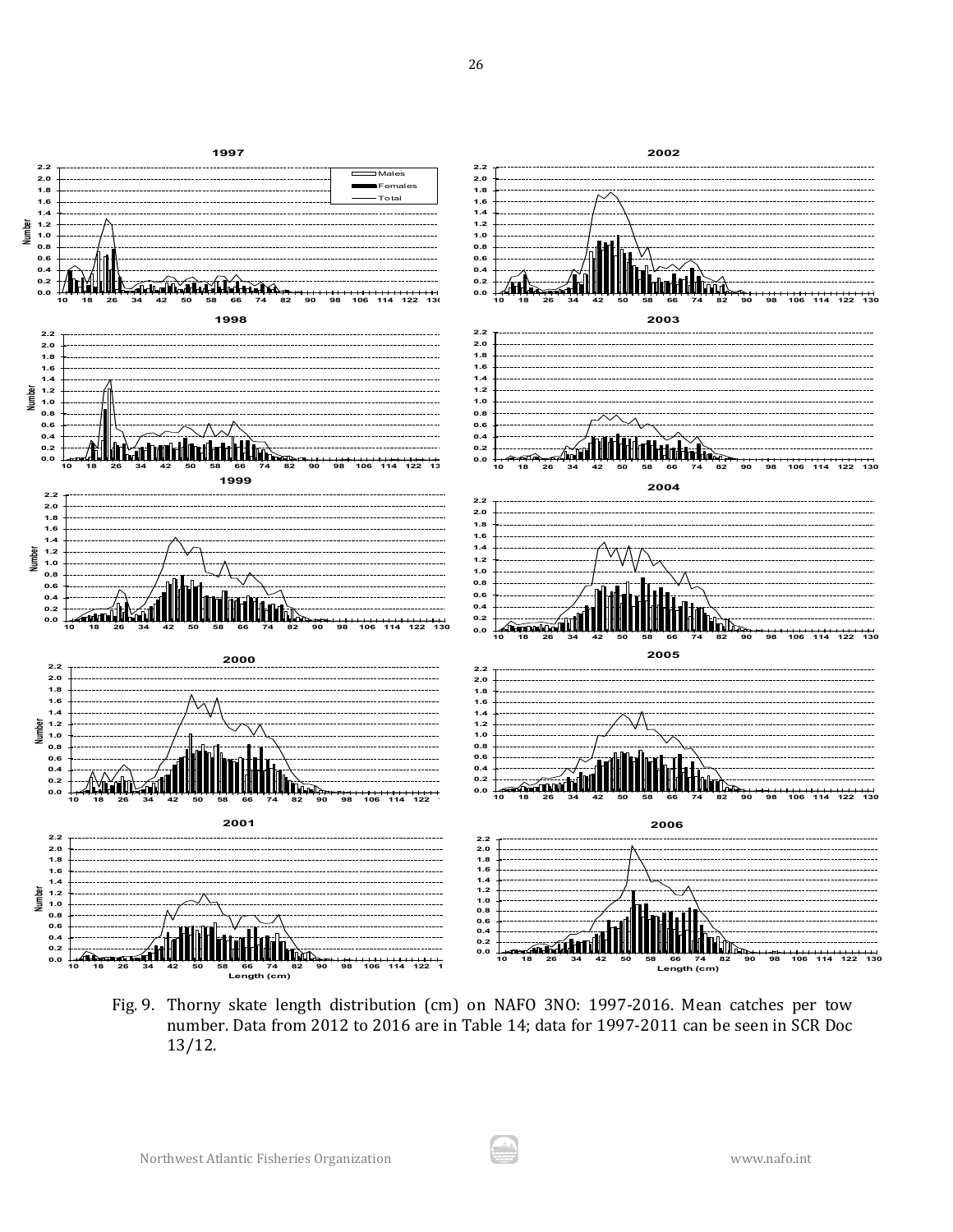![](_page_26_Figure_0.jpeg)

Fig. 9 (cont.). Thorny skate length distribution (cm) on NAFO 3NO: 1997-2016. Mean catches per tow number. Data from 2012 to 2016 are in Table 8; data for 1997-2011 can be seen in SCR Doc 13/12.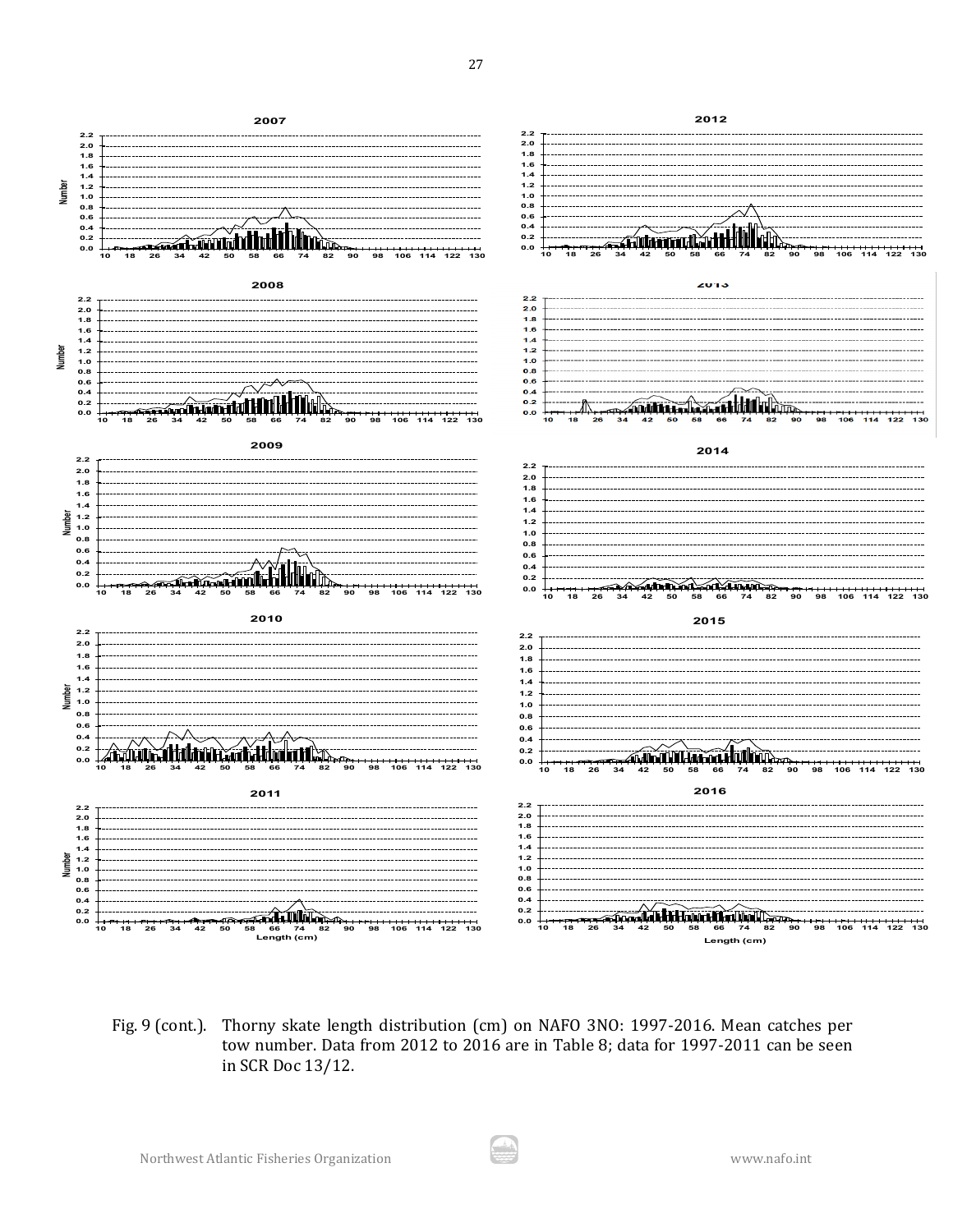![](_page_27_Figure_0.jpeg)

Fig. 10. White hake stratified mean catches in Kg and ±SD by year and mean number by year. Spanish Spring surveys in NAFO Div. 3NO: 2001-2016.

![](_page_27_Figure_2.jpeg)

Fig. 11. White hake biomass calculated by the swept area method in tons and  $\pm SD$  by year. Spanish Spring surveys in NAFO Div. 3NO: 2001-2016.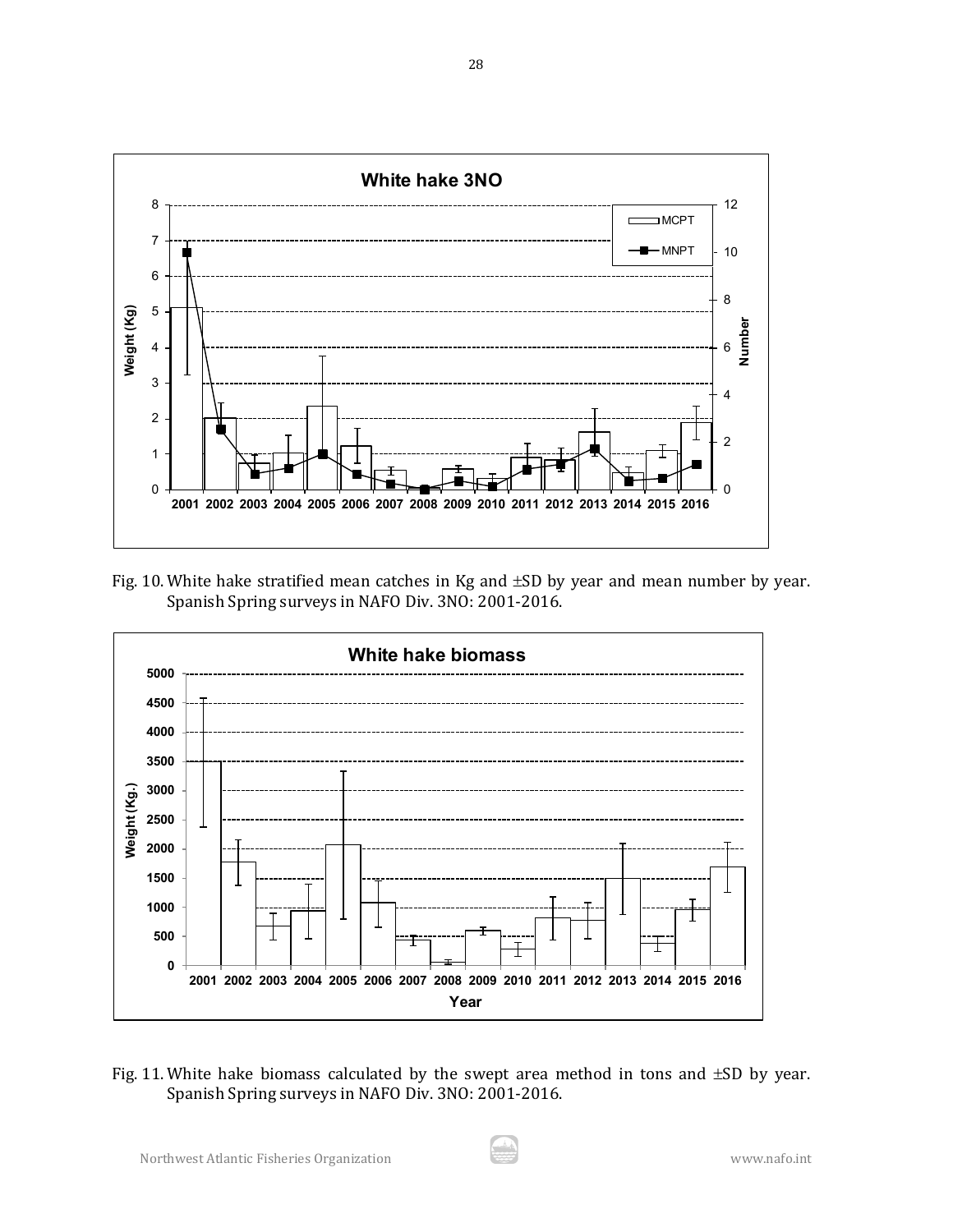![](_page_28_Figure_0.jpeg)

# **White hake length distribution**

Fig. 12. White hake mean catches per tow length distribution (cm) on NAFO 3NO: 2001-2016. Data from 2012 to 2016 are in Table 20; data for 2001-2011 can be seen in SCR Doc 13/12.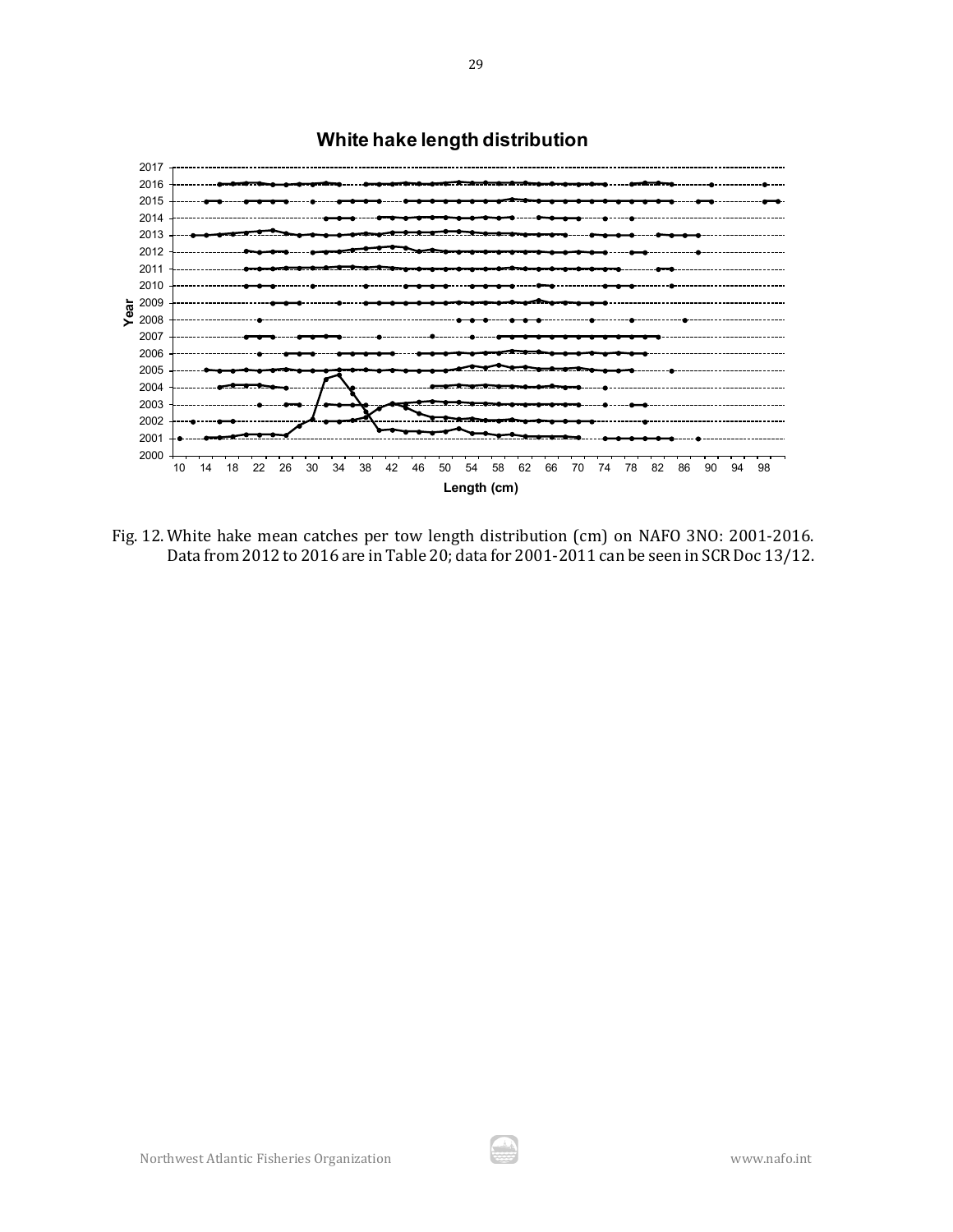![](_page_29_Figure_0.jpeg)

Fig.13. White hake length distribution (cm) on NAFO 3NO: 2001-2016. Mean catches per tow number. Data from 2012 to 2016 are in Table 20; data for 2001-2011 can be seen in SCR Doc 13/12.